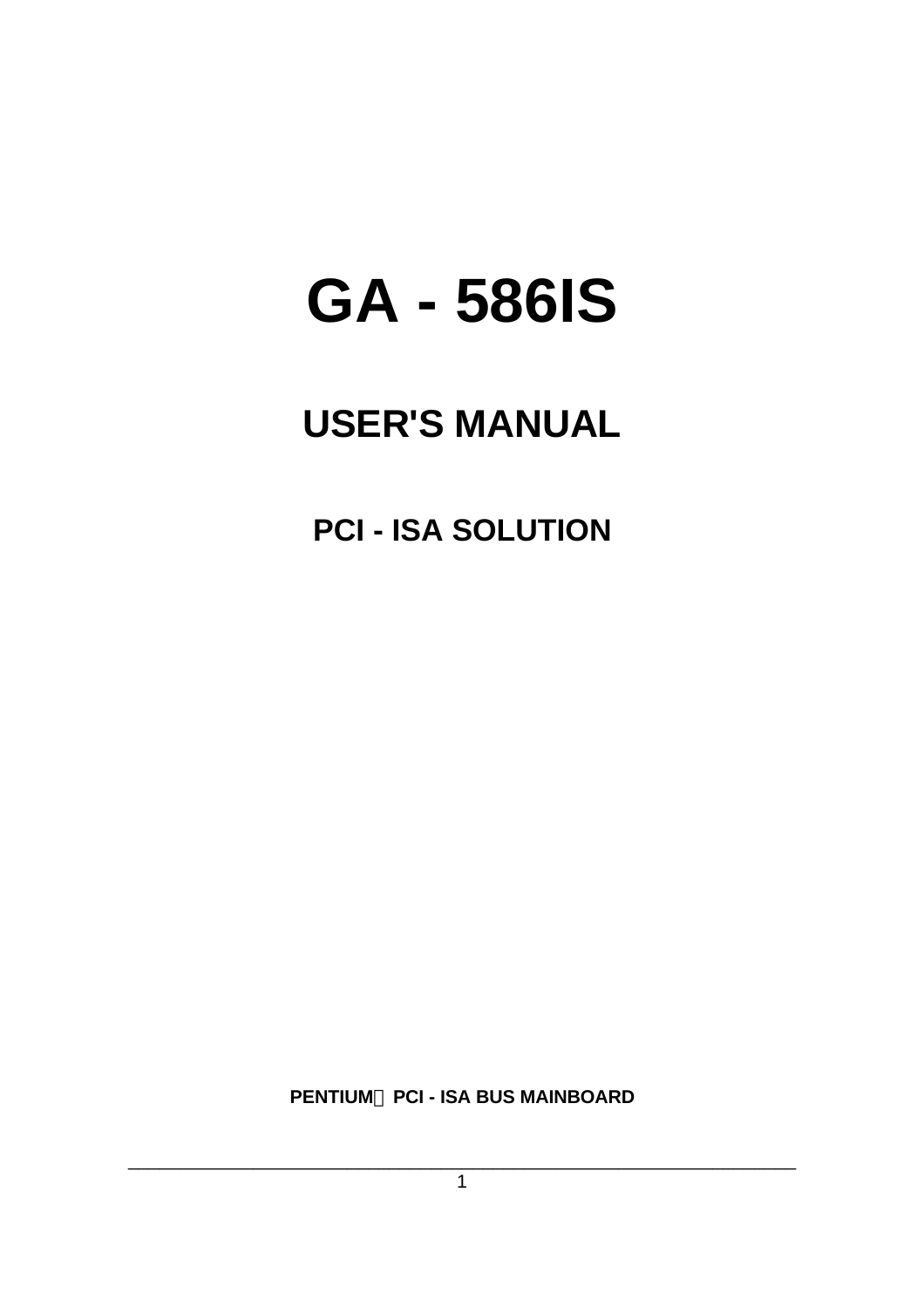### **REV. 2 First Edition**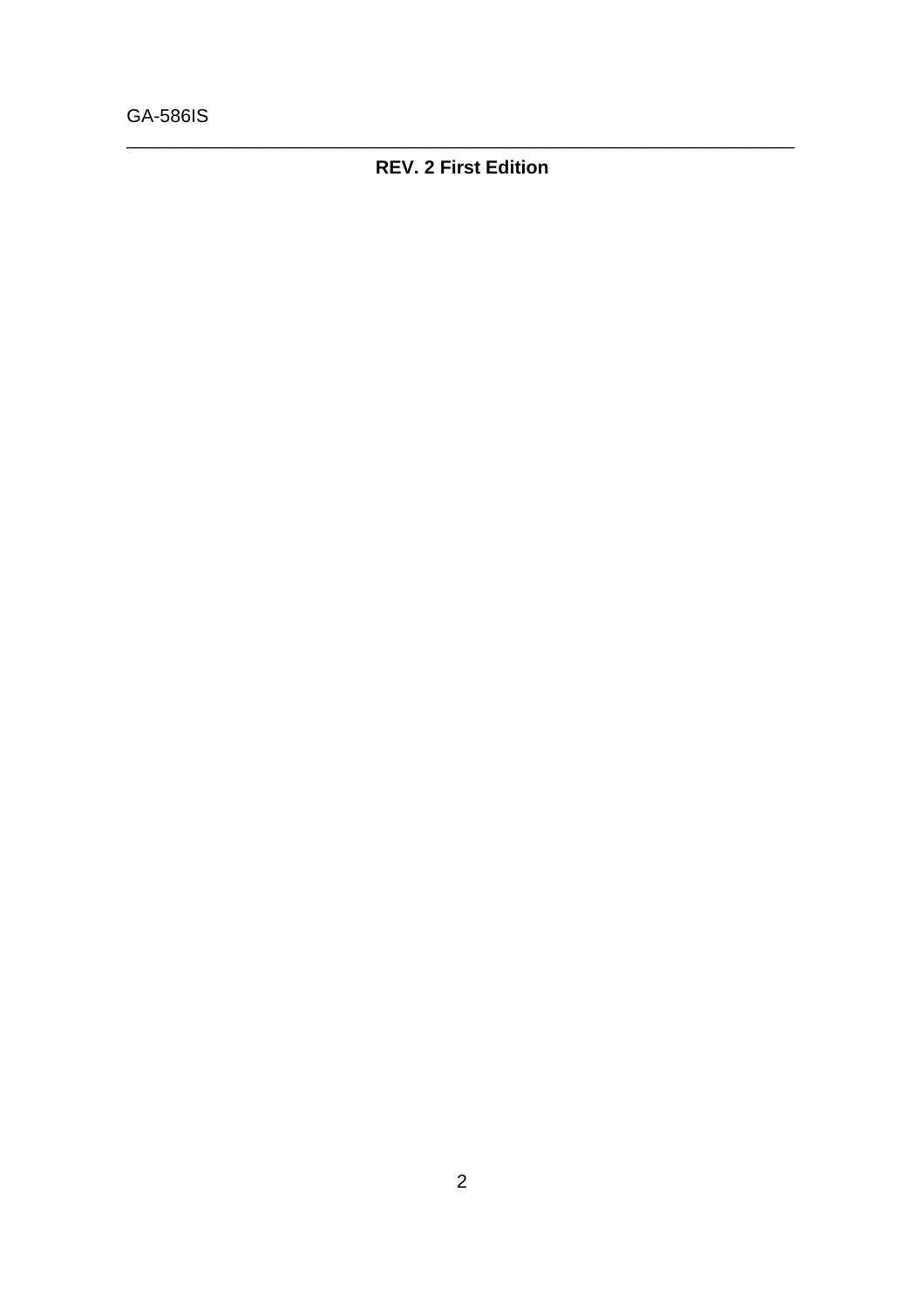The author assumes no responsibility for any errors or omissions which may appear in this document nor does it make a commitment to update the information contained herein.

IBM PC/AT, PC/XT are trademarks of International Business Machine Corporation. PENTIUM is a trademark of Intel Corporation. AWARD is a trademark of Award Software, Inc. MS-DOS WINDOWS NT are registered trademarks of Microsoft Corporation. UNIX is a trademark of Bell Laboratories.

February 3, 1994 Taipei, Taiwan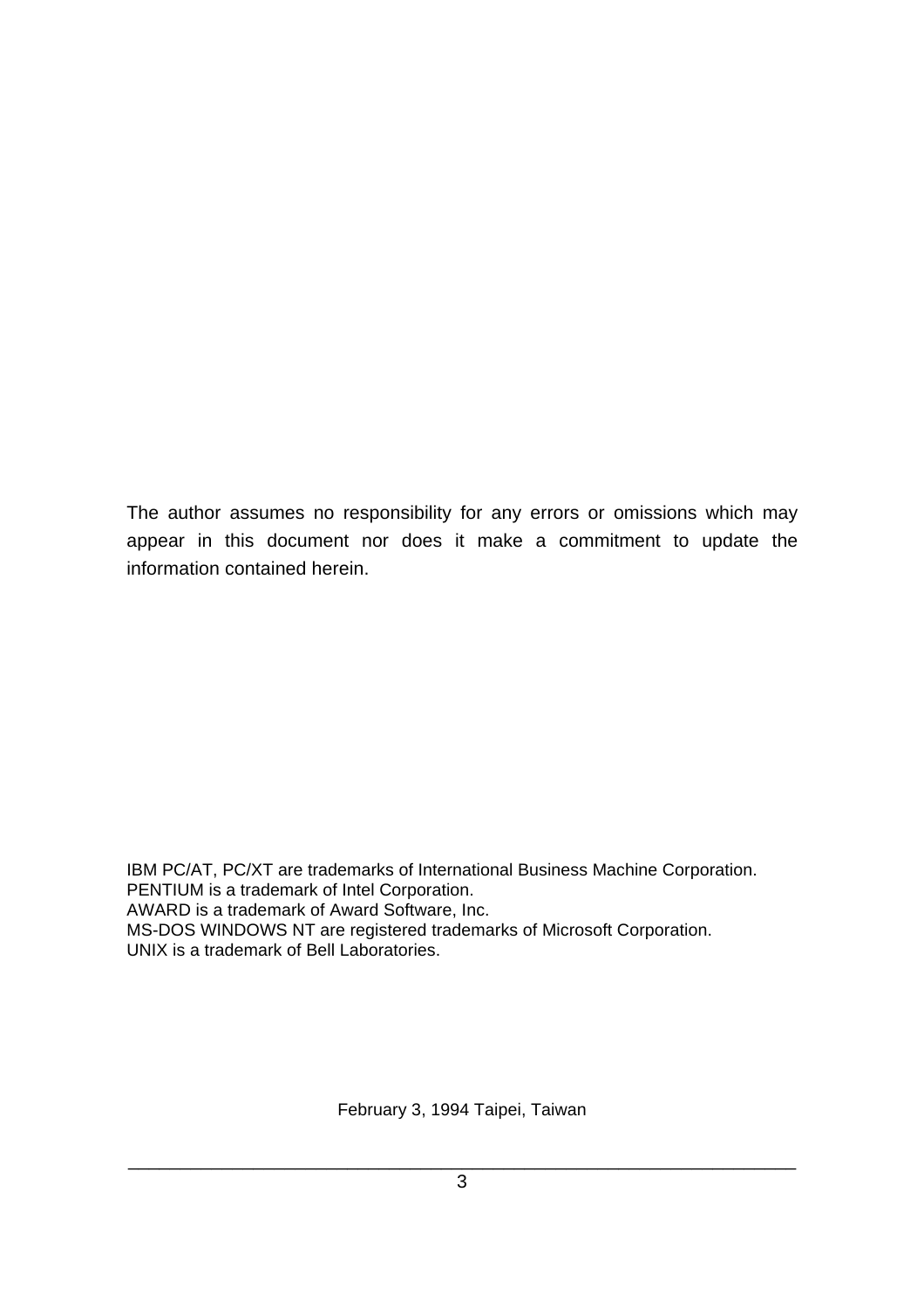# **TABLE OF CONTENTS**

| 1.1. |                                                           |  |
|------|-----------------------------------------------------------|--|
|      |                                                           |  |
| 1.3. |                                                           |  |
|      |                                                           |  |
| 1.5. |                                                           |  |
|      |                                                           |  |
|      |                                                           |  |
|      |                                                           |  |
|      |                                                           |  |
|      |                                                           |  |
|      |                                                           |  |
| 3.1. |                                                           |  |
| 3.2. |                                                           |  |
| 3.3. | QUICK REFERENCE FOR JUMPERS & CONNECTORS 12               |  |
| 3.4. |                                                           |  |
| 3.5. | SRAM INSTALLATION AND JUMPERS SETUP  16                   |  |
| 3.6. | CPU INSTALLATION AND JUMPERS SETUP  16                    |  |
| 3.7. |                                                           |  |
| 3.8. |                                                           |  |
|      | 3.9. POWER LED & KEY LOCK CONNECTOR INSTALLATION  18      |  |
|      | 3.10. TURBO SWITCH CONNECTOR INSTALLATION  18             |  |
|      |                                                           |  |
|      | 3.12. HARDWARE RESET SWITCH CONNECTOR INSTALLATION 18     |  |
|      |                                                           |  |
|      |                                                           |  |
|      |                                                           |  |
|      |                                                           |  |
|      |                                                           |  |
|      |                                                           |  |
|      | 4.3.2. Status Page Setup Menu / Option Page Setup Menu 21 |  |
|      |                                                           |  |
|      |                                                           |  |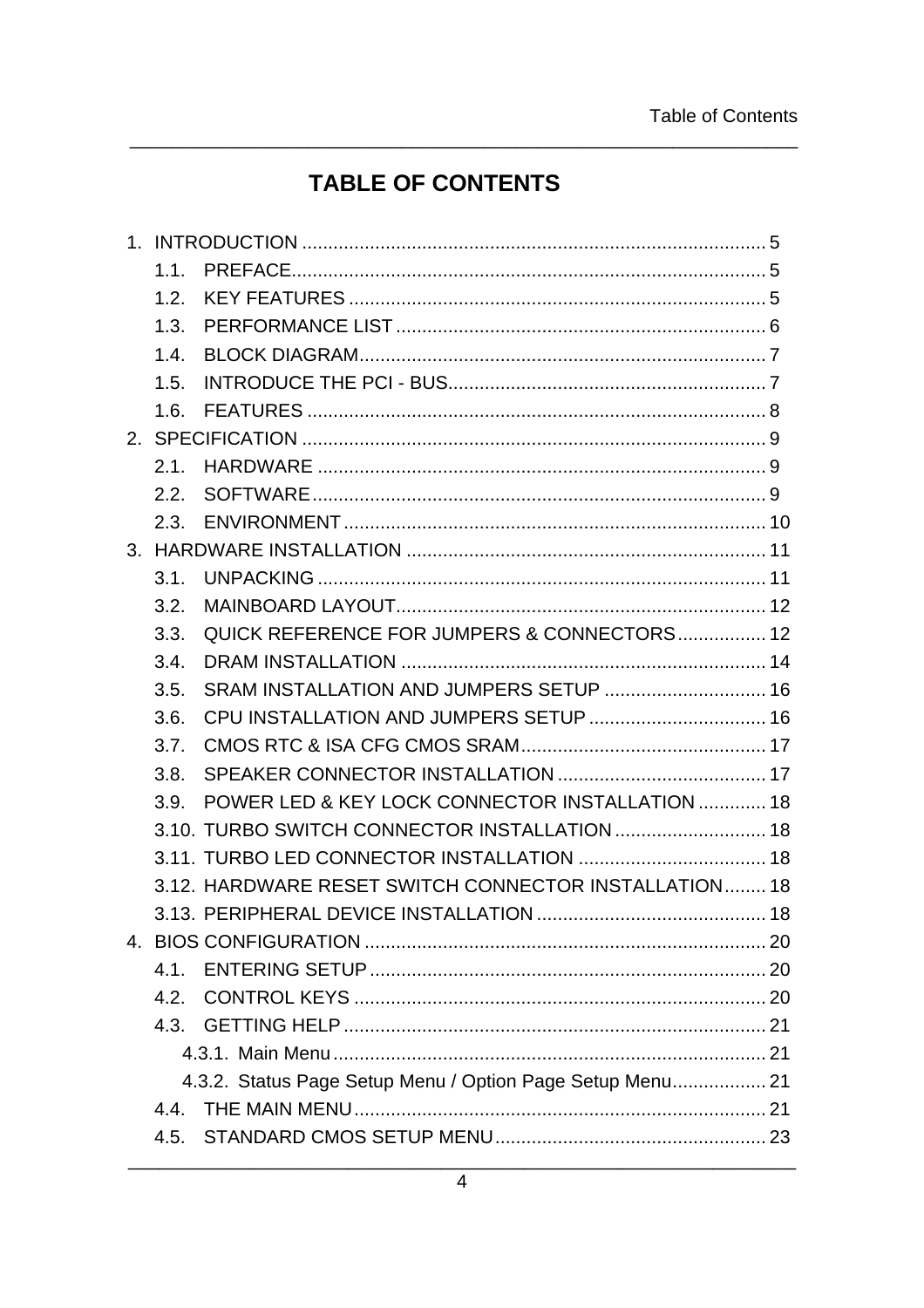| 4.6. |  |
|------|--|
| 47   |  |
| 4.8  |  |
| 49   |  |
|      |  |
|      |  |
|      |  |
|      |  |
|      |  |
|      |  |
|      |  |
|      |  |
|      |  |
|      |  |
| 5.3. |  |
| 5.4  |  |
| 5.5  |  |
|      |  |
|      |  |
|      |  |
|      |  |
|      |  |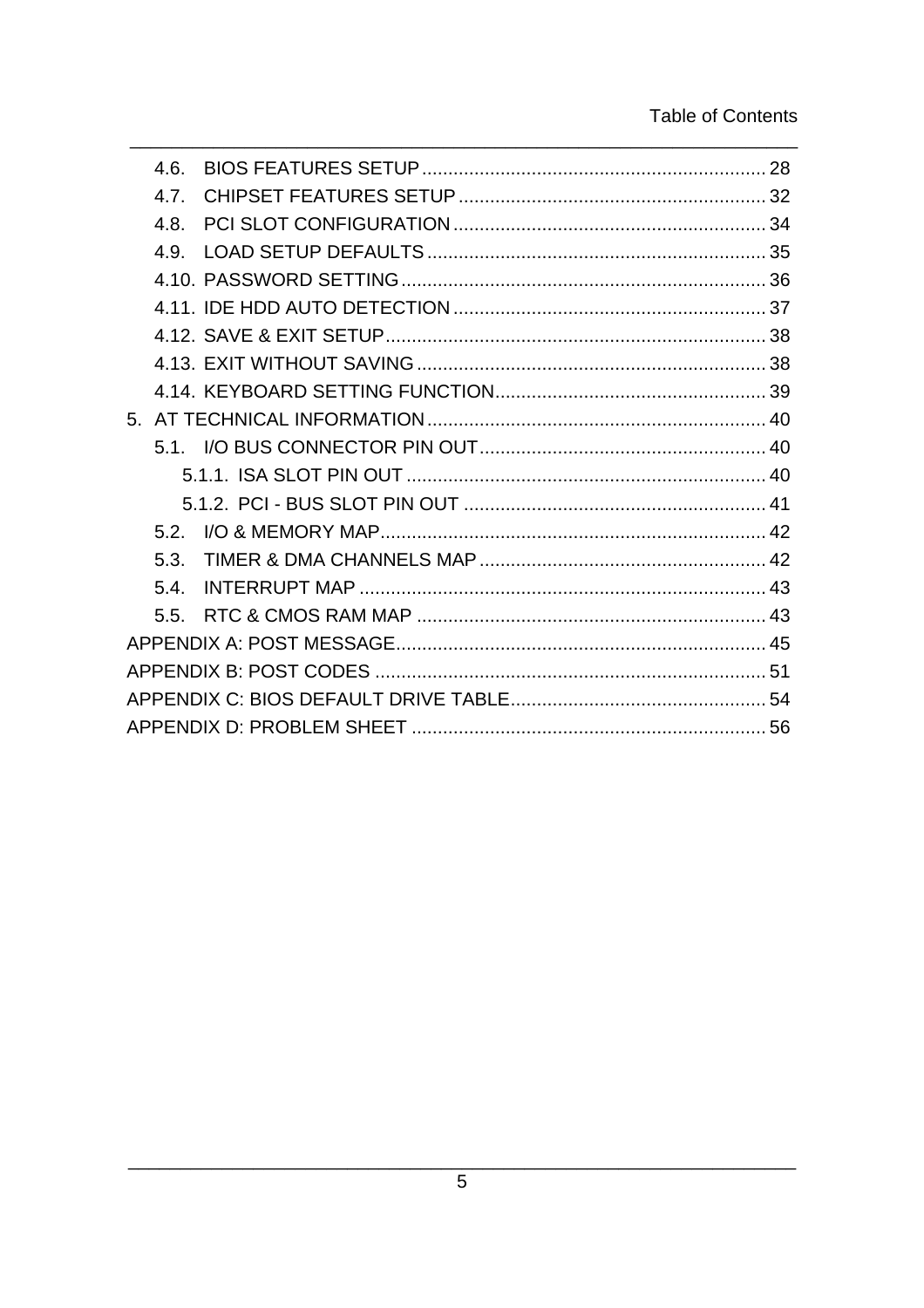# **1. INTRODUCTION**

# **1.1.PREFACE**

Welcome to use the GA - 586IS motherboard. The motherboard is a 256 / 512 KB CACHE PENTIUM<sup>™</sup> CPU based PC / AT compatible system with ISA bus and PCI Local Bus, and has been designed to be the fastest PC / AT system. There are some new features allow you to operate the system with just the performance you want.

\_\_\_\_\_\_\_\_\_\_\_\_\_\_\_\_\_\_\_\_\_\_\_\_\_\_\_\_\_\_\_\_\_\_\_\_\_\_\_\_\_\_\_\_\_\_\_\_\_\_\_\_\_\_\_\_\_\_\_\_\_\_\_\_

This manual also explains how to install the motherboard for operation, and how to set up your CMOS CONFIGURATION with BIOS SETUP program.

# **1.2. KEY FEATURES**

- $\Box$  Pentium<sup>TM</sup> based PC / AT compatible mainboard with PCI ISA Bus.
- $\Box$  4 Master / Slave PCI Bus slots, 4 ISA Bus slots.
- $\Box$  Supports Pentium / P5T running at 60 / 66 MHz.
- $\Box$  Supports true 64 bits CACHE and DRAM access mode.
- $\Box$  Supports 273 Pins (Socket 4) ZIF white socket on board.
- $\Box$  Supports 256 / 512 KB second cache memory.
- □ CPU Write-Back cache operation.
- $\Box$  Supports 2 192 MB DRAM memory on board.
- □ Supports shadow RAM for BIOS & VIDEO BIOS.
- $\Box$  Supports shadow RAM cacheable function to improve performance.
- $\Box$  Supports Hardware and Software speed change function.
- □ Licensed AWARD BIOS.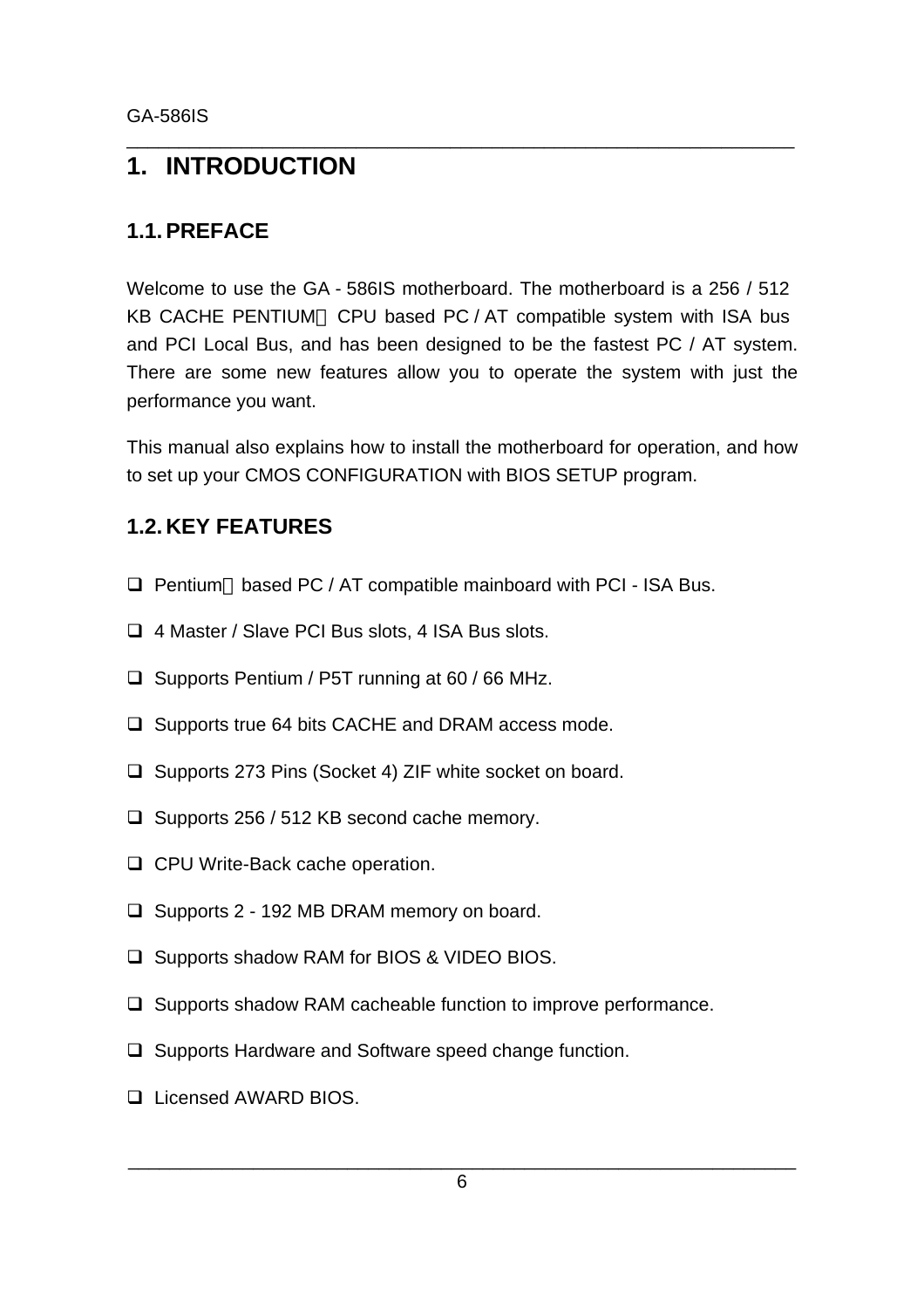- **Q BENCHMARQ 3287 RTC on board.**
- □ BABY AT size, 6 layers PCB.

# **1.3.PERFORMANCE LIST**

The following performance data list is the testing results of some popular benchmark testing programs. These data are just referred by users, and there is no responsibility for different testing data values gotten by users.( The different Hardware & Software configuration will result in different benchmark testing results.)

\_\_\_\_\_\_\_\_\_\_\_\_\_\_\_\_\_\_\_\_\_\_\_\_\_\_\_\_\_\_\_\_\_\_\_\_\_\_\_\_\_\_\_\_\_\_\_\_\_\_\_\_\_\_\_\_\_\_\_\_\_\_\_\_

- $\bullet$  CPU Pentium<sup>™</sup> 60 / 66 MHz
- - l DRAM 16 MB 70 ns
- l CACHE SIZE 256 KB
- DISPLAY GA-306 PCI VGA
- l STORAGE GA 410 PCI Bus SCSI
- $\bullet$  O.S. MS DOS V6.2

| <b>Testing Program</b> | Item               | Unit        | 66 MHz     | 60 MHz     |
|------------------------|--------------------|-------------|------------|------------|
| LandMark V1.14         | CPU Speed          | <b>MHz</b>  | $200+$     | $200+$     |
| LandMark V2.0          | CPU Speed          | <b>MHz</b>  | 384.88     | 346.50     |
|                        | FPU Speed          | <b>MHz</b>  | 1132.35    | 1019.43    |
| SI V7.0                | CPU Index          |             | 211.2      | 190.1      |
| Byte V2.1              | <b>CPU Sieve</b>   |             | 448.36     | 403.49     |
|                        | CPU Sort           |             | 33.12      | 29.81      |
|                        | CPU Int. Math      |             | 1239724.23 | 1116158.87 |
|                        | FPU Fmath          |             | 1149044.65 | 1034650.97 |
|                        | <b>FPU Fourier</b> |             | 15.22      | 13.70      |
| BenchMark V7.01        | Processor Harmonic |             | 28590.99   | 25722.52   |
|                        | Memory Harmonic    |             | 7508.90    | 6758.38    |
| <b>PM V1.7</b>         | <b>MIPS</b>        | <b>Mips</b> | 44.8       | 40.6       |
|                        | <b>DhryStone</b>   | K-Dstone/s  | 57.4       | 51.5       |
|                        | WhetStone          | K-Wstone/s  | 13148.9    | 11756.6    |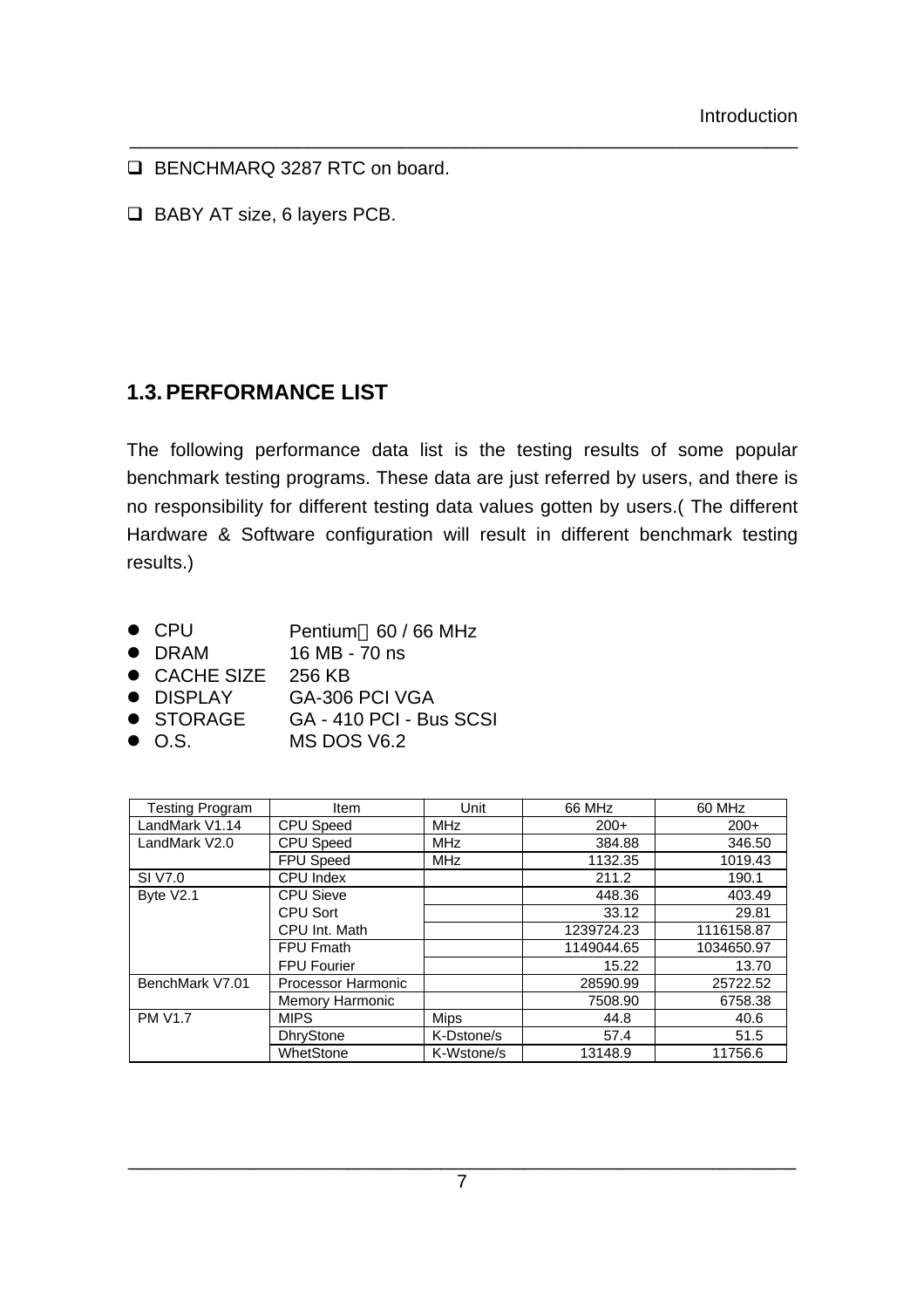# **1.4. BLOCK DIAGRAM**

×Figure 1.1ÿ



\_\_\_\_\_\_\_\_\_\_\_\_\_\_\_\_\_\_\_\_\_\_\_\_\_\_\_\_\_\_\_\_\_\_\_\_\_\_\_\_\_\_\_\_\_\_\_\_\_\_\_\_\_\_\_\_\_\_\_\_\_\_\_\_

# **1.5. INTRODUCE THE PCI - BUS**

Connecting devices to a CPU local bus can dramatically increase the speed of I/O-bound peripherals with only a slight increase in cost over traditional systems. This price / performance point has created a vast market potential for local bus products. The main barrier to this market has been the lack of an accepted standard for local bus peripherals. Many mainboard and chipset manufactures developed their own local bus implementations, but they are incompatible with each other. The VL (Video Electronics Standards Association) local bus and PCI (Peripheral Component Interconnect) bus specification was created to end this confusion.

The PCI - bus standard, under development since Jun. 1992, which is designed to bring workstation-level performance to standard PC platform. The PCI - bus removes many of the bottlenecks that have hampered PC for several years. On the PCI - bus, peripherals operate at the native speed of the computer system,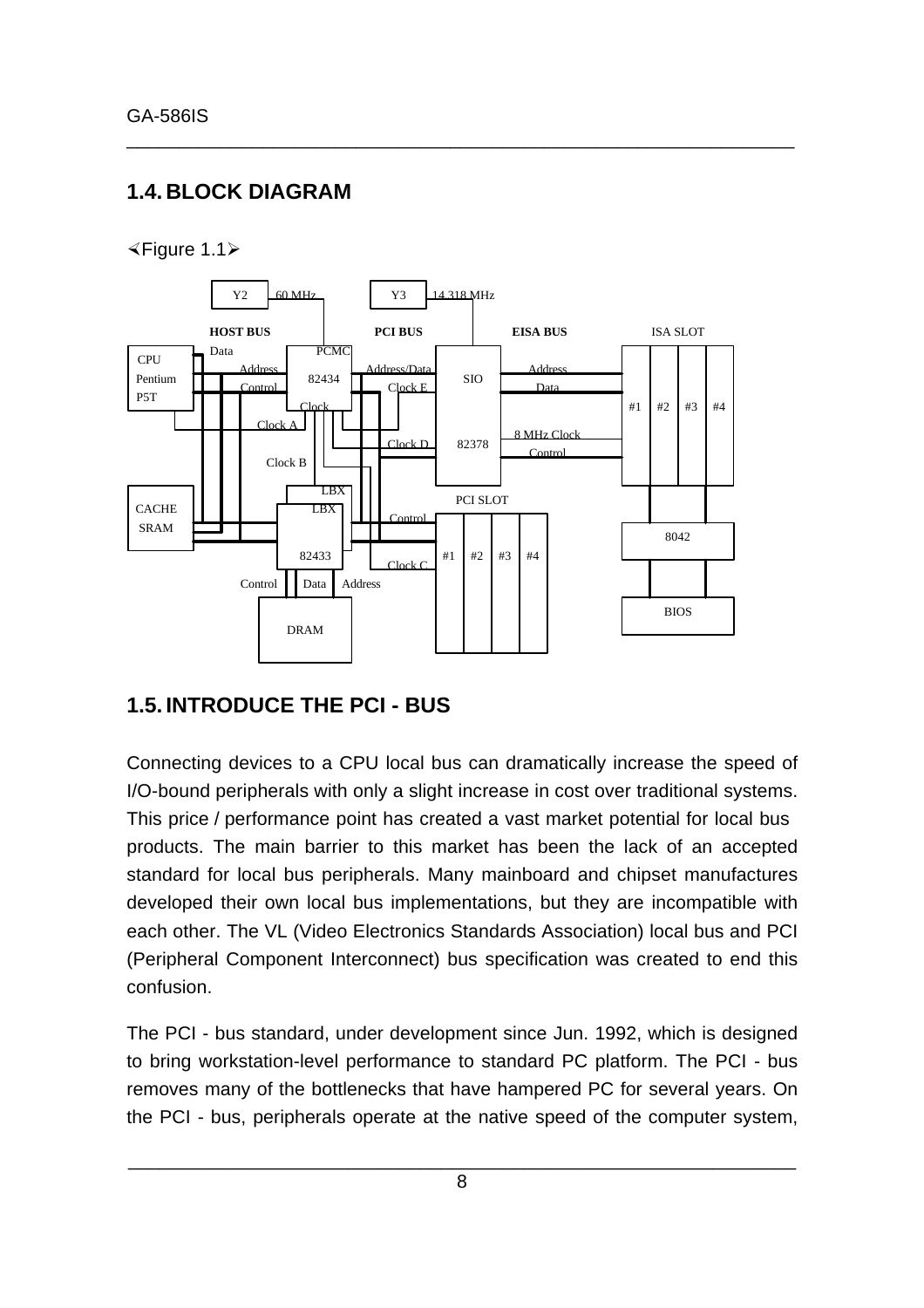thus enabling data transfer between peripherals and the system at maximum speed. This performance is critical for bandwidth-constrained devices such as video, multimedia, mass storage, and networking adapters.

\_\_\_\_\_\_\_\_\_\_\_\_\_\_\_\_\_\_\_\_\_\_\_\_\_\_\_\_\_\_\_\_\_\_\_\_\_\_\_\_\_\_\_\_\_\_\_\_\_\_\_\_\_\_\_\_\_\_\_\_\_\_\_\_

PCI - bus standard provides end-users with a low-cost, extendible and portable local bus design, which will allow system and peripherals from different manufactures to work together.

# **1.6.FEATURES**

- $\Box$  32 bits bus transfer mode.
- $\Box$  Bus Master or Slave access.
- $\Box$  Memory burst transfer to 132 MB/sec.
- $\Box$  33 MHz operation speed.
- $\Box$  10 device loading ability.
- □ CPU independent.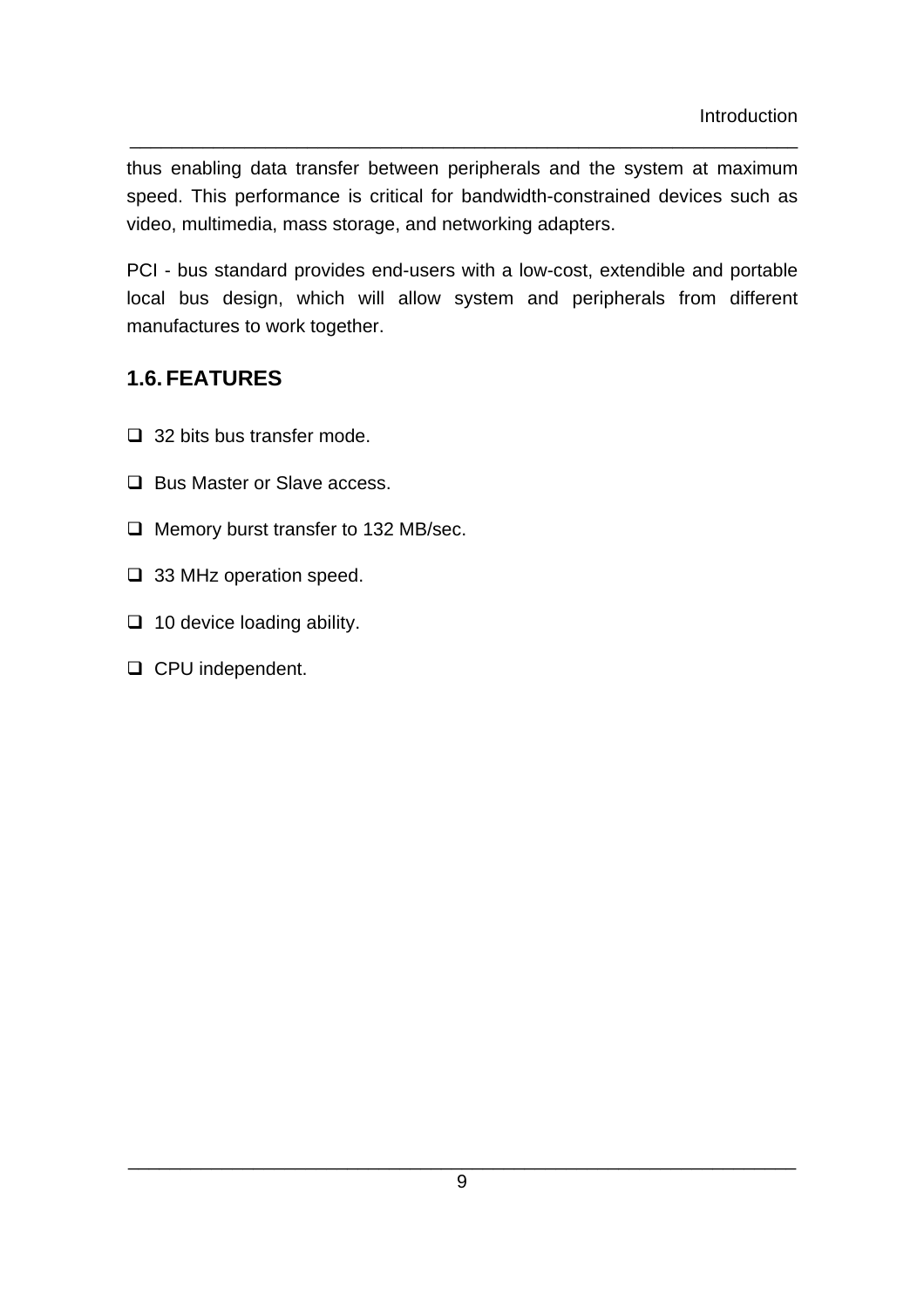# **2. SPECIFICATION**

# **2.1. HARDWARE**

|           | $\bullet$ CPU       |                          | - Pentium™ 60 / 66 MHz, P5T.                    |
|-----------|---------------------|--------------------------|-------------------------------------------------|
|           |                     |                          | 273 pins (socket 4) ZIF white socket on board.  |
|           | <b>COPROCESSOR</b>  |                          | Included in Pentium.                            |
|           | <b>SPEED</b>        |                          | 60 / 66 MHz system and 30 / 33 PCI-Bus speed.   |
|           |                     |                          | 7.5 / 8 MHz AT bus speed.                       |
|           |                     |                          | Hardware and Software speed switchable function |
|           |                     |                          | (cache or non-cache).                           |
|           | DRAM MEMORY         |                          | 3 double banks 72 pins SIMM module socket on    |
|           |                     |                          | board.                                          |
|           |                     |                          | $-$ Use 1/2/4/8/16/32 MB 70 ns SIMM module      |
|           |                     |                          | DRAM.                                           |
|           |                     |                          | $2 \sim 192$ MB DRAM size.                      |
|           |                     |                          | Support Fast Page DRAM access mode.             |
|           | <b>CACHE MEMORY</b> | $\overline{\phantom{m}}$ | 16 KB cache memory included in Pentium.         |
|           |                     |                          | 256 / 512 KB second cache memory on board.      |
|           |                     |                          | Support Pentium Burst Read / Write mode on      |
|           |                     |                          | second cache memory access.                     |
|           | ● SHADOW RAM        |                          | - Main BIOS shadow function.                    |
|           |                     |                          | - Video BIOS shadow function programmable.      |
|           |                     |                          | - Shadow RAM cacheable function programmable.   |
| $\bullet$ | I/O BUS SLOTS       |                          | - 4 Master / Slave PCI-Bus.                     |
|           |                     |                          | 4 16 bits ISA Bus.                              |
|           | <b>DIMENSION</b>    |                          | Baby AT size / 6 layers.                        |
|           |                     |                          |                                                 |

\_\_\_\_\_\_\_\_\_\_\_\_\_\_\_\_\_\_\_\_\_\_\_\_\_\_\_\_\_\_\_\_\_\_\_\_\_\_\_\_\_\_\_\_\_\_\_\_\_\_\_\_\_\_\_\_\_\_\_\_\_\_\_\_

# **2.2.SOFTWARE**

| $\bullet$ BIOS | - Licensed AWARD BIOS.                         |
|----------------|------------------------------------------------|
|                | - AT CMOS Setup, BIOS / Chipset Setup and Hard |
|                | Disk Utility included.                         |
| $\bullet$ O.S. | - Operation with MS-DOS, WINDOWS NT, OS/2,     |
|                | NOVELL and SCO UNIX.                           |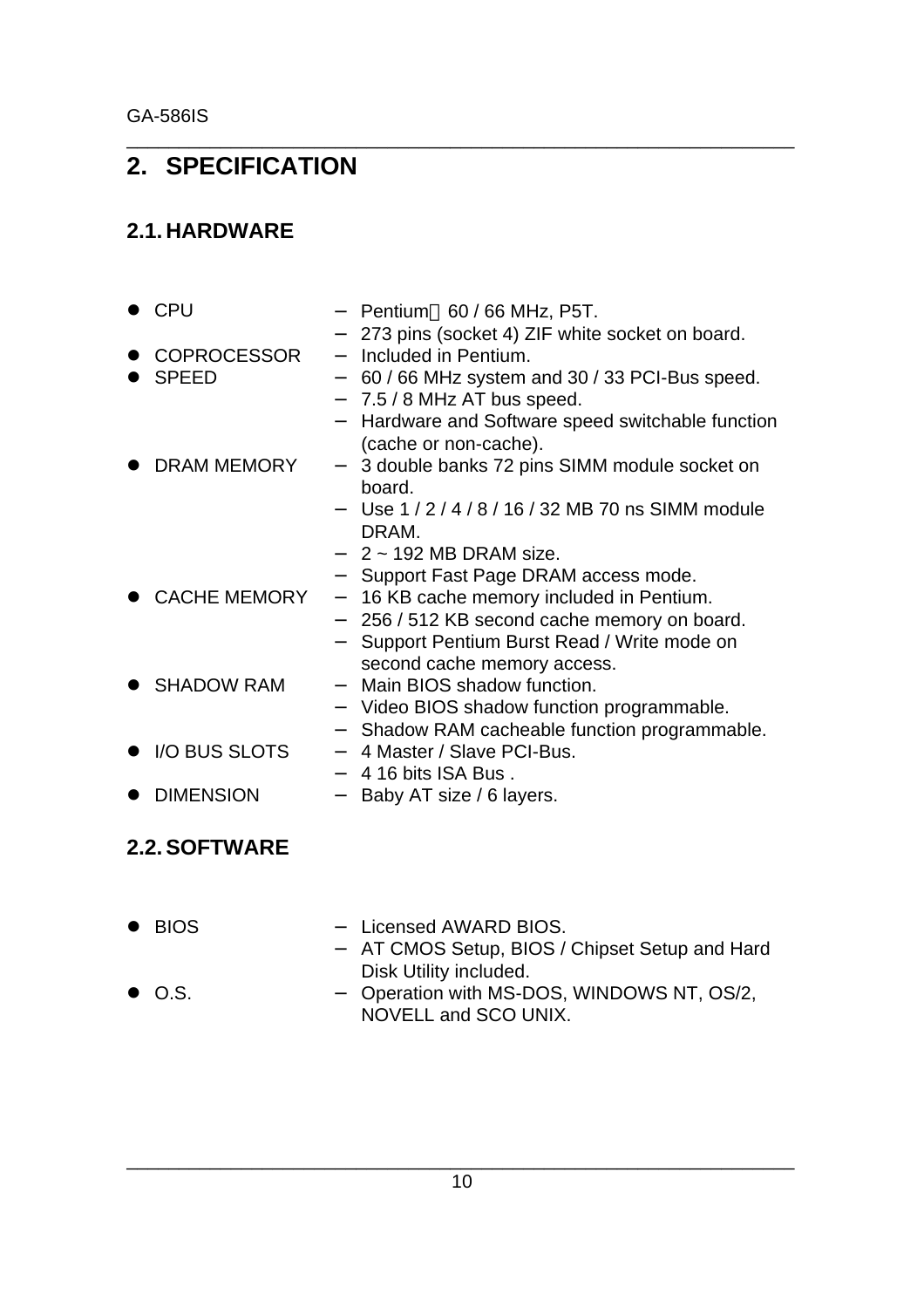# **2.3.ENVIRONMENT**

- l Ambient Temp. − 0°C to +50°C (Operating).
- Relative Hum. 0 to +85% (Operating).

\_\_\_\_\_\_\_\_\_\_\_\_\_\_\_\_\_\_\_\_\_\_\_\_\_\_\_\_\_\_\_\_\_\_\_\_\_\_\_\_\_\_\_\_\_\_\_\_\_\_\_\_\_\_\_\_\_\_\_\_\_\_\_\_

- 
- Altitude  $-$  0 to 10,000 feet (Operating).
- -
- Vibration − 0 to 1,000 Hz.<br>• Electricity − 4.9 V to 5.2 V.
	- $-4.9$  V to 5.2 V. − 5 A to 7 A current.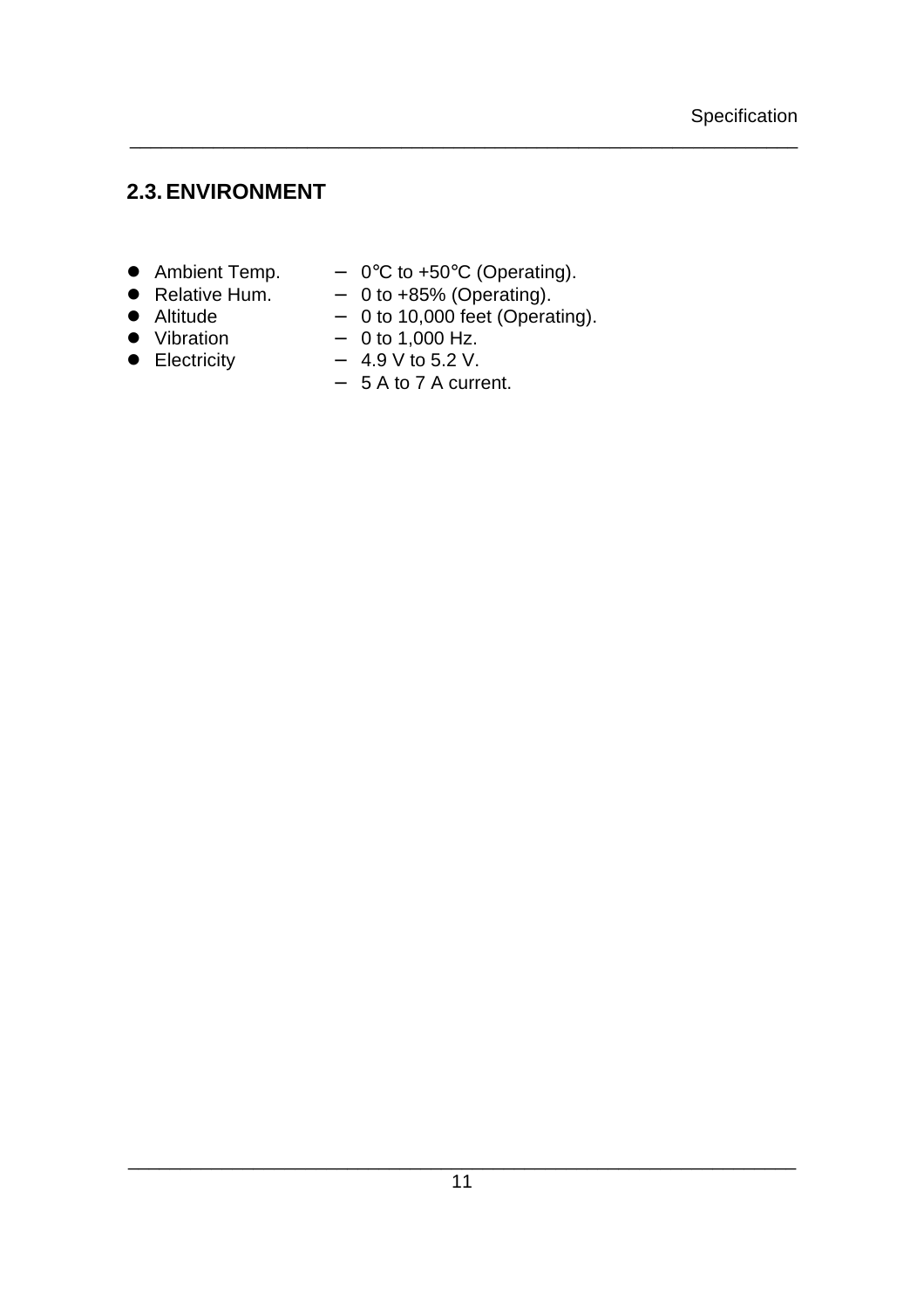### \_\_\_\_\_\_\_\_\_\_\_\_\_\_\_\_\_\_\_\_\_\_\_\_\_\_\_\_\_\_\_\_\_\_\_\_\_\_\_\_\_\_\_\_\_\_\_\_\_\_\_\_\_\_\_\_\_\_\_\_\_\_\_\_ **3. HARDWARE INSTALLATION**

# **3.1. UNPACKING**

The mainboard package should contain the following:

- The GA 586IS mainboard.
- USER'S MANUAL.

The mainboard contains sensitive electric components which can be easily damaged by static electricity, so the mainboard should be left in its original packing until it is installed.

Unpacking and installation should be done on a grounded anti-static mat. The operator should be wearing an anti static wristband, grounded at the same point as the anti-static mat.

Inspect the mainboard carton for obvious damage. Shipping and handling may cause damage to your board. Be sure there are no shipping and handling damages on the board before proceeding.

After opening the mainboard carton, extract the system board and place it only on a grounded anti-static surface component side up. Again inspect the board for damage. Press down on all of the socket IC's to make sure that they are properly seated. Do this only on with the board placed on a firm flat surface.

# **M DO NOT APPLY POWER TO THE BOARD IF IT HAS BEEN DAMAGED.**

You are now ready to install your maniboard. The mounting hole pattern on the mainboard matches the IBM-AT system board. It is assumed that the chassis is designed for a standard IBM XT/AT mainboard mounting.

Place the chassis on the anti-static mat and remove the cover. Take the plastic clips, Nylon stand-off and screws for mounting the system board, and keep them separate.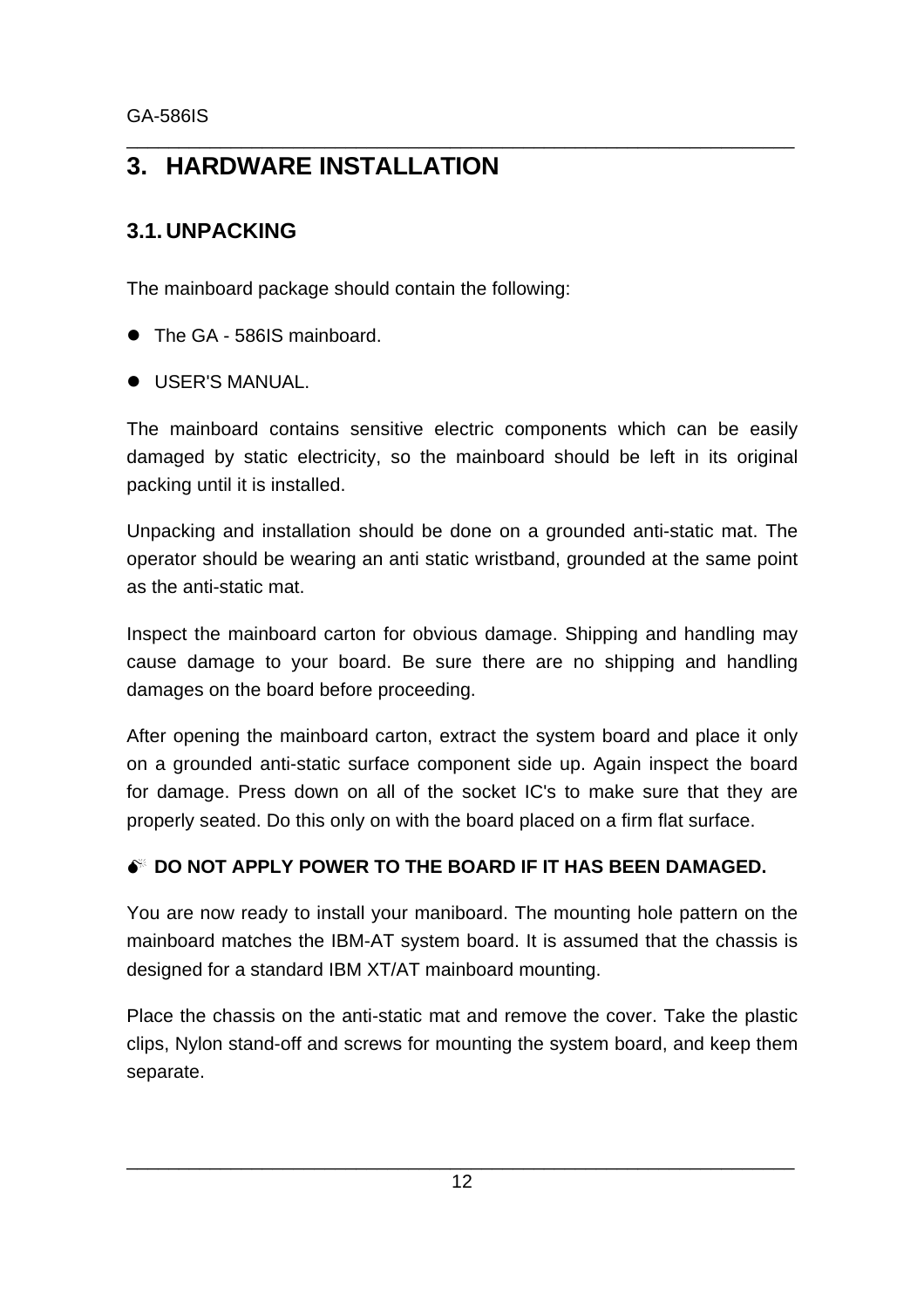# **3.2. MAINBOARD LAYOUT**

### ×Figure 3.1ÿ



\_\_\_\_\_\_\_\_\_\_\_\_\_\_\_\_\_\_\_\_\_\_\_\_\_\_\_\_\_\_\_\_\_\_\_\_\_\_\_\_\_\_\_\_\_\_\_\_\_\_\_\_\_\_\_\_\_\_\_\_\_\_\_\_

# **3.3.QUICK REFERENCE FOR JUMPERS & CONNECTORS**

|         | ♦ KB1: Keyboard Connector |  |  |
|---------|---------------------------|--|--|
| Pin No. | Function                  |  |  |
|         | Key Clock.                |  |  |
|         | Key Data.                 |  |  |
| 3       | NC.                       |  |  |
|         | VCC (+5V).                |  |  |
| 5       | GND.                      |  |  |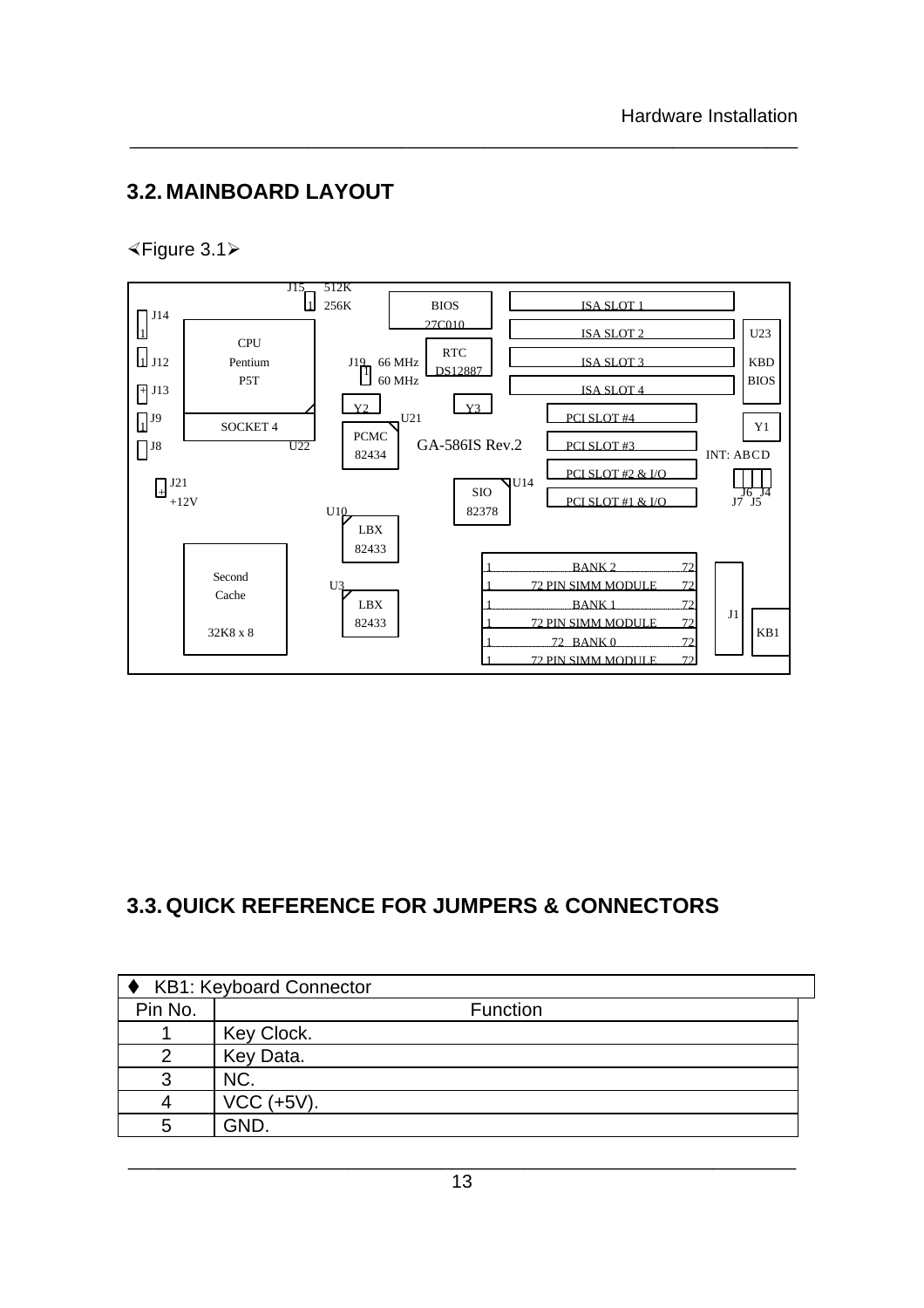|                        | ◆ J1: Power Connector |  |  |
|------------------------|-----------------------|--|--|
| Pin No.                | Function              |  |  |
|                        | Power Good signal     |  |  |
| $2,10,11,12$ VCC (+5V) |                       |  |  |
|                        | $+12V$                |  |  |
|                        | $-12V$                |  |  |
| 5,6,7,8                | <b>GND</b>            |  |  |
| 9                      | $-5V$                 |  |  |

\_\_\_\_\_\_\_\_\_\_\_\_\_\_\_\_\_\_\_\_\_\_\_\_\_\_\_\_\_\_\_\_\_\_\_\_\_\_\_\_\_\_\_\_\_\_\_\_\_\_\_\_\_\_\_\_\_\_\_\_\_\_\_\_

|                | $\blacklozenge$ J4 ~ J7: PCI Device Interrupt (IRQ) Selection |  |  |
|----------------|---------------------------------------------------------------|--|--|
| Jump No.       | <b>Function</b>                                               |  |  |
| J4             | Closed for Enable PCI INT-D connect to ISA IRQ-14.            |  |  |
| J <sub>5</sub> | Closed for Enable PCI INT-C connect to ISA IRQ-11.            |  |  |
| J <sub>6</sub> | Closed for Enable PCI INT-B connect to ISA IRQ-10.            |  |  |
| J7             | Closed for Enable PCI INT-A connect to ISA IRQ-9.             |  |  |

| ● J8: Reset Switch |                            |  |
|--------------------|----------------------------|--|
| Open               | For normal operation.      |  |
| Close              | For hardware reset system. |  |

|         | J9: Power LED and Key-Lock Connector |
|---------|--------------------------------------|
| Pin No. | Function                             |
|         | LED anode $(+)$ .                    |
|         | NC.                                  |
| 3       | LED cathode (-).                     |
|         | Key lock.                            |
| 5       | GND.                                 |

|         | ♦ J12: Turbo Switch        |  |  |
|---------|----------------------------|--|--|
| Pin No. | <b>Function</b>            |  |  |
| $1 - 2$ | For low speed (Non-cache). |  |  |
| $2 - 3$ | For high speed.            |  |  |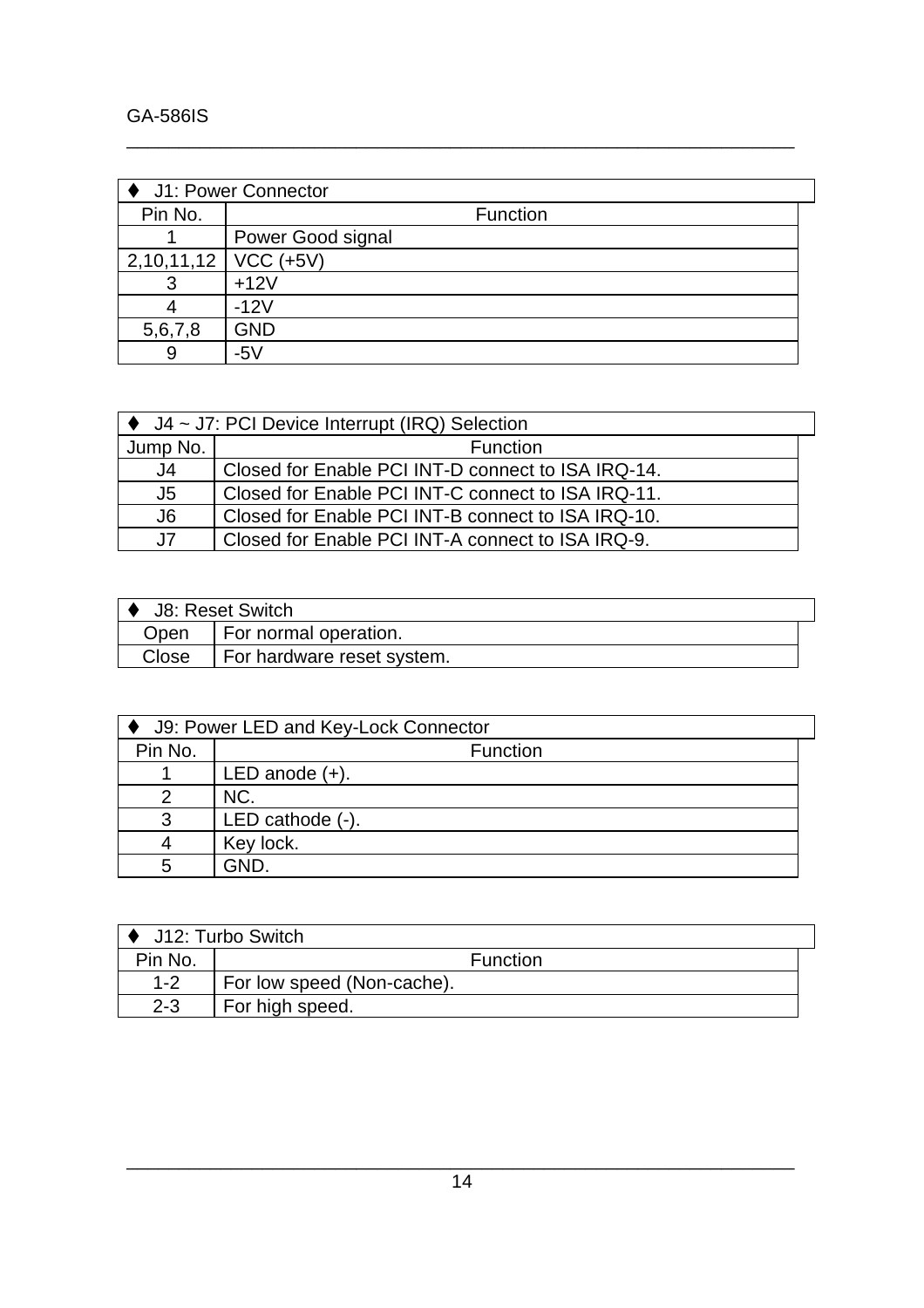|         | $\blacklozenge$ J13: Turbo LED Connector |  |  |
|---------|------------------------------------------|--|--|
| Pin No. | <b>Function</b>                          |  |  |
|         | LED cathode (-).                         |  |  |
|         | LED anode $(+)$ .                        |  |  |

\_\_\_\_\_\_\_\_\_\_\_\_\_\_\_\_\_\_\_\_\_\_\_\_\_\_\_\_\_\_\_\_\_\_\_\_\_\_\_\_\_\_\_\_\_\_\_\_\_\_\_\_\_\_\_\_\_\_\_\_\_\_\_\_

|         | ♦ J14: Speaker Connector |
|---------|--------------------------|
| Pin No. | Function                 |
|         | Data.                    |
|         | NC.                      |
|         | GND.                     |
|         | $VCC$ (+5V).             |

| ♦ J15: Second Cache Size Selection |                              |  |  |
|------------------------------------|------------------------------|--|--|
| Pin No.                            | <b>Function</b>              |  |  |
| $1 - 2$                            | Close for 256 KB cache size. |  |  |
| $2 - 3$                            | Close for 512 KB cache size. |  |  |

|         | J19: System Speed Selection    |
|---------|--------------------------------|
| Pin No. | <b>Function</b>                |
| $1 - 2$ | Close for 66 MHz system speed. |
| $2 - 3$ | Close for 60 MHz system speed. |

|         | ♦ J21: CPU Cooling Fan Power Connector |
|---------|----------------------------------------|
| Pin No. | <b>Function</b>                        |
|         | $+12V$                                 |
|         | GND                                    |

# **3.4. DRAM INSTALLATION**

The mainboard can be installed with 1 / 2 / 4 / 8 / 16 / 32 MB 72 pins SIMM module DRAM, and the DRAM speed must be 70 ns. The DRAM memory system on mainboard consists of bank 0, 1 & bank 2. The DRAM of any bank can be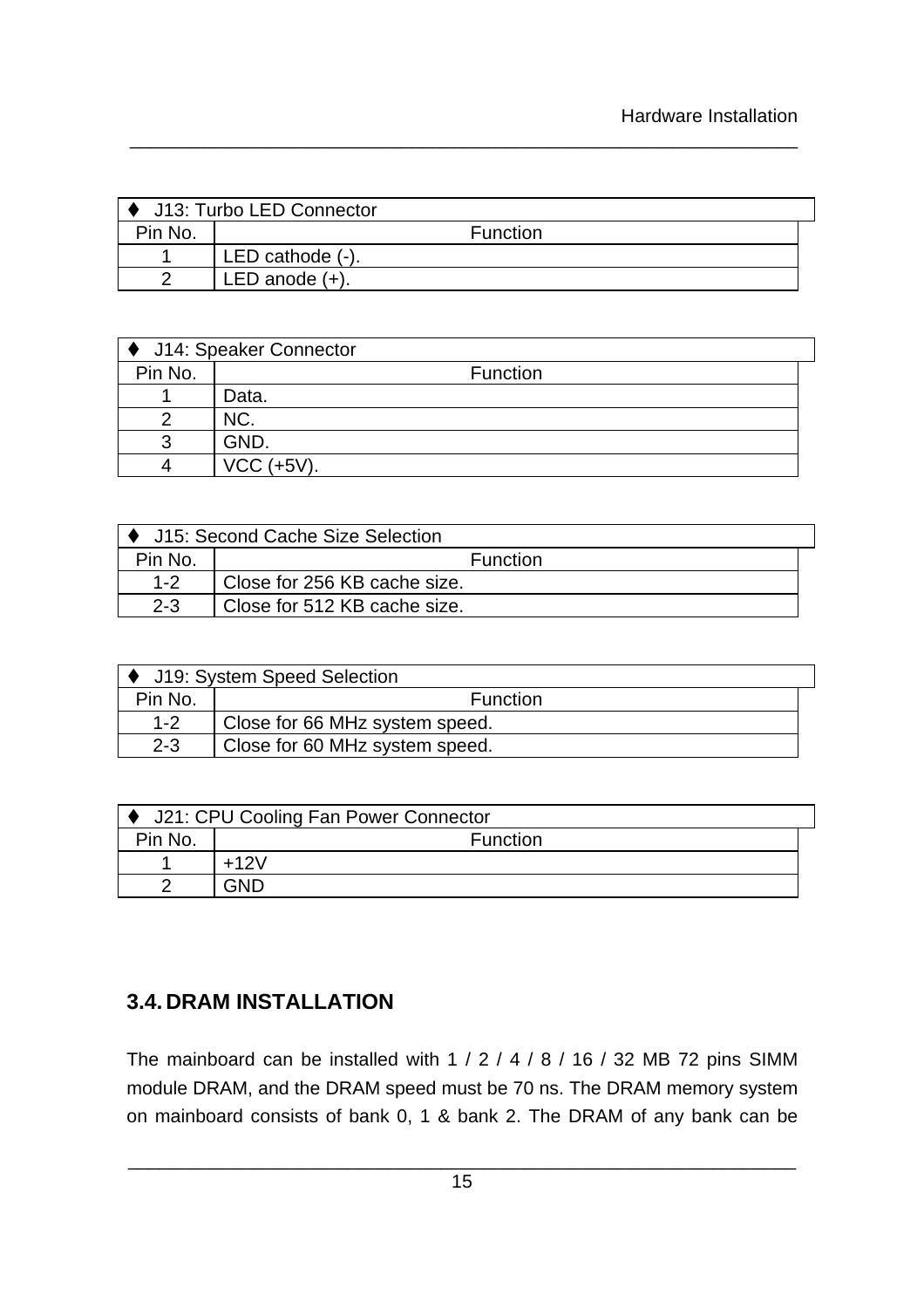#### GA-586IS

installed first. Each bank consist of 2 PCs, 72 pins SIMM module DRAM. Because the 72 pins SIMM module is 32 bits width, using 2 PCs which can match a 64 bits system. The total memory size is 2 - 192 MB, and various configuration of DRAM types in the following TABLE are available:

\_\_\_\_\_\_\_\_\_\_\_\_\_\_\_\_\_\_\_\_\_\_\_\_\_\_\_\_\_\_\_\_\_\_\_\_\_\_\_\_\_\_\_\_\_\_\_\_\_\_\_\_\_\_\_\_\_\_\_\_\_\_\_\_

| <b>Size</b>  | Bank 0          | Bank 1          | Bank 2          |
|--------------|-----------------|-----------------|-----------------|
| 2 MB         | $1 MB \times 2$ | None            | None            |
| 4 MB         | $1 MB \times 2$ | $1 MB \times 2$ | None            |
| 4 MB         | $2 MB \times 2$ | None            | None            |
| 6 MB         | $1 MB \times 2$ | $1 MB \times 2$ | $1 MB \times 2$ |
| 8 MB         | $2 MB \times 2$ | $2 MB \times 2$ | None            |
| 8 MB         | 4 MB x 2        | None            | None            |
| <b>12 MB</b> | $2 MB \times 2$ | $2 MB \times 2$ | $2 MB \times 2$ |
| <b>12 MB</b> | 4 MB x 2        | $2 MB \times 2$ | None            |
| <b>16 MB</b> | 4 MB x 2        | $2 MB \times 2$ | $2 MB \times 2$ |
| <b>16 MB</b> | 4 MB x 2        | 4 MB x 2        | None            |
| 16 MB        | 8 MB x 2        | None            | None            |
| 20 MB        | 4 MB x 2        | 4 MB x 2        | $2 MB \times 2$ |
| 20 MB        | 8 MB x 2        | $2 MB \times 2$ | None            |
| 24 MB        | 4 MB x 2        | $4 MB \times 2$ | 4 MB x 2        |
| 24 MB        | 8 MB x 2        | $2 MB \times 2$ | $2 MB \times 2$ |
| 24 MB        | 8 MB x 2        | 4 MB x 2        | None            |
| 32 MB        | 16 MB x 2       | None            | None            |
| 32 MB        | 8 MB x 2        | 8 MB x 2        | None            |
| 32 MB        | 8 MB x 2        | 4 MB x 2        | 4 MB x 2        |
| 48 MB        | 16 MB x 2       | 8 MB x 2        | None            |
| 48 MB        | 16 MB x 2       | 4 MB x2         | 4 MB x 2        |
| <b>48 MB</b> | 8 MB x 2        | 8 MB x 2        | 8 MB x 2        |
| 64 MB        | 32 MB x 2       | None            | None            |
| 64 MB        | 16 MB x 2       | 16 MB x 2       | None            |
| 64 MB        | 16 MB x 2       | 8 MB x 2        | 8 MB x 2        |
| 96 MB        | 32 MB x 2       | 16 MB x 2       | None            |
| 96 MB        | 32 MB x 2       | 8 MB x 2        | 8 MB x 2        |
| 96 MB        | 16 MB x 2       | 16 MB x 2       | 16 MB x 2       |
| 128 MB       | 32 MB x 2       | 32 MB x 2       | None            |
| 128 MB       | 32 MB x 2       | 16 MB x 2       | 16 MB x 2       |
| 192 MB       | 32 MB x 2       | 32 MB x 2       | 32 MB x 2       |

The DRAM installation position refer to Figure 3.1, and notice the Pin 1 of SIMM module must match with the Pin 1 of SIMM socket when the DRAM SIMM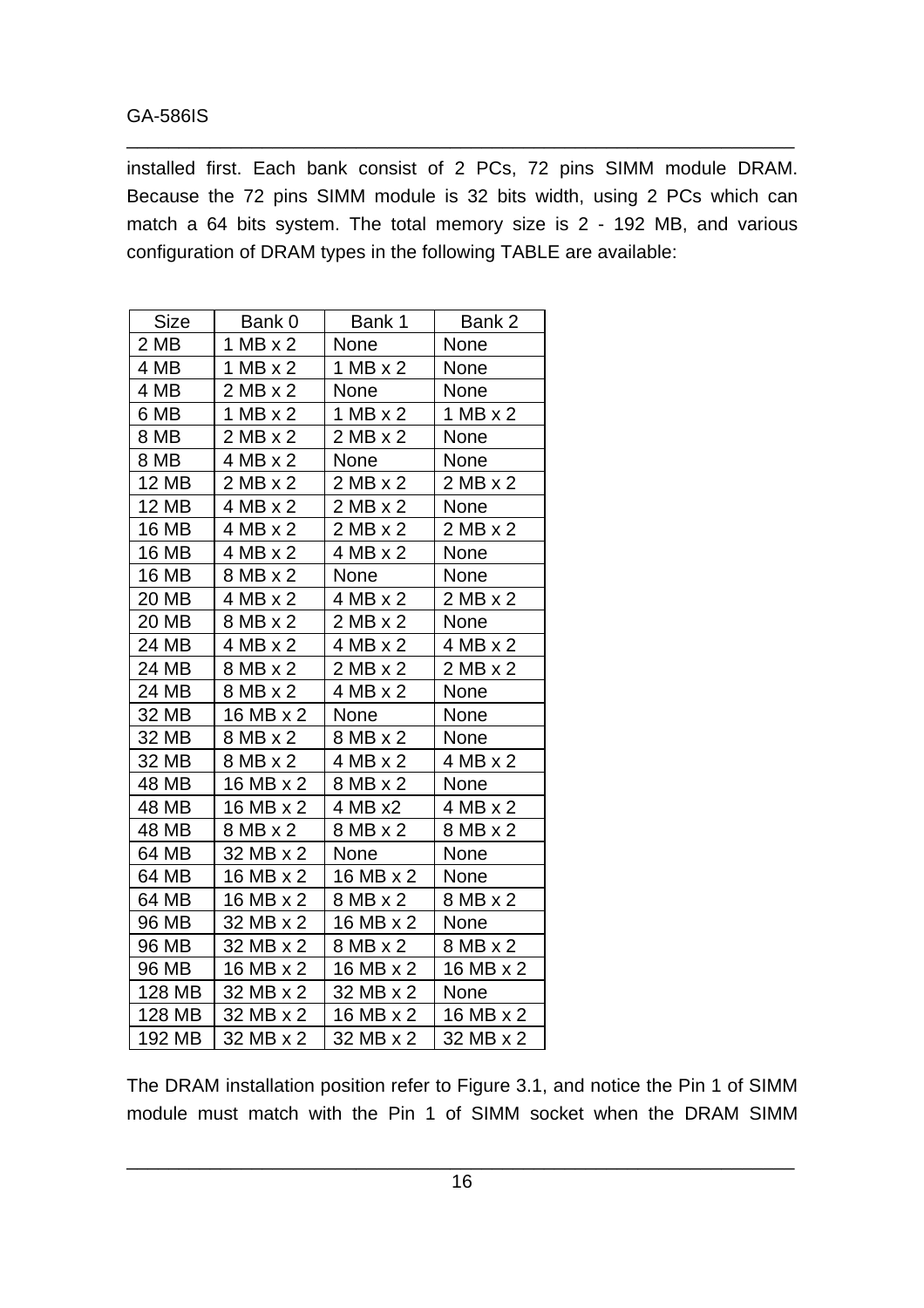module is installed.

Insert the DRAM SIMM module into the SIMM socket at 45 degree angle. If there is a wrong direction of Pin 1, the DRAM SIMM module couldn't be inserted into socket completely. After completely insert SIMM module into socket, then press the SIMM module in vertical direction until the left and right metal holders can keep the SIMM module standing up con-firmly.

\_\_\_\_\_\_\_\_\_\_\_\_\_\_\_\_\_\_\_\_\_\_\_\_\_\_\_\_\_\_\_\_\_\_\_\_\_\_\_\_\_\_\_\_\_\_\_\_\_\_\_\_\_\_\_\_\_\_\_\_\_\_\_\_

# **3.5.SRAM INSTALLATION AND JUMPERS SETUP**

The cache memory system consists of SRAM, the SRAM type is 32Kx8-15 / 20 ns, 64Kx8-15 / 20 ns or 128Kx8-15 / 20 ns.

The mainboard can be installed 256 KB or 512 KB cache memory when using 32Kx8 or 64Kx8 (128Kx8) type DATA SRAM separately. Please refer to the following table to install cache memory system :

| <b>SIZE</b> | <b>TYPF</b>           | J15     |
|-------------|-----------------------|---------|
| 256 KB      | $132$ K x 8           | 1 - 2   |
| 512 KB      | 64 K x 8 or 128 K x 8 | $2 - 3$ |

Because there are not standard IC's coding number of SRAM, refer to the following table to identify the SRAM component:

| 32Kx8          | 64 K x 8       | $128$ K x 8     |
|----------------|----------------|-----------------|
| W24257AK-15/20 | W24512AK-15/20 | W241024AK-15/20 |
| UM61256-15/20  | AS7C512-15/20  | AS7C1024-15/20  |
| AS7C256-15/20  |                |                 |
| CY7C199-20     |                |                 |
| MCM6206-20     |                |                 |
| KM68257BP-20   |                |                 |
| TC555328P-20   |                |                 |

# **3.6. CPU INSTALLATION AND JUMPERS SETUP**

The system's speed depends on the frequency of CLOCK GENERATOR. The user can change the JUMPER (J19) selection to set up the system speed to 60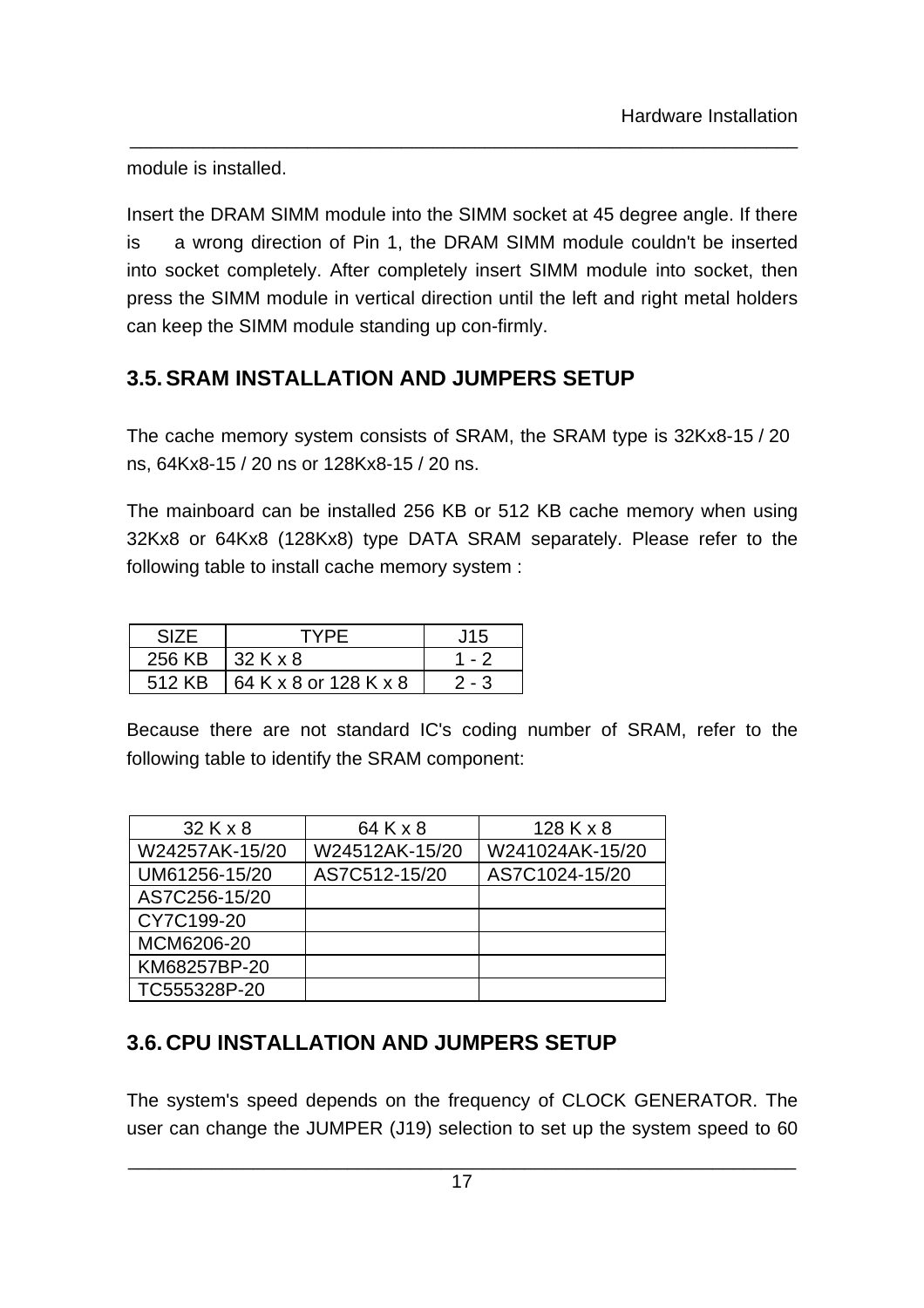MHz or 66 MHz for 60 or 66 MHz PENTIUM™ CPU.

The mainboard can use PENTIUM™ or P5T CPU, and the CPU speed must match with the frequency of CLOCK GEN. It will cause system hanging up if the CLOCK GEN.'S frequency is higher than CPU's.

\_\_\_\_\_\_\_\_\_\_\_\_\_\_\_\_\_\_\_\_\_\_\_\_\_\_\_\_\_\_\_\_\_\_\_\_\_\_\_\_\_\_\_\_\_\_\_\_\_\_\_\_\_\_\_\_\_\_\_\_\_\_\_\_

| J19     | CPU Type                          | CLK. GEN. Speed | CPU Speed  |
|---------|-----------------------------------|-----------------|------------|
| $1 - 2$ | <b>PENTIUM™ - 66   66.667 MHz</b> |                 | 66.667 MHz |
| $2 - 3$ | PENTIUM™ - 60   60 MHz            |                 | 60 MHz     |

- $\bullet^*$  The CPU is a sensitive electric component and it can be easily damaged **by static electricity, so users must keep it away from metal surface when the CPU is installed onto mainboard.**
- **M When the user installs the CPU on socket, please notice the PIN 1 of CPU is in the same corner as the PIN 1 of socket!**
- **M Before the CPU is installed, the mainboard must be placed on a flat plane in order to avoid being broken by the pressure of CPU installation.**

# **3.7. CMOS RTC & ISA CFG CMOS SRAM**

There're RTC & CMOS SRAM on board, they have a power supply from internal battery to keep the DATA inviolate & effective. The RTC is a REAL-TIME CLOCK device which provides the DATE & TIME to system. The CMOS SRAM is used for keeping the information of ISA device system configuration, so the system can automatically boot OS. every time.

Due to the life-time of RTC internal battery is 10 years, the user can change a new RTC to replace old one after it can not work. The new one's brand and type must be same with old one.

# **3.8.SPEAKER CONNECTOR INSTALLATION**

There is always a speaker in AT system for sound purpose. The 4 - Pins connector J14 is used to connect speaker. The speaker can work well in both direction of connector when it is installed to the connector J14 on mainboard.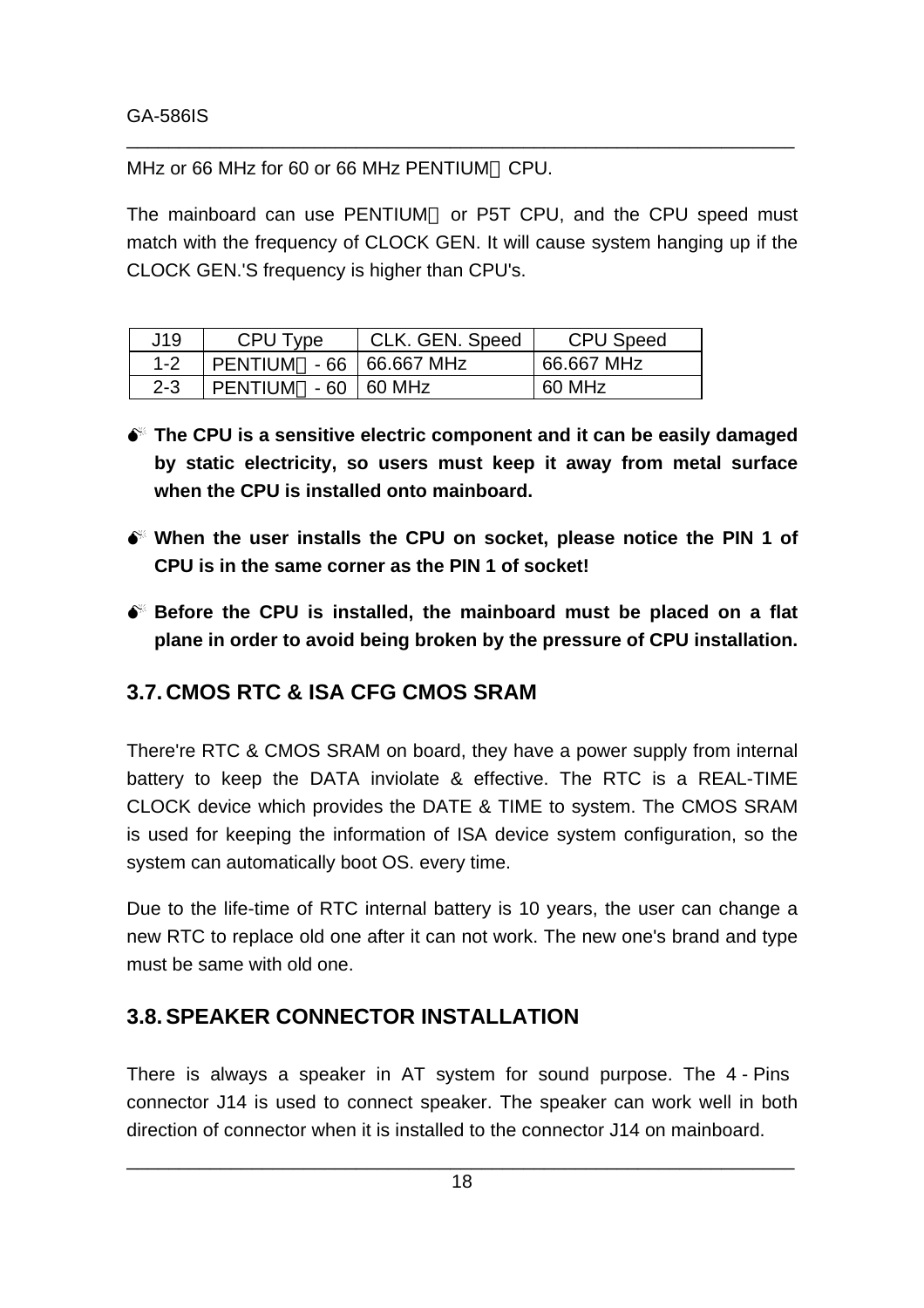# **3.9.POWER LED & KEY LOCK CONNECTOR INSTALLATION**

There are a system power LED lamp and a key on the panel of case. The power LED will light on when system is powered-on, and the key can lock the keyboard input or unlock it, both of them are connected to a 5 PIN connector. The connector should be installed to J9 of mainboard in correct direction.

\_\_\_\_\_\_\_\_\_\_\_\_\_\_\_\_\_\_\_\_\_\_\_\_\_\_\_\_\_\_\_\_\_\_\_\_\_\_\_\_\_\_\_\_\_\_\_\_\_\_\_\_\_\_\_\_\_\_\_\_\_\_\_\_

# **3.10. TURBO SWITCH CONNECTOR INSTALLATION**

The TURBO switch on the panel is used for controlling the system speed. Some program developed on XT should be executed with a low speed system, so a high speed system needs the speed switching function to change its running speed.

Because a PENTIUM cannot accept real clock speed change when program is executed, so the mainboard uses simulation method to implement TURBO switching function. The J12 on mainboard should be connected to the TURBO switch on panel, and user can push in or pop out the TURBO switch to enable or disable the turbo function of system.

# $\bullet^*$  If not necessary, please don't use De-turbo mode. (always keep system **in Turbo mode)**

# **3.11. TURBO LED CONNECTOR INSTALLATION**

The TURBO LED on panel can indicate the current speed status of system. The TURBO LED connector should be installed to J13 in correct direction.

# **3.12. HARDWARE RESET SWITCH CONNECTOR INSTALLATION**

The RESET switch on panel provides users with HARDWARE RESET function which is almost the same as power-on/off. The system will do a cold start after the RESET switch is pushed and released by user. The RESET switch is a 2 PIN connector and should be installed to J8 on mainboard.

# **3.13. PERIPHERAL DEVICE INSTALLATION**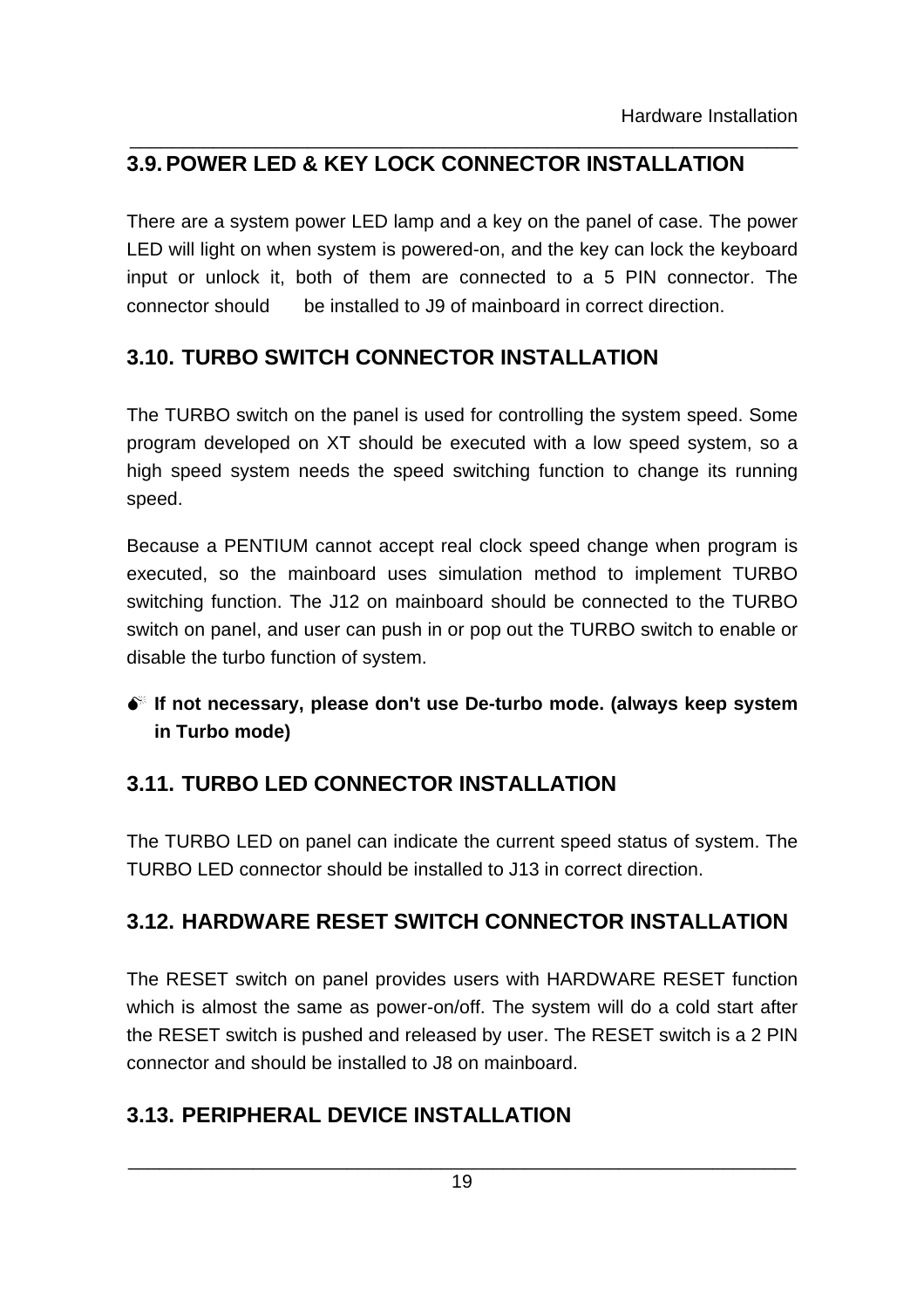#### GA-586IS

After the device installation and jumpers setup, the mainboard can be mounted into the case and fixed by screw. To complete the mainboard installation, the peripheral device could be installed now. The basic system needs a display interface card and a disk control interface card.

\_\_\_\_\_\_\_\_\_\_\_\_\_\_\_\_\_\_\_\_\_\_\_\_\_\_\_\_\_\_\_\_\_\_\_\_\_\_\_\_\_\_\_\_\_\_\_\_\_\_\_\_\_\_\_\_\_\_\_\_\_\_\_\_

If the PCI - Bus device is to be installed in the system, any one of three PCI - Bus slots can be used no matter Slave or Master PCI - Bus device being installed.

After installing the peripheral device, the user should check everything again, and prepare to power-on the system.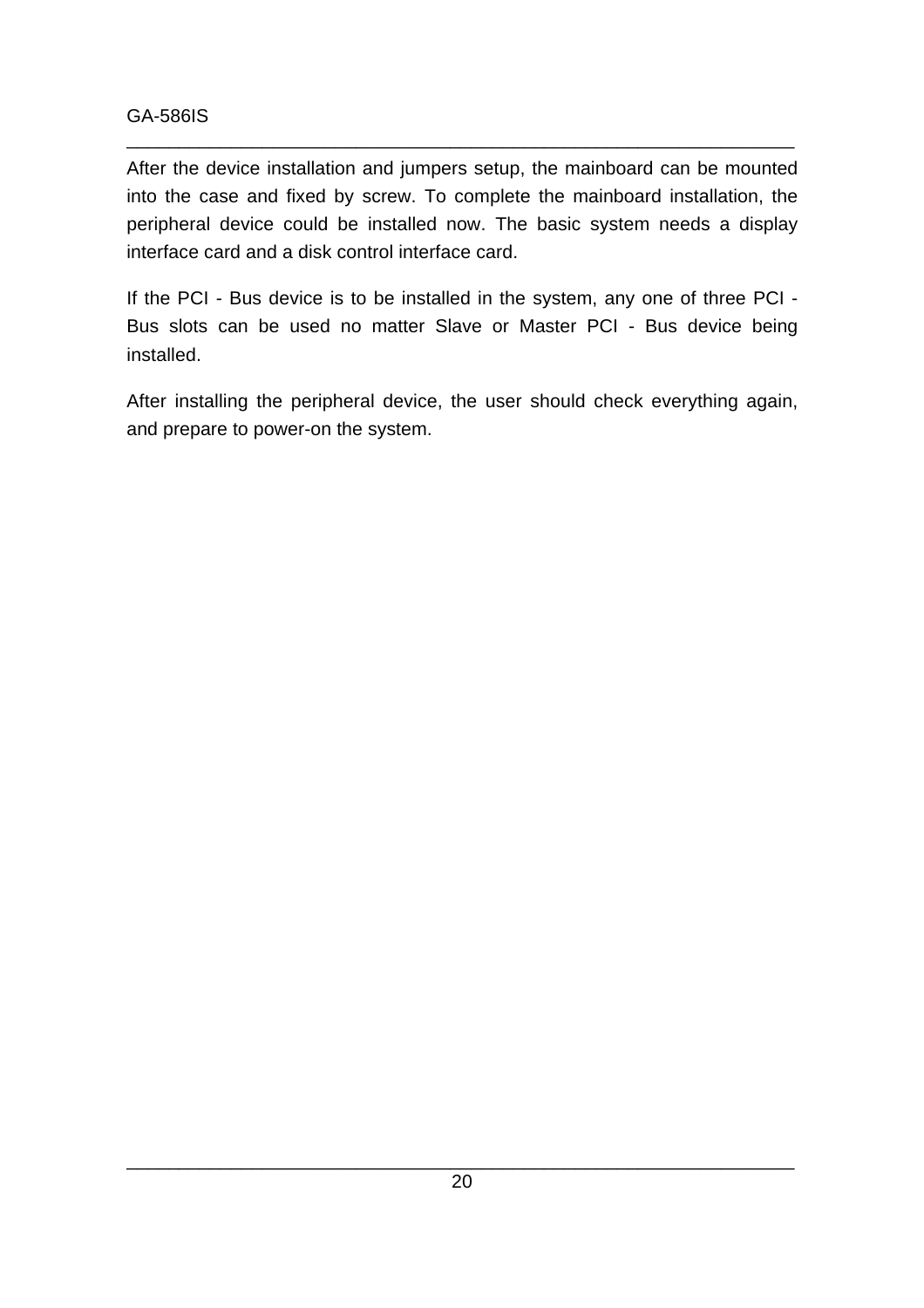# **4. BIOS CONFIGURATION**

Award's BIOS ROM has a built-in Setup program that allows users to modify the basic system configuration. This type of information is stored in battery-backed CMOS SRAM so that it retains the Setup information when the power is turned off.

\_\_\_\_\_\_\_\_\_\_\_\_\_\_\_\_\_\_\_\_\_\_\_\_\_\_\_\_\_\_\_\_\_\_\_\_\_\_\_\_\_\_\_\_\_\_\_\_\_\_\_\_\_\_\_\_\_\_\_\_\_\_\_\_

# **4.1.ENTERING SETUP**

Power ON the computer and press <Del> immediately will allow you to enter Setup. The other way to enter Setup is to power on the computer, when the below message appears briefly at the bottom of the screen during the POST (Power On Self Test), press <Del> key or simultaneously press <Ctrl>, <Alt>, and <Esc> keys.

• TO ENTER SETUP BEFORE BOOT PRESS CTRL-ALT-ESC OR DEL KEY

If the message disappears before you respond and you still wish to enter Setup, restart the system to try again by turning it OFF then ON or pressing the "RESET" bottom on the system case. You may also restart by simultaneously press <Ctrl>,<Alt>, and <Del> keys. If you do not press the keys at the correct time and the system does not boot, an error message will be displayed and you will again be asked to,

• PRESS F1 TO CONTINUE, CTRL-ALT-ESC OR DEL TO ENTER SETUP

# **4.2. CONTROL KEYS**

| Up arrow           | Move to previous item                                    |
|--------------------|----------------------------------------------------------|
| Down arrow         | Move to next item                                        |
| Left arrow         | Move to the item in the left hand                        |
| <b>Right arrow</b> | Move to the item in the right hand                       |
| Esc key            | Main Menu - Quit and not save changes into CMOS          |
|                    | Status Page Setup Menu and Option Page Setup Menu - Exit |
|                    | current page and return to Main Menu                     |
| PgUp key           | Increase the numeric value or make changes               |
| PgDn key           | Decrease the numeric value or make changes               |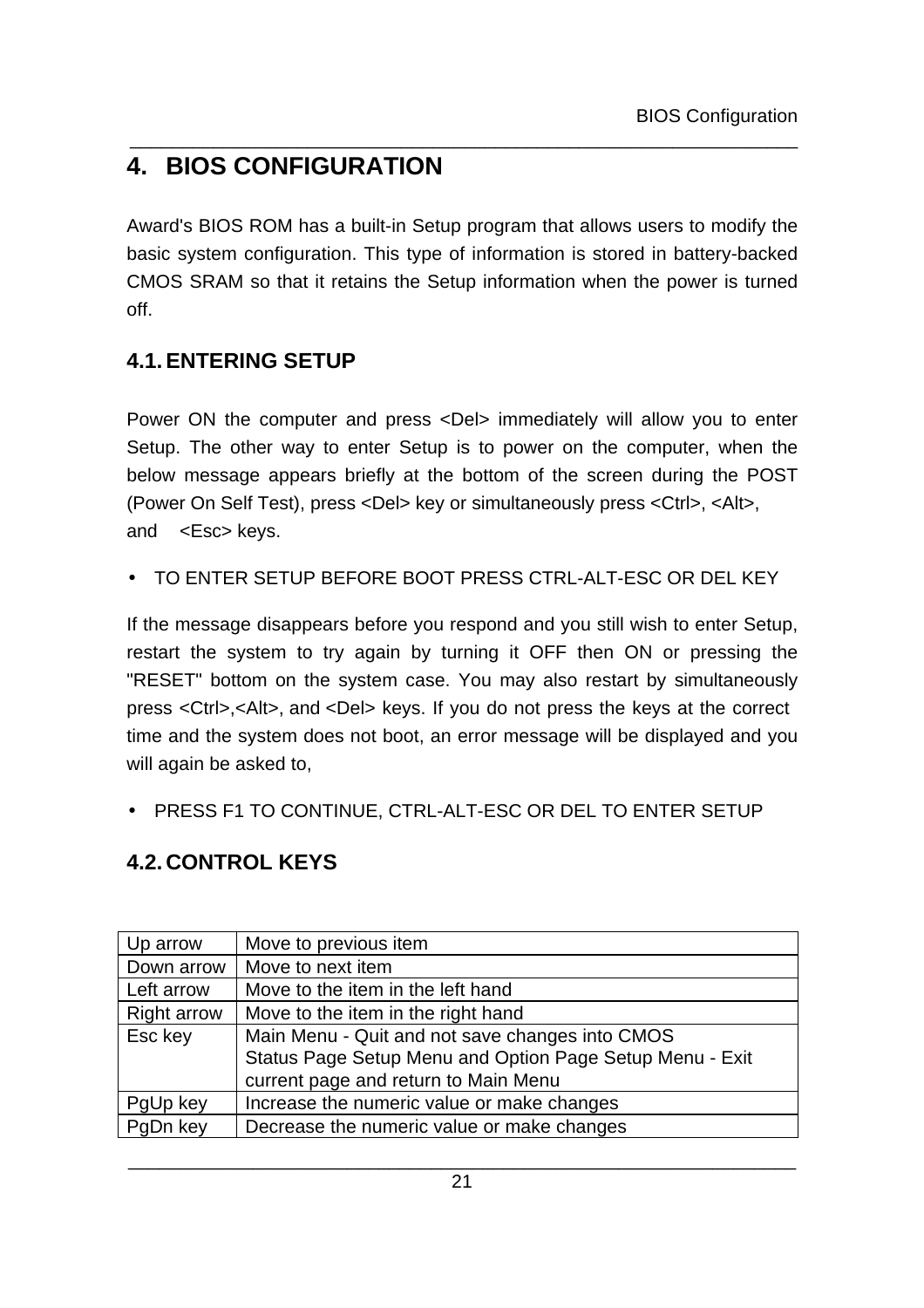GA-586IS

| F1 key              | General help, only for Status Page Setup Menu and Option Page |
|---------------------|---------------------------------------------------------------|
|                     | Setup Menu                                                    |
| F <sub>2</sub> key  | Change color from total 16 colors                             |
| F <sub>3</sub> key  | Calendar, only for Status Page Setup Menu                     |
| F4 key              | Reserved                                                      |
| F <sub>5</sub> key  | Restore the previous CMOS value from CMOS, only for Option    |
|                     | Page Setup Menu                                               |
| F6 key              | Load the default CMOS value from BIOS default table, only for |
|                     | Option Page Setup Menu                                        |
| F7 key              | Load the default                                              |
| F <sub>8</sub> key  | Reserved                                                      |
| F9 key              | Reserved                                                      |
| F <sub>10</sub> key | Save all the CMOS changes, only for Main Menu                 |

# **4.3.GETTING HELP**

### *4.3.1.Main Menu*

The on-line description of the highlighted setup function is displayed at the bottom of the screen.

# *4.3.2.Status Page Setup Menu / Option Page Setup Menu*

Press F1 to pop up a small help window that describes the appropriate keys to use and the possible selections for the highlighted item. To exit the Help Window press <Esc>.

### **4.4.THE MAIN MENU**

Once you enter Award BIOS CMOS Setup Utility, the Main Menu (Figure 4.1) will appear on the screen. The Main Menu allows you to select from seven setup functions and two exit choices. Use arrow keys to select among the items and press <Enter> to accept or enter the sub-menu.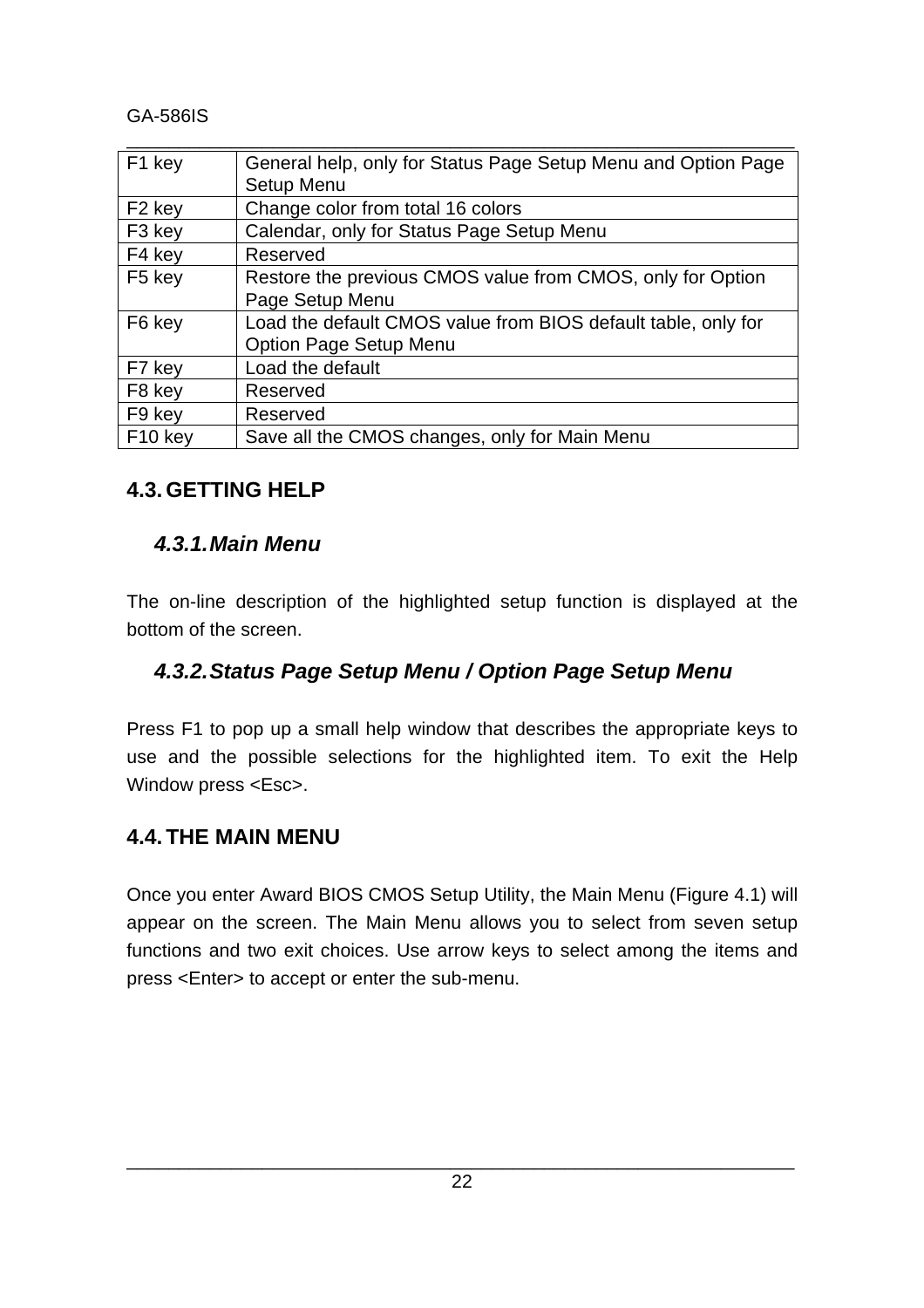#### Figure 4.1: Main Menu

#### ROM ISA BIOS CMOS SETUP UTILITY AWARD SOFTWARE, INC.

\_\_\_\_\_\_\_\_\_\_\_\_\_\_\_\_\_\_\_\_\_\_\_\_\_\_\_\_\_\_\_\_\_\_\_\_\_\_\_\_\_\_\_\_\_\_\_\_\_\_\_\_\_\_\_\_\_\_\_\_\_\_\_\_

| <b>STANDARD CMOS SETUP</b>    | PASSWORD SETTING                                   |  |  |
|-------------------------------|----------------------------------------------------|--|--|
| <b>BIOS FEATURES SETUP</b>    | <b>IDE HDD AUTO DETECTION</b>                      |  |  |
| <b>CHIPSET FEATURES SETUP</b> | <b>SAVE &amp; EXIT SETUP</b>                       |  |  |
| <b>PCI SLOT CONFIGURATION</b> | <b>EXIT WITHOUT SAVING</b>                         |  |  |
| <b>LOAD SETUP DEFAULTS</b>    |                                                    |  |  |
|                               |                                                    |  |  |
|                               |                                                    |  |  |
| ESC : Save & Exit Setup       | $\wedge \vee \rightarrow \leftarrow$ : Select Item |  |  |
| $F10$ : Quit                  | (Shift)F2<br>: Chang Color                         |  |  |
| Time, Date, Hard Disk Type,   |                                                    |  |  |

• Standard CMOS setup

This setup page includes all the items in a standard compatible BIOS.

• BIOS features setup

This setup page includes all the items of Award special enhanced features.

• Chipset features setup

This setup page includes all the items of chipset special features.

• PCI slot configuration

This setup page includes all the configurations of PCI slots parameters

• Load setup defaults

BIOS defaults indicates the most appropriate value of the system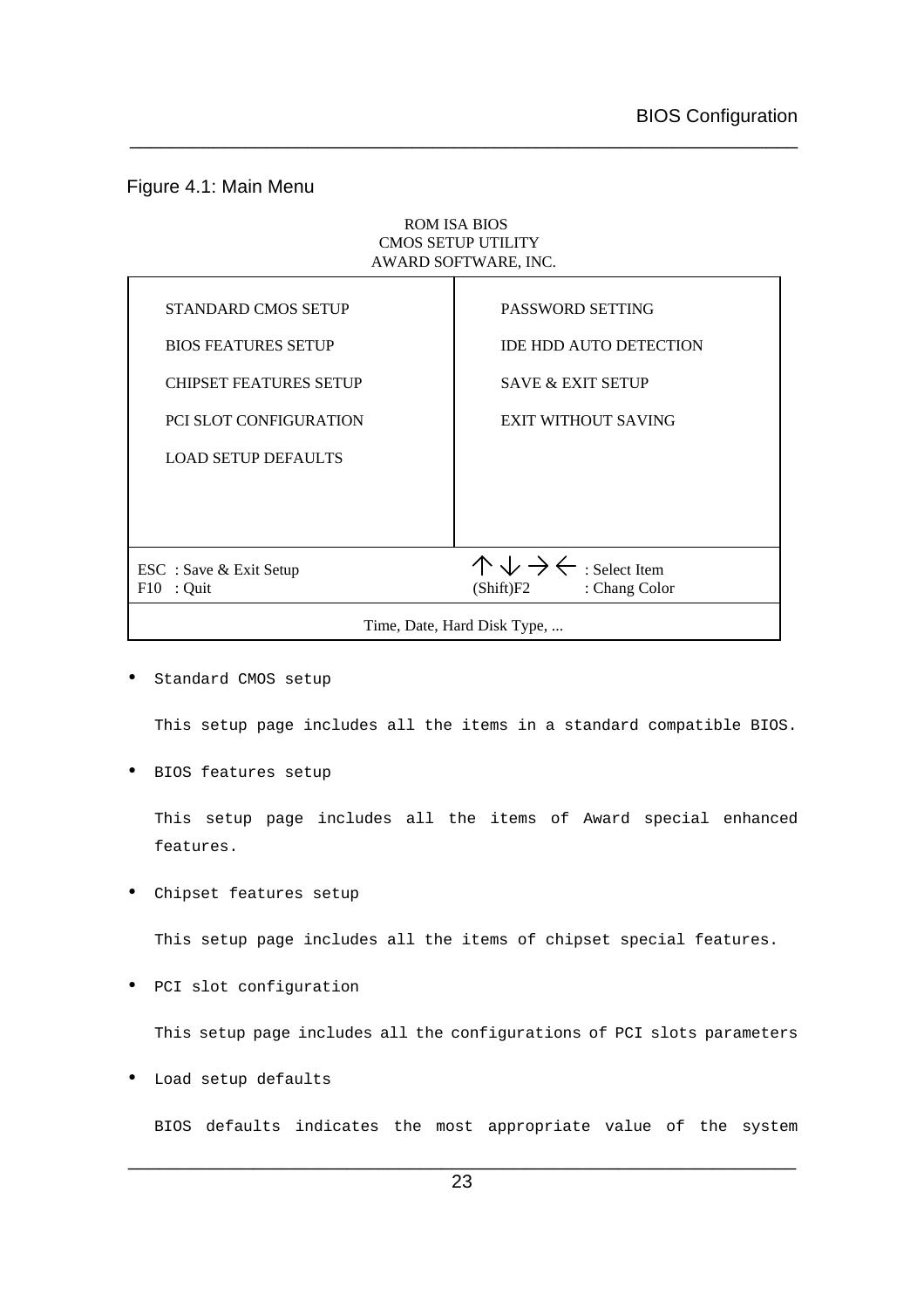#### GA-586IS

parameter which the system would be in maximum performance.

\_\_\_\_\_\_\_\_\_\_\_\_\_\_\_\_\_\_\_\_\_\_\_\_\_\_\_\_\_\_\_\_\_\_\_\_\_\_\_\_\_\_\_\_\_\_\_\_\_\_\_\_\_\_\_\_\_\_\_\_\_\_\_\_

Password setting

Change, set, or disable password. It allows you to limit access to the system and Setup, or just to Setup.

• IDE HDD auto detection

Automatically configure hard disk parameter.

Save & exit setup

Save CMOS value changes to CMOS and exit setup.

• Exit without save

Abandon all CMOS value changes and exit setup.

### **4.5.STANDARD CMOS SETUP MENU**

The items in Standard CMOS Setup Menu (Figure 4.2) are divided into 9 categories. Each category includes no, one or more than one setup items. Use the arrows to highlight the item and then use the <PgUp> or <PgDn> keys to select the value you want in each item.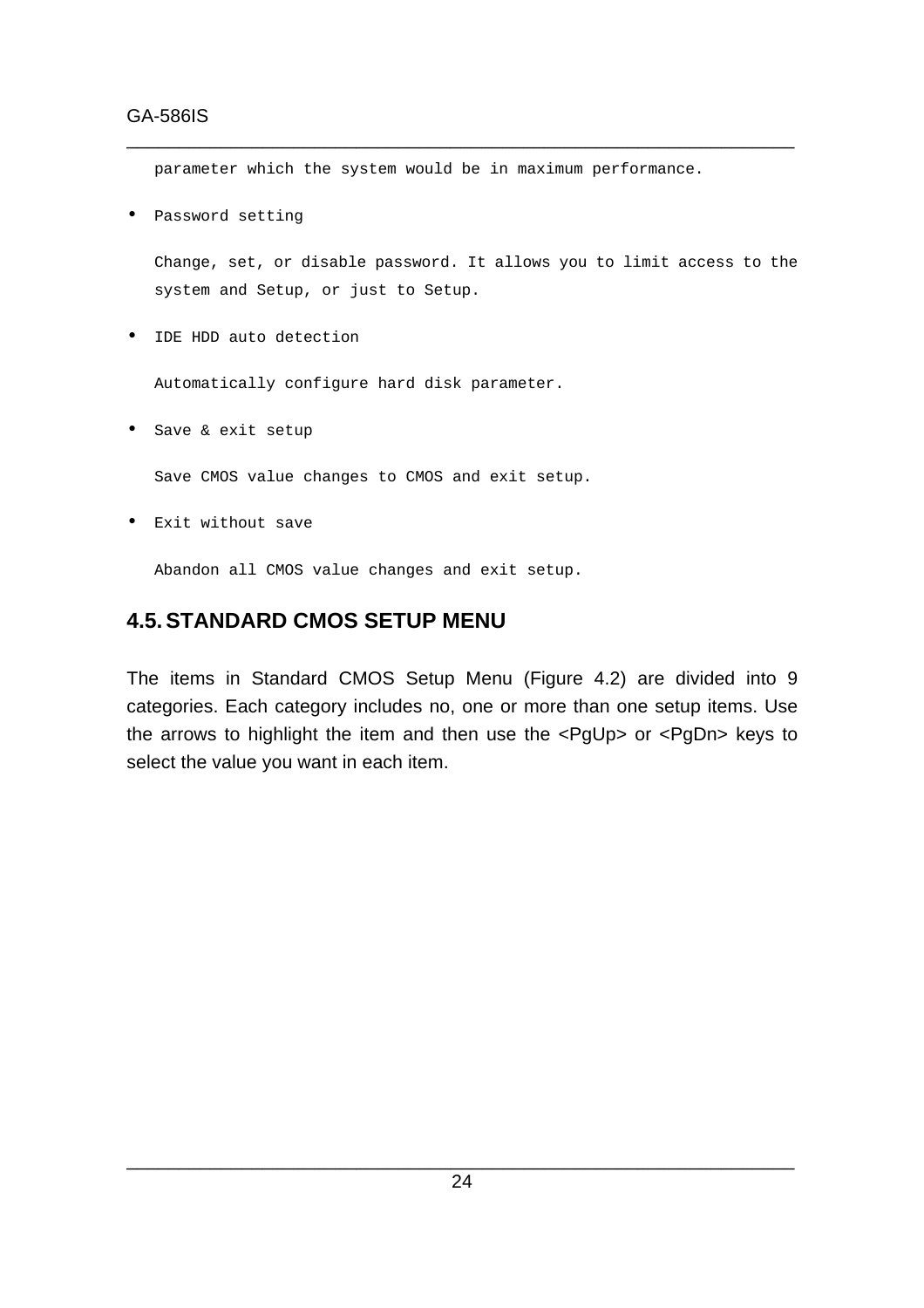٦

#### Figure 4.2: Standard CMOS Setup Menu

#### ROM ISA BIOS STANDARD CMOS SETUP AWARD SOFTWARE, INC.

\_\_\_\_\_\_\_\_\_\_\_\_\_\_\_\_\_\_\_\_\_\_\_\_\_\_\_\_\_\_\_\_\_\_\_\_\_\_\_\_\_\_\_\_\_\_\_\_\_\_\_\_\_\_\_\_\_\_\_\_\_\_\_\_

| Date (mm:dd:yy) : Mon, Feb 7 1994<br>Time (hh:mm:ss) : $10$ : $45$ : 38                                                                                                                 |                                                    |                            |                 |                      |                      |  |
|-----------------------------------------------------------------------------------------------------------------------------------------------------------------------------------------|----------------------------------------------------|----------------------------|-----------------|----------------------|----------------------|--|
|                                                                                                                                                                                         |                                                    | CYLS. HEADS                |                 | PRECOMP LANDZONE     | <b>SECTORS</b>       |  |
| Drive C: $1(10Mb)$<br>Drive $D : None (0 Mb)$                                                                                                                                           | 306<br>$\Omega$                                    | $\overline{4}$<br>$\Omega$ | 128<br>$\Omega$ | 305<br>$\Omega$      | 17<br>$\Omega$       |  |
| Drive A : $1.44$ M $3.5$ in.<br>Base Memory:<br>640 K<br>Drive B : $1.2 M$ , $5.25 in$ .<br>Extended Memory: 7168 K<br>Expanded Memory: 0 K<br>Video : EGAVGA<br>Other Memory:<br>384 K |                                                    |                            |                 |                      |                      |  |
| Halt On: All Errors                                                                                                                                                                     |                                                    |                            |                 | Total Memory: 8192 K |                      |  |
| ESC: Quit                                                                                                                                                                               | $\wedge \vee \rightarrow \leftarrow$ : Select Item |                            |                 |                      | $PU/PD/+/-$ : Modify |  |
| F1 : Help                                                                                                                                                                               | (Shift)F2                                          | : Chang Color              |                 |                      | F3 : Taggle Calender |  |

• Date

The date format is <day>, <date> <month> <year>. Press <F3> to show the calendar.

| day   | The day, from Sun to Sat, determined by the BIOS and is      |
|-------|--------------------------------------------------------------|
|       | display-only                                                 |
| date  | The date, from 1 to 31 (or the maximum allowed in the month) |
| month | The month, Jan. through Dec.                                 |
| year  | The year, from 1900 through 2099                             |

• Time

The time format in <hour> <minute> <second>. The time is calculated base on the 24-hour military-time clock. For example, 1 p.m. is 13:00:00.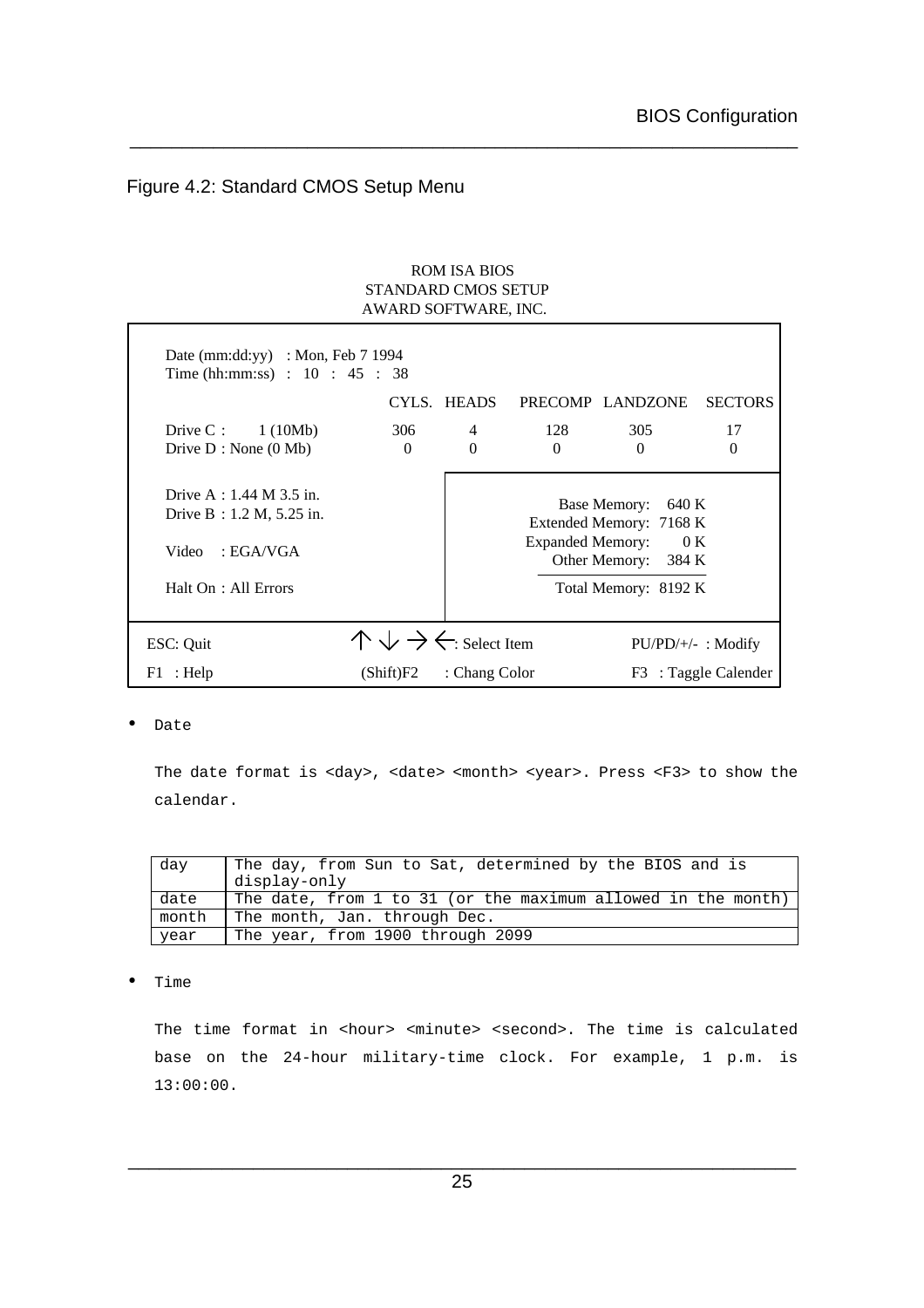• Drive C type / Drive D type

The category identify the types of hard disk drive C or drive D that has been installed in the computer. There are 46 pre-defined types and a user definable type. Type 1 to Type 46 are pre-defined. Type User is user-definable.

\_\_\_\_\_\_\_\_\_\_\_\_\_\_\_\_\_\_\_\_\_\_\_\_\_\_\_\_\_\_\_\_\_\_\_\_\_\_\_\_\_\_\_\_\_\_\_\_\_\_\_\_\_\_\_\_\_\_\_\_\_\_\_\_

Press PgUp or PgDn to select a numbered hard disk type or type the number and press <Enter>. Note that the specifications of your drive must match with the drive table. The hard disk will not work properly if you enter improper information for this category. If your hard disk drive type is not matched or listed, you can use Type User to define your own drive type manually.

If you select Type User, related information is asked to be entered to the following items. Enter the information directly from the keyboard and press <Enter>. Those information should be provided in the documentation form your hard disk vendor or the system manufacturer.

| CYLS.    | number of cylinders |
|----------|---------------------|
| HEADS    | number of heads     |
| PRECOMP  | write precom        |
| LANDZONE | landing zone        |
| SECTORS  | number of sectors   |

If a hard disk has not been installed select NONE and press <Enter>.

• Drive A type / Drive B type

The category identify the types of floppy disk drive A or drive B that has been installed in the computer.

| None          | No floppy drive installed                               |  |  |  |
|---------------|---------------------------------------------------------|--|--|--|
| 360K, 5.25    | 5-1/4 inch PC-type standard drive; 360 kilobyte         |  |  |  |
| in.           | capacity                                                |  |  |  |
| 1.2M, 5.25    | 5-1/4 inch AT-type high-density drive; 1.2 megabyte     |  |  |  |
| in.           | capacity                                                |  |  |  |
| 720K, 3.5 in. | 3-1/2 inch double-sided drive; 720 kilobyte capacity    |  |  |  |
| 1.44M, 3.5    | $3-1/2$ inch double-sided drive; 1.44 megabyte capacity |  |  |  |
| in.           |                                                         |  |  |  |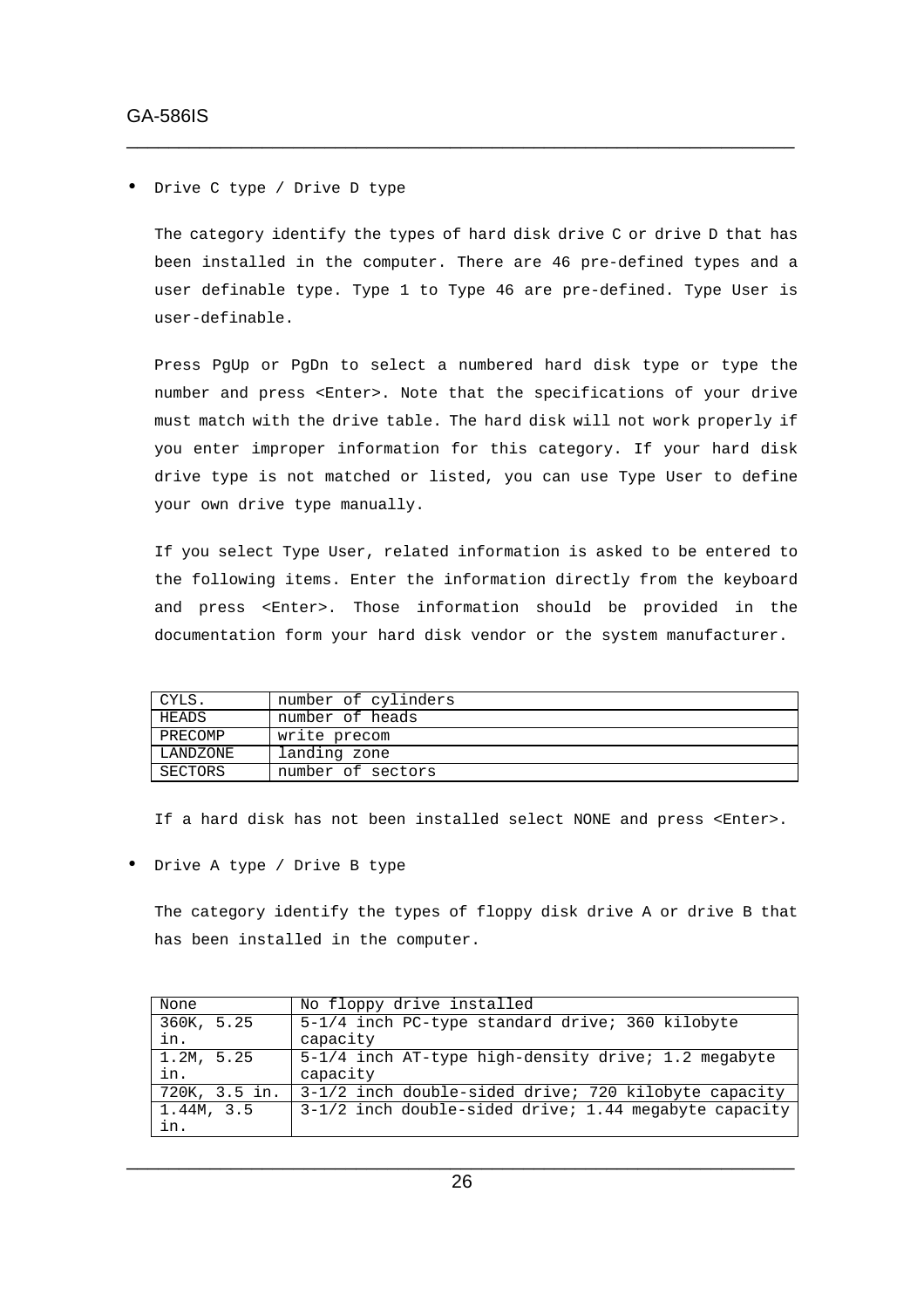| 2.88M, 3.5 |  | $\vert$ 3-1/2 inch double-sided drive; 2.88 megabyte capacity |  |  |
|------------|--|---------------------------------------------------------------|--|--|
|            |  |                                                               |  |  |

#### • Video

The category detects the type of adapter used for the primary system monitor that must matches your video display card and monitor. Although secondary monitors are supported, you do not have to select the type in setup.

| EGA/VGA | Enhanced Graphics Adapter/Video Graphics Array. For EGA, |  |  |
|---------|----------------------------------------------------------|--|--|
|         | VGA, SVGA, or PGA monitor adapters                       |  |  |
| CGA 40  | Color Graphics Adapter, power up in 40 column mode       |  |  |
| CGA 80  | Color Graphics Adapter, power up in 80 column mode       |  |  |
| MONO    | Monochrome adapter, includes high resolution monochrome  |  |  |
|         | adapters                                                 |  |  |

• Halt on

The category determines whether the computer will stop if an error is detected during power up.

| NO errors    | Whenever the BIOS detects a non-fatal error the      |
|--------------|------------------------------------------------------|
|              | system will be stopped and you will be prompted      |
| All errors   | The system boot will not be stopped for any error    |
|              | that may be detected                                 |
| All,         | The system boot will not stop for a keyboard error;  |
| But Keyboard | it will stop for all other errors                    |
| All, But     | The system boot will not stop for a disk error; it   |
| Diskette     | will stop for all other errors                       |
| All, But     | The system boot will not stop for a keyboard or disk |
| Disk/Key     | error; it will stop for all other errors             |

#### • Memory

The category is display-only which is determined by POST (Power On Self Test) of the BIOS.

#### Base Memory

The POST of the BIOS will determine the amount of base (or conventional) memory installed in the system. The value of the base memory is typically 512 K for systems with 512 K memory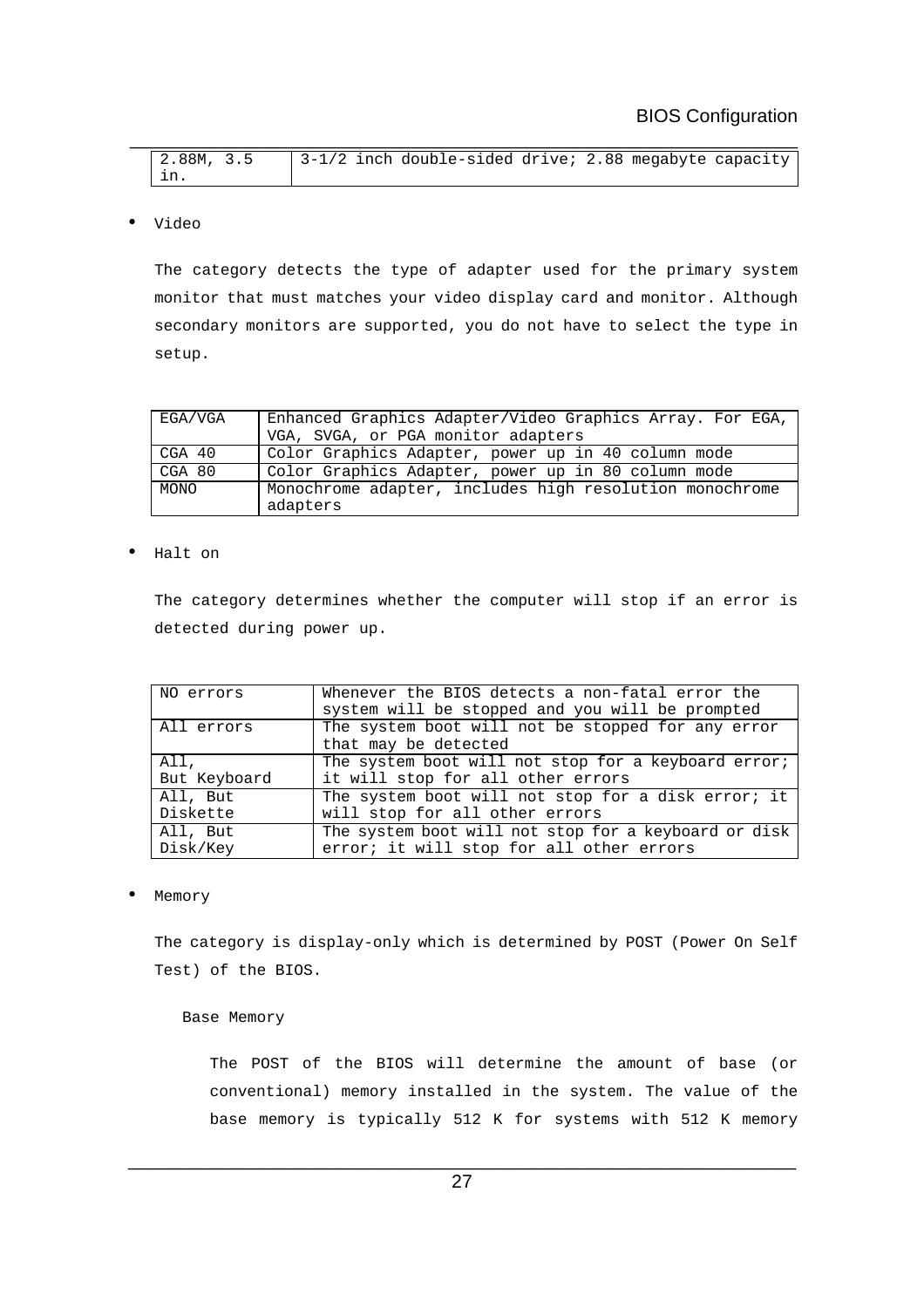installed on the motherboard, or 640 K for systems with 640 K or more memory installed on the motherboard.

\_\_\_\_\_\_\_\_\_\_\_\_\_\_\_\_\_\_\_\_\_\_\_\_\_\_\_\_\_\_\_\_\_\_\_\_\_\_\_\_\_\_\_\_\_\_\_\_\_\_\_\_\_\_\_\_\_\_\_\_\_\_\_\_

Extended Memory

The BIOS determines how much extended memory is present during the POST. This is the amount of memory located above 1 MB in the CPU's memory address map.

#### Expanded Memory

Expanded Memory in memory defined by the Lotus/Intel/Microsoft (LIM) standard as EMS. Many standard DOS applications can not utilize memory above 640 K, the Expanded Memory Specification (EMS) swaps memory which not utilized by DOS with a section, or frame, so these applications can access all of the system memory. Memory can be swapped by EMS is usually 64 K within 1 MB or memory above 1 MB, depends on the chipset design.

Expanded memory device driver is required to use memory as Expanded Memory.

#### Other Memory

This refers to the memory located in the 640 K to 1024 K address space. This is memory that can be used for different applications. DOS uses this area to load device drivers to keep as much base memory free for application programs. Most use for this area is Shadow RAM.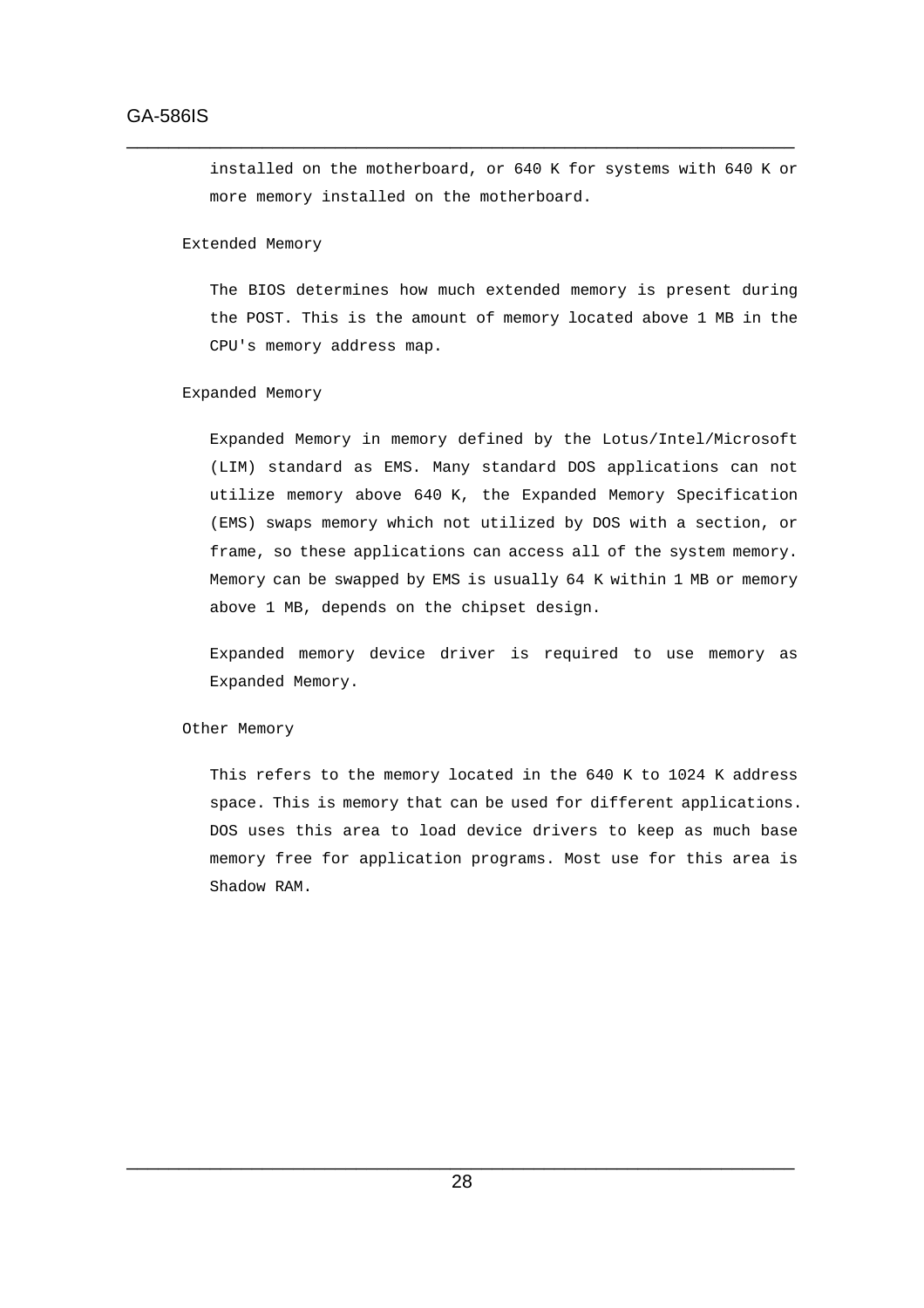### **4.6. BIOS FEATURES SETUP**

#### ROM ISA BIOS BIOS FEATURES SETUP AWARD SOFTWARE, INC.

\_\_\_\_\_\_\_\_\_\_\_\_\_\_\_\_\_\_\_\_\_\_\_\_\_\_\_\_\_\_\_\_\_\_\_\_\_\_\_\_\_\_\_\_\_\_\_\_\_\_\_\_\_\_\_\_\_\_\_\_\_\_\_\_

| Virus Warning<br><b>CPU</b> Internal Cache<br>External Cache<br>Quick Power On Self Test: Disabled<br><b>Boot Sequence</b><br>Swap Floppy Drive : Disabled<br>Boot Up Floppy Seek : Enabled<br>Boot Up NumLock Status: On<br><b>IDE HDD Block Mode</b><br>Security Option | : Enabled<br>: Enabled<br>: Enabled<br>: A, C<br>: Disabled<br>: $Setup$ | Video BIOS Shadow<br>: Enabled<br>C8000 - CBFFF Shadow: Disabled<br>CC000 - CFFFF Shadow: Disabled<br>D0000 - D3FFF Shadow: Disabled<br>D4000 - D7FFF Shadow: Disabled<br>D8000 - DBFFF Shadow: Disabled<br>DC000 - DFFFF Shadow: Disabled |
|---------------------------------------------------------------------------------------------------------------------------------------------------------------------------------------------------------------------------------------------------------------------------|--------------------------------------------------------------------------|--------------------------------------------------------------------------------------------------------------------------------------------------------------------------------------------------------------------------------------------|
|                                                                                                                                                                                                                                                                           |                                                                          | $\wedge \vee \rightarrow \leftarrow$ : Select Item<br>ESC: Quit<br>$PU/PD/+/-$<br>$F1$ : Help<br>$:$ Modify<br>F5 : Old Values<br>(Shift)F2<br>: Color<br>F6 : Load BIOS Defaults<br>: Load Setup Defaults<br>F7                           |

#### • Virus Warning

This category flashes on the screen. During and after the system boots up, any attempt to write to the boot sector or partition table of the hard disk drive will halt the system and the following error message will appear, in the mean time, you run can anti-virus program to locate the problem. Default value is Enabled.

| Enabled | Activate automatically when the system boots up causing a         |
|---------|-------------------------------------------------------------------|
|         | warning message to appear when anything attempts to access        |
|         | the boot sector or hard disk partition table                      |
|         | Disabled   No warning message to appear when anything attempts to |
|         | access the boot sector or hard disk partition table               |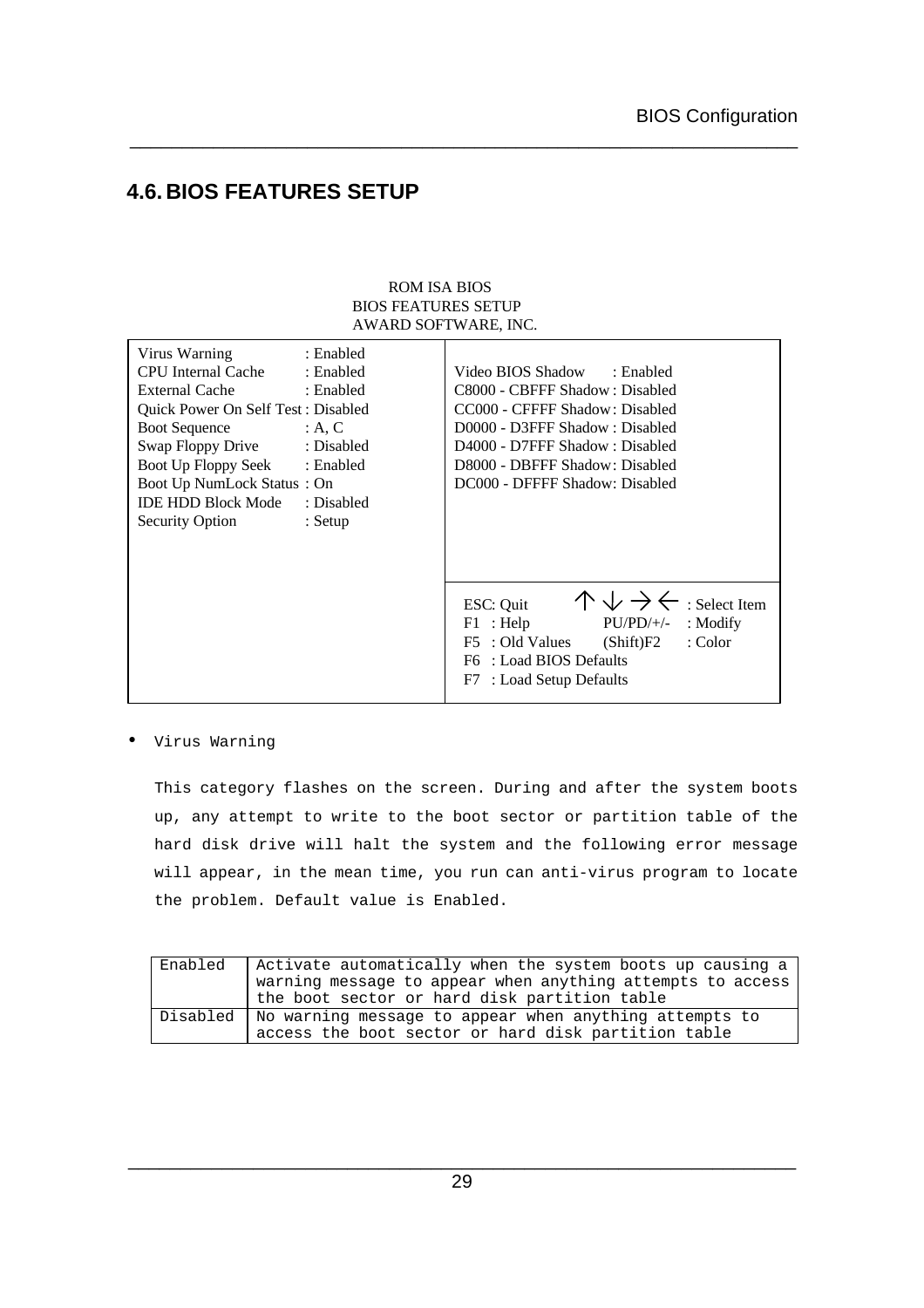• CPU Internal Cache / External Cache

These two categories speed up memory access. However, it depends on CPU / chipset design. The default value is Enabled.

\_\_\_\_\_\_\_\_\_\_\_\_\_\_\_\_\_\_\_\_\_\_\_\_\_\_\_\_\_\_\_\_\_\_\_\_\_\_\_\_\_\_\_\_\_\_\_\_\_\_\_\_\_\_\_\_\_\_\_\_\_\_\_\_

| Enabled  | Enable<br>cache  |
|----------|------------------|
| Disabled | Disable<br>cache |

• Quick Power On Self Test

This category speeds up Power On Self Test (POST) after you power on the computer. If it is set to Enable, BIOS will shorten or skip some check items during POST. The default value is Disabled.

| Enabled   Enable quick POST |
|-----------------------------|
| Disabled   Normal POST      |

Boot Sequence

This category determines which drive computer searches first for the disk operating system (i.e., DOS). Default value is A,C.

| A, C | System will first search for floppy disk drive then hard<br>disk drive |  |
|------|------------------------------------------------------------------------|--|
| C, A | System will first search for hard disk drive then floppy<br>disk drive |  |

• Swap Floppy Drive

The default value is Disabled.

| Enabled   Floppy A & B will be swapped under DOS  |  |
|---------------------------------------------------|--|
| Disabled   Floppy A & B will be normal definition |  |

• Boot Up Floppy Seek

During POST, BIOS will determine if the floppy disk drive installed is 40 or 80 tracks. 360 K type is 40 tracks while 720 K, 1.2 M and 1.44 M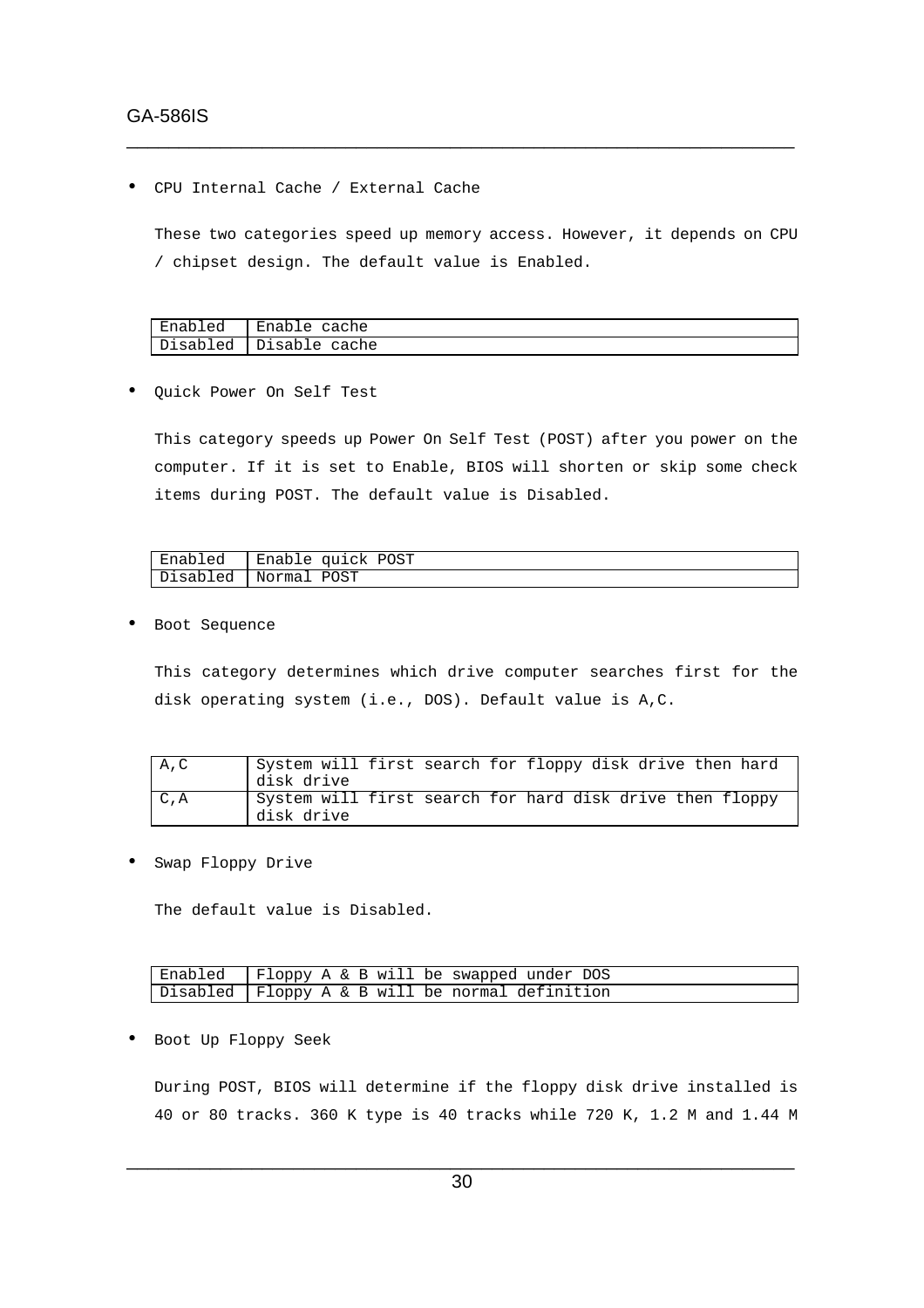are all 80 tracks. The default value is Enabled.

| Enabled   BIOS searches for floppy disk drive to determine if it is  |  |  |  |
|----------------------------------------------------------------------|--|--|--|
| 40 or 80 tracks, Note that BIOS can not tell from 720 K,             |  |  |  |
| 1.2 M or 1.44 M drive type as they are all 80 tracks                 |  |  |  |
| Disabled   BIOS will not search for the type of floppy disk drive by |  |  |  |
| track number. Note that there will not be any warning                |  |  |  |
| message if the drive installed is 360 K                              |  |  |  |

\_\_\_\_\_\_\_\_\_\_\_\_\_\_\_\_\_\_\_\_\_\_\_\_\_\_\_\_\_\_\_\_\_\_\_\_\_\_\_\_\_\_\_\_\_\_\_\_\_\_\_\_\_\_\_\_\_\_\_\_\_\_\_\_

• Boot Up NumLock Status

The default value is On

| On  | Keypad is number keys |
|-----|-----------------------|
| Off | Keypad is arrow keys  |

• IDE HDD Block Mode

The default value is Disabled.

| Enabled   Enable IDE HDD Block Mode   |
|---------------------------------------|
| Disabled   Disable IDE HDD Block Mode |

• Security Option

This category allows you to limit access to the system and Setup, or just to Setup. The default value is Setup.

| System | The system will not boot and access to Setup will be denied |
|--------|-------------------------------------------------------------|
|        | if the correct password is not entered at the prompt        |
| Setup  | The system will boot, but access to Setup will be denied if |
|        | the correct password is not entered at the prompt           |

- $\bullet^*$  To disable security, select PASSWORD SETTING at Main Menu and then **you will be asked to enter password. Do not type anything and just press <Enter>, it will disable security. Once the security is disabled, the system will boot and you can enter Setup freely.**
- Video BIOS Shadow

It determines whether video BIOS will be copied to RAM, however, it is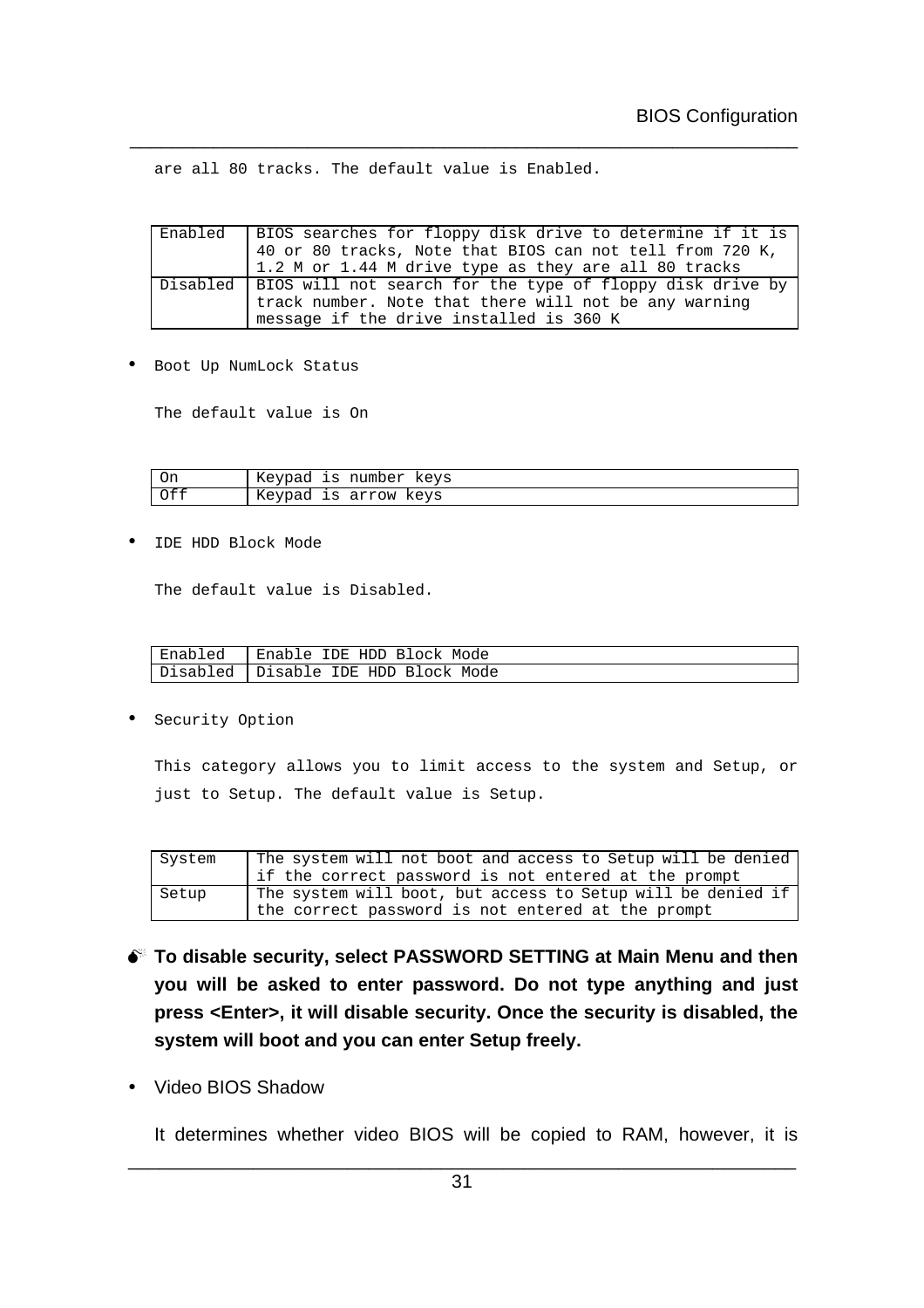GA-586IS

optional from chipset design. Video Shadow will increase the video speed. The default value is Enabled.

\_\_\_\_\_\_\_\_\_\_\_\_\_\_\_\_\_\_\_\_\_\_\_\_\_\_\_\_\_\_\_\_\_\_\_\_\_\_\_\_\_\_\_\_\_\_\_\_\_\_\_\_\_\_\_\_\_\_\_\_\_\_\_\_

| Enabled   Video shadow is enabled   |
|-------------------------------------|
| Disabled   Video shadow is disabled |

• C8000 - CFFFF Shadow / D0000 - DFFFF Shadow

These categories determine whether optional ROM will be copied to RAM by 16 K byte. The default value are Disabled.

| Enabled   Optional shadow is enabled   |
|----------------------------------------|
| Disabled   Optional shadow is disabled |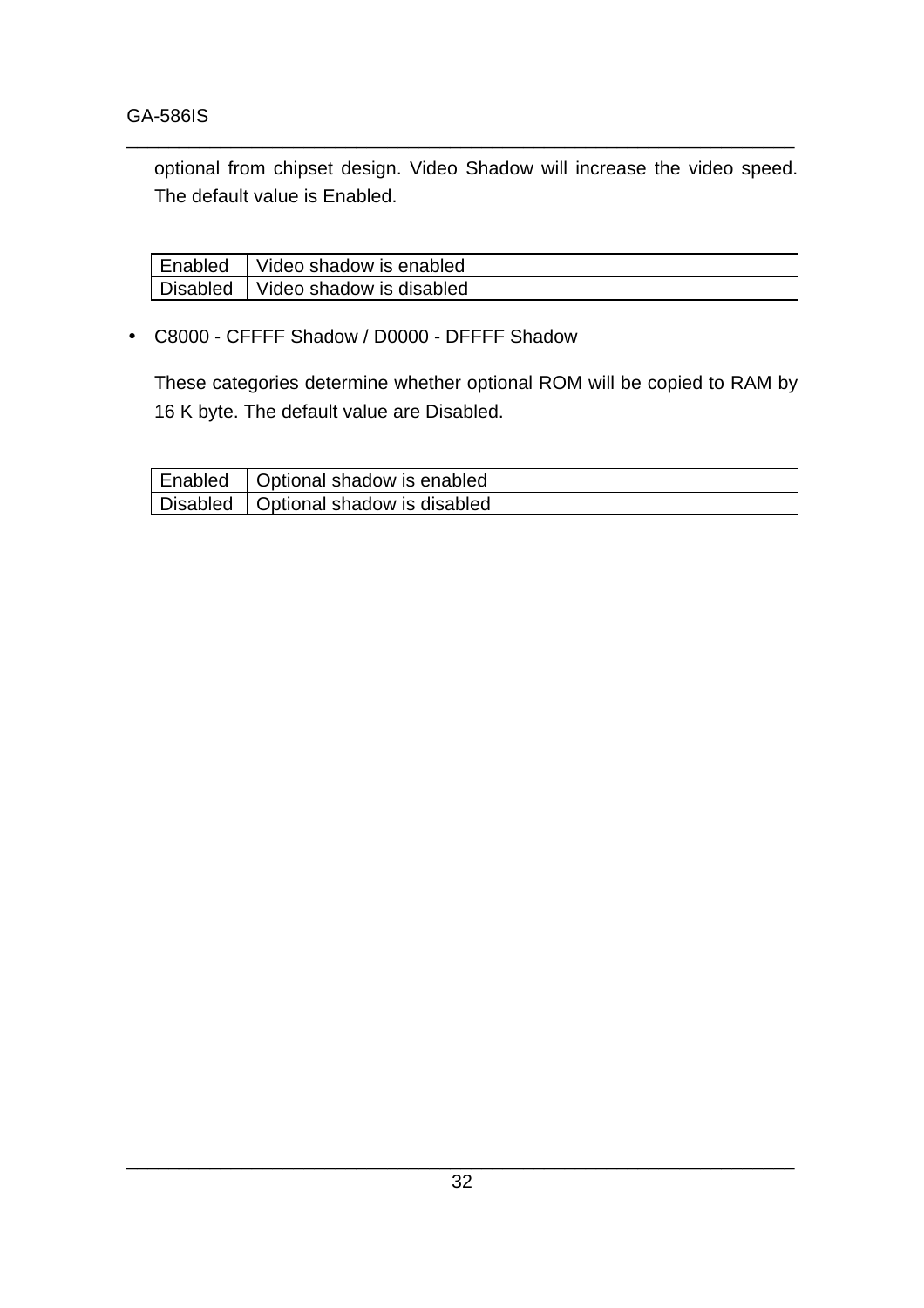# **4.7. CHIPSET FEATURES SETUP**

**r** 

#### ROM ISA BIOS CHIPSET FEATURES SETUP AWARD SOFTWARE, INC.

\_\_\_\_\_\_\_\_\_\_\_\_\_\_\_\_\_\_\_\_\_\_\_\_\_\_\_\_\_\_\_\_\_\_\_\_\_\_\_\_\_\_\_\_\_\_\_\_\_\_\_\_\_\_\_\_\_\_\_\_\_\_\_\_

| DRAM Wait State                                        | $: 0$ Wait     |                                                                                                                 |               |                                                                           |
|--------------------------------------------------------|----------------|-----------------------------------------------------------------------------------------------------------------|---------------|---------------------------------------------------------------------------|
| Cache Wait $(0=60, 1=66 \text{ MHz}) : 0 \text{ Wait}$ |                |                                                                                                                 |               |                                                                           |
| CPU To PCI write buffer : Enabled                      |                |                                                                                                                 |               |                                                                           |
| PCI Memory Burst Write : Enabled                       |                |                                                                                                                 |               |                                                                           |
| System BIOS Cacheable                                  | : Enabled      |                                                                                                                 |               |                                                                           |
| Video BIOS Cacheable : Enabled                         |                |                                                                                                                 |               |                                                                           |
| Using ET4000/W32P PCI VGA: NO                          |                |                                                                                                                 |               |                                                                           |
| Memory Hole Start Address                              | :15MB          |                                                                                                                 |               |                                                                           |
| Memory Hole Size                                       | : Disabled     |                                                                                                                 |               |                                                                           |
| NCR 810 SCSI Controller                                | : Enabled      |                                                                                                                 |               |                                                                           |
| Delay For SCSI/HDD (secs)                              | $\therefore$ 5 |                                                                                                                 |               |                                                                           |
|                                                        |                |                                                                                                                 |               |                                                                           |
|                                                        |                | ESC: Quit<br>$F1$ : Help<br>F5 : Old Values (Shift)F2<br>F6 : Load BIOS Defaults<br>: Load Setup Defaults<br>F7 | $PU/PD/+\!/-$ | $\wedge \vee \rightarrow \leftarrow$ : Select Item<br>: Modify<br>: Color |

• DRAM Wait State The default value is 0 Wait.

| $0$ Wait   For 70 ns DRAM (for 60 MHz).    |
|--------------------------------------------|
| 1 Wait   For 70 - 80 ns DRAM (for 66 MHz). |

• Cache Wait State The default value is 0 Wait.

| $\sqrt{2}$<br>$- -$<br><b>WA</b><br>U<br>$\cdots$ | $\overline{\phantom{0}}$<br>₹or<br>-      | $^{\circ}$ $^{\circ}$ MHz. |
|---------------------------------------------------|-------------------------------------------|----------------------------|
| -<br>$- -$<br>Ma<br><b>__</b><br>◡                | $\overline{\phantom{0}}$<br>₹or<br>-<br>- | 6MHz.<br>ı-                |

• CPU To PCI write buffer The default value is Enabled.

| Enabled | l   Enhanced PCI performance.          |
|---------|----------------------------------------|
|         | Disabled I For some slower PCI device. |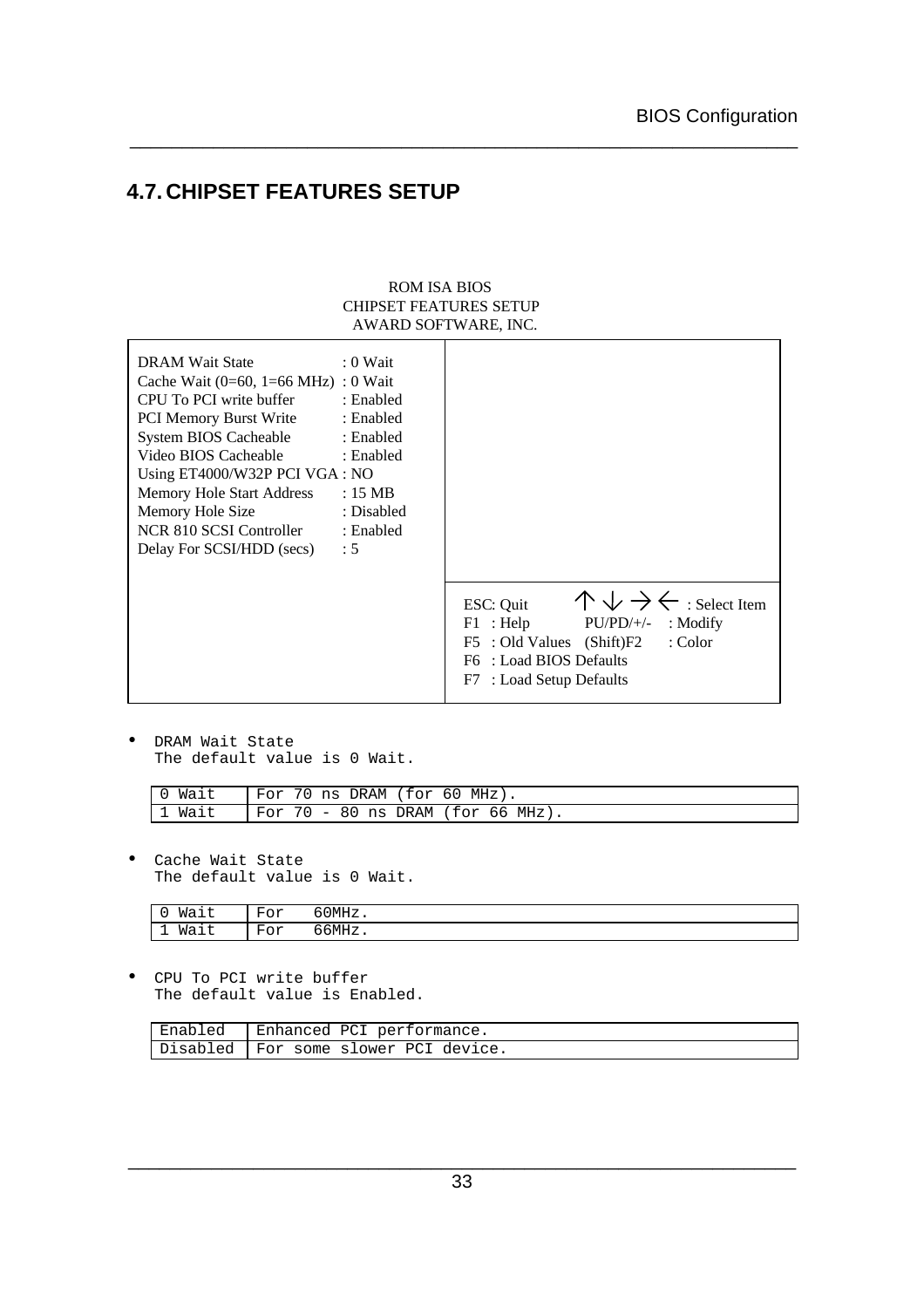#### GA-586IS

• PCI Memory Burst Write

The default value is Enabled.

| Enabled   Enhanced Master PCI device performance. |
|---------------------------------------------------|
| Disabled   For some slower PCI device.            |

\_\_\_\_\_\_\_\_\_\_\_\_\_\_\_\_\_\_\_\_\_\_\_\_\_\_\_\_\_\_\_\_\_\_\_\_\_\_\_\_\_\_\_\_\_\_\_\_\_\_\_\_\_\_\_\_\_\_\_\_\_\_\_\_

• System BIOS Cacheable

The default value is Enabled.

| Enabled   Enable BIOS shadowed cacheable. |
|-------------------------------------------|
| Disabled   BIOS shadowed only.            |

• Video BIOS Cacheable

The default value is Enabled.

| Enabled   Enable Video BIOS shadowed cacheable. |
|-------------------------------------------------|
| Disabled   Video BIOS shadowed only.            |

• Using ET4000/W32P PCI VGA

The default value is NO.

| YES | Using ET4000/W32P PCI VGA enhanced mode. |
|-----|------------------------------------------|
| NC  | Using other VGA.                         |

• Memory Hole Start Address

A memory space reserved for ISA bus, it starting address is from 1 MB to 15 MB and ending address is 16 MB. The default value is 15 MB.

• Memory Hole Size

For some linear address VGA / Video card on ISA bus can run a large frame port (not like standard VGA only access A0000 - BFFFF). The size = 16 MB - [starting address]. The default value is Disabled.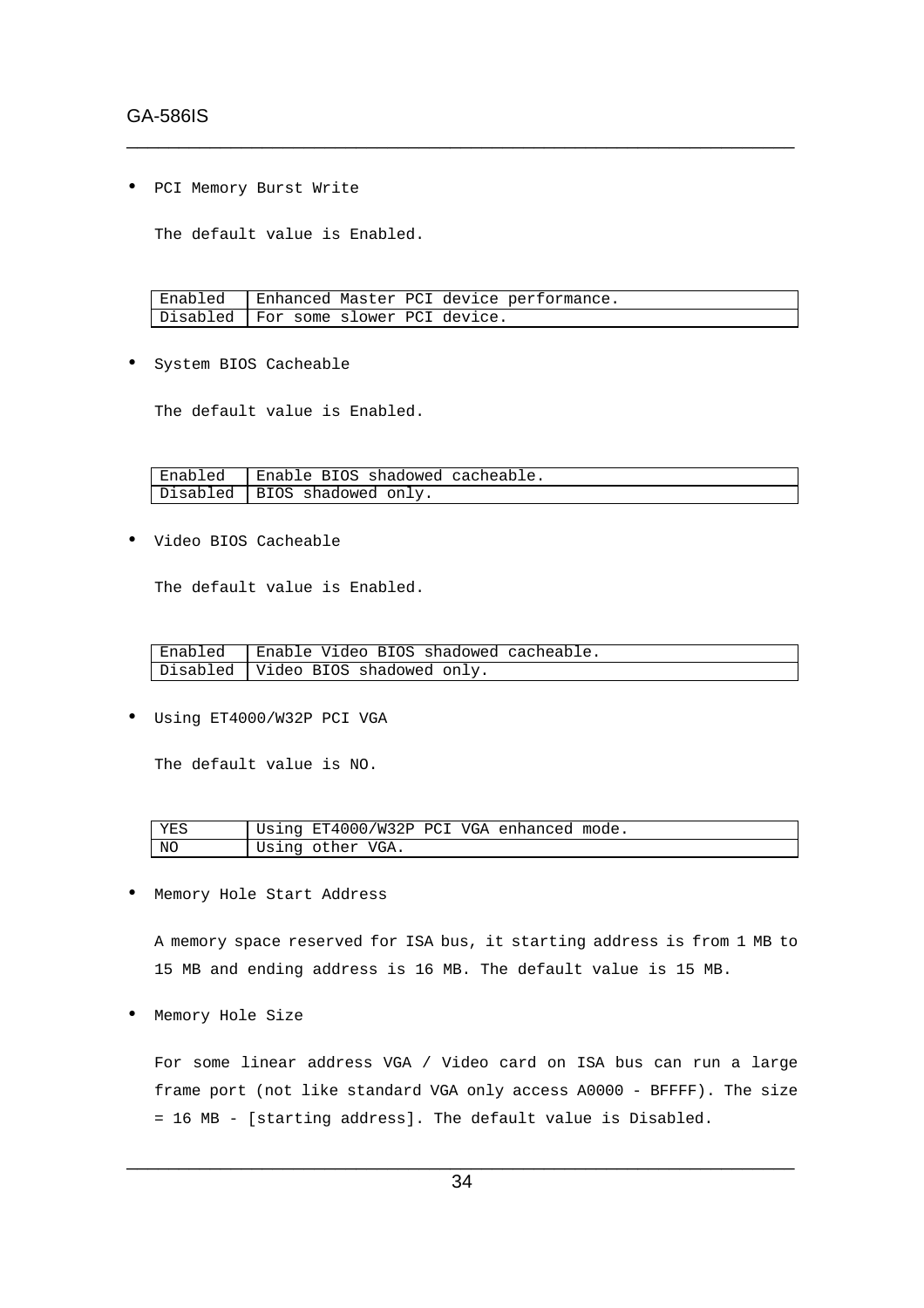• NCR 810 SCSI Controller

The default value is Enabled.

| Enabled   Enable NCR 810 PCI SCSI device.   |
|---------------------------------------------|
| Disabled   Disable NCR 810 PCI SCSI device. |

\_\_\_\_\_\_\_\_\_\_\_\_\_\_\_\_\_\_\_\_\_\_\_\_\_\_\_\_\_\_\_\_\_\_\_\_\_\_\_\_\_\_\_\_\_\_\_\_\_\_\_\_\_\_\_\_\_\_\_\_\_\_\_\_

• Delay For SCSI / HDD (secs)

Set start timing for some slower speed SCSI hard disk. The start timing can set from 0 to 30 seconds. The default value is 5.

### **4.8.PCI SLOT CONFIGURATION**

| <b>SLOT 1 Location</b> | : $C3XX$ |                                                                                                           |
|------------------------|----------|-----------------------------------------------------------------------------------------------------------|
| Using IRQ              | : NA     |                                                                                                           |
| <b>SLOT 2 Location</b> | C4XX     |                                                                                                           |
| <b>Using IRQ</b>       | : NA     |                                                                                                           |
| <b>SLOT 3 Location</b> | : C5XX   |                                                                                                           |
| Using IRQ              | : NA     |                                                                                                           |
| <b>SLOT 3 Location</b> | C6XX     |                                                                                                           |
| Using IRQ              | : NA     | $\wedge \vee \rightarrow \leftarrow$ : Select Item<br>ESC: Quit<br>: Modify<br>$F1$ : Help<br>$PU/PD/+/-$ |
| <b>NCR Using IRQ</b>   | : 9      | F5 : Old Values (Shift)F2<br>: Color<br>F6 : Load BIOS Defaults<br>: Load Setup Defaults<br>F7            |

#### ROM ISA BIOS PCI SLOT CONFIGURATION AWARD SOFTWARE, INC.

• SLOT 1 / SLOT 2 / SLOT 3 / SLOT 4 Location

These indicate the slot address. The address of slot 1 is C3XX, slot 2 is C4XX, slot 3 is C5XX and slot 4 is C6XX.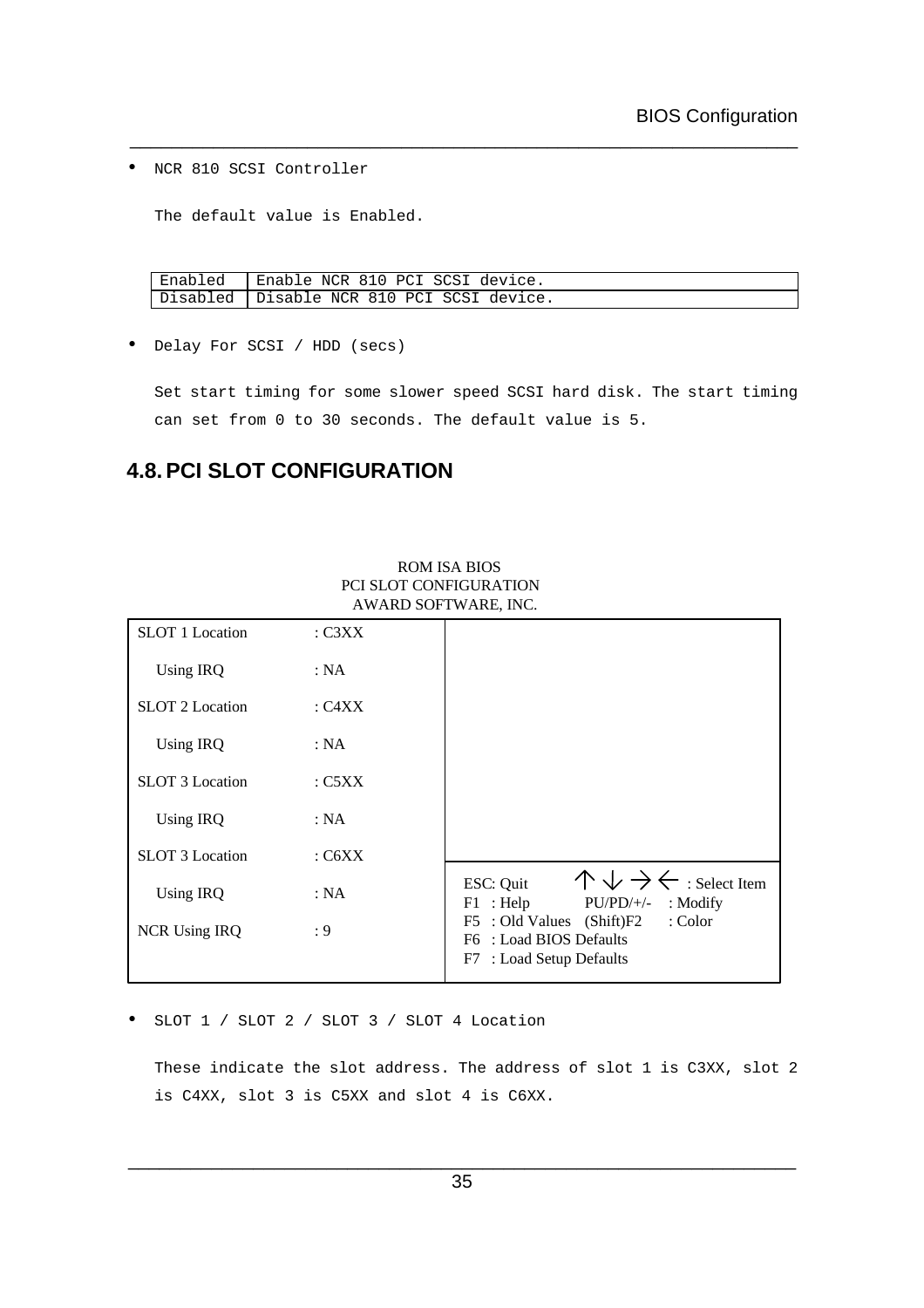#### GA-586IS

• Using IRQ

This category select a INT for slot. There are four INT (9, 10, 11, 14 and NA) can be selected for each PCI slot. This function is completed by Jumper on PCI device card or card's booting BIOS setup, but user must re-setup here. The default value is NA.

\_\_\_\_\_\_\_\_\_\_\_\_\_\_\_\_\_\_\_\_\_\_\_\_\_\_\_\_\_\_\_\_\_\_\_\_\_\_\_\_\_\_\_\_\_\_\_\_\_\_\_\_\_\_\_\_\_\_\_\_\_\_\_\_

• NCR SCSI Using IRQ

This category select a IRQ for NCR 810 PCI SCSI controller (GA-410). There are four IRQ selections (9, 10, 11, 14 and NA) for GA-410. The default value is 9.

#### **4.9.LOAD SETUP DEFAULTS**



ROM ISA BIOS

#### • Load SETUP Defaults

To load SETUP defaults value to CMOS SRAM, enter "Y". If not, enter "N".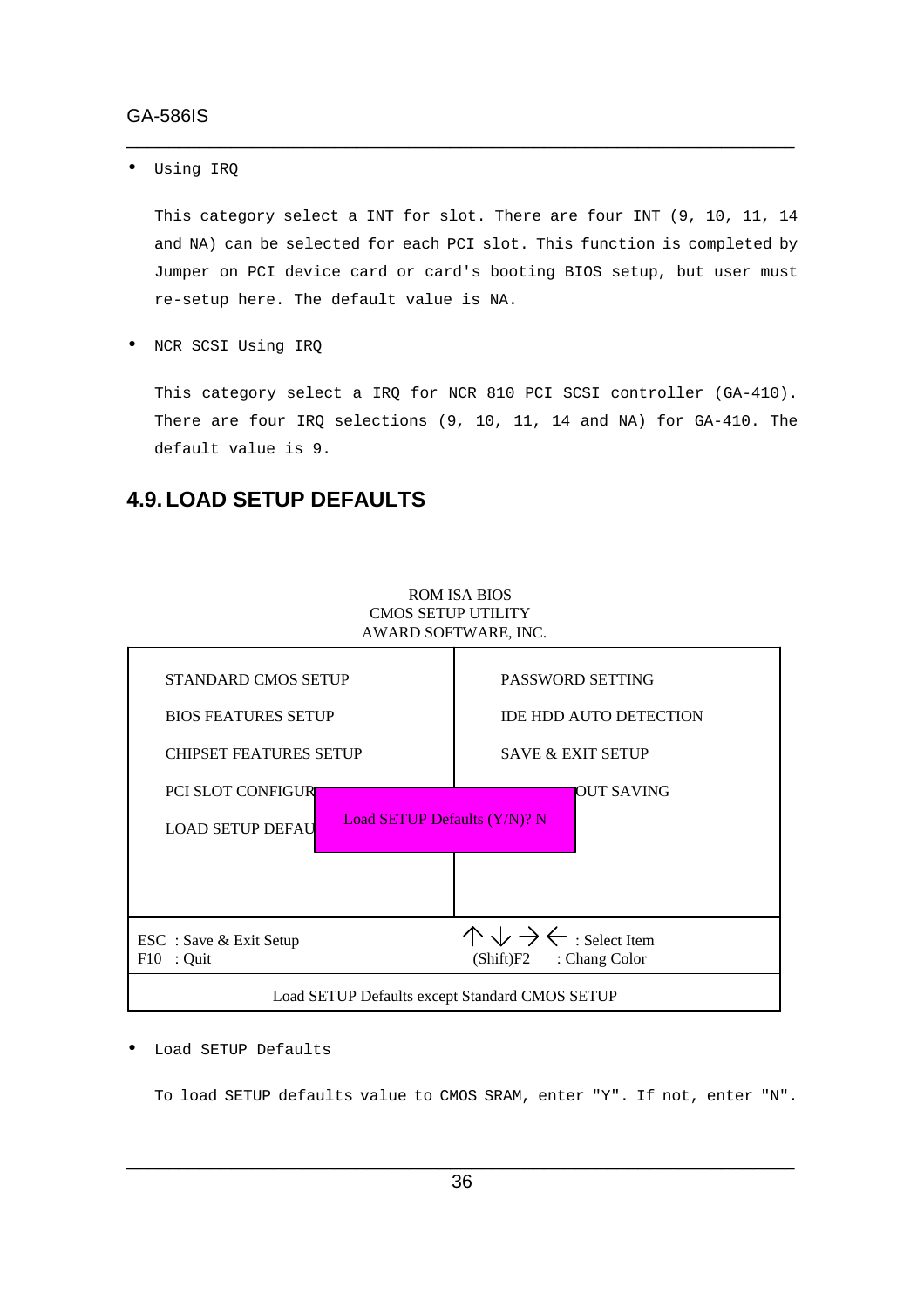$\bullet$  If there is any problem occurred, loading SETUP DEFAULTS step is recommended.

\_\_\_\_\_\_\_\_\_\_\_\_\_\_\_\_\_\_\_\_\_\_\_\_\_\_\_\_\_\_\_\_\_\_\_\_\_\_\_\_\_\_\_\_\_\_\_\_\_\_\_\_\_\_\_\_\_\_\_\_\_\_\_\_

### **4.10. PASSWORD SETTING**

When you select this function, the following message will appear at the center of the screen to assist you in creating a password.

#### ENTER PASSWORD

| UMUQ ƏBTUF UTILITT<br>AWARD SOFTWARE, INC. |                                                                               |  |  |
|--------------------------------------------|-------------------------------------------------------------------------------|--|--|
| <b>STANDARD CMOS SETUP</b>                 | PASSWORD SETTING                                                              |  |  |
| <b>BIOS FEATURES SETUP</b>                 | <b>IDE HDD AUTO DETECTION</b>                                                 |  |  |
| <b>CHIPSET FEATURES SETUP</b>              | <b>SAVE &amp; EXIT SETUP</b>                                                  |  |  |
| <b>PCI SLOT CONFIGURE</b>                  | OUT SAVING                                                                    |  |  |
| Enter Password:<br><b>LOAD SETUP DEFAU</b> |                                                                               |  |  |
|                                            |                                                                               |  |  |
|                                            |                                                                               |  |  |
| ESC : Save & Exit Setup<br>$F10$ : Quit    | $\wedge \vee \rightarrow \leftarrow$ : Select Item<br>(Shift)F2 : Chang Color |  |  |
| Change / Set / Disabled Password           |                                                                               |  |  |

# ROM ISA BIOS CMOS SETUP UTILITY

Type the password, up to eight characters, and press <Enter>. The password typed now will clear and previously entered password from CMOS memory. You will be asked to confirm the password. Type the password again and press <Enter>. You may also press <Esc> to abort the selection and not enter a password.

To disable password, just press <Enter> when you are prompted to enter password. A message will confirm the password being disabled. Once the password is disabled, the system will boot and you can enter Setup freely.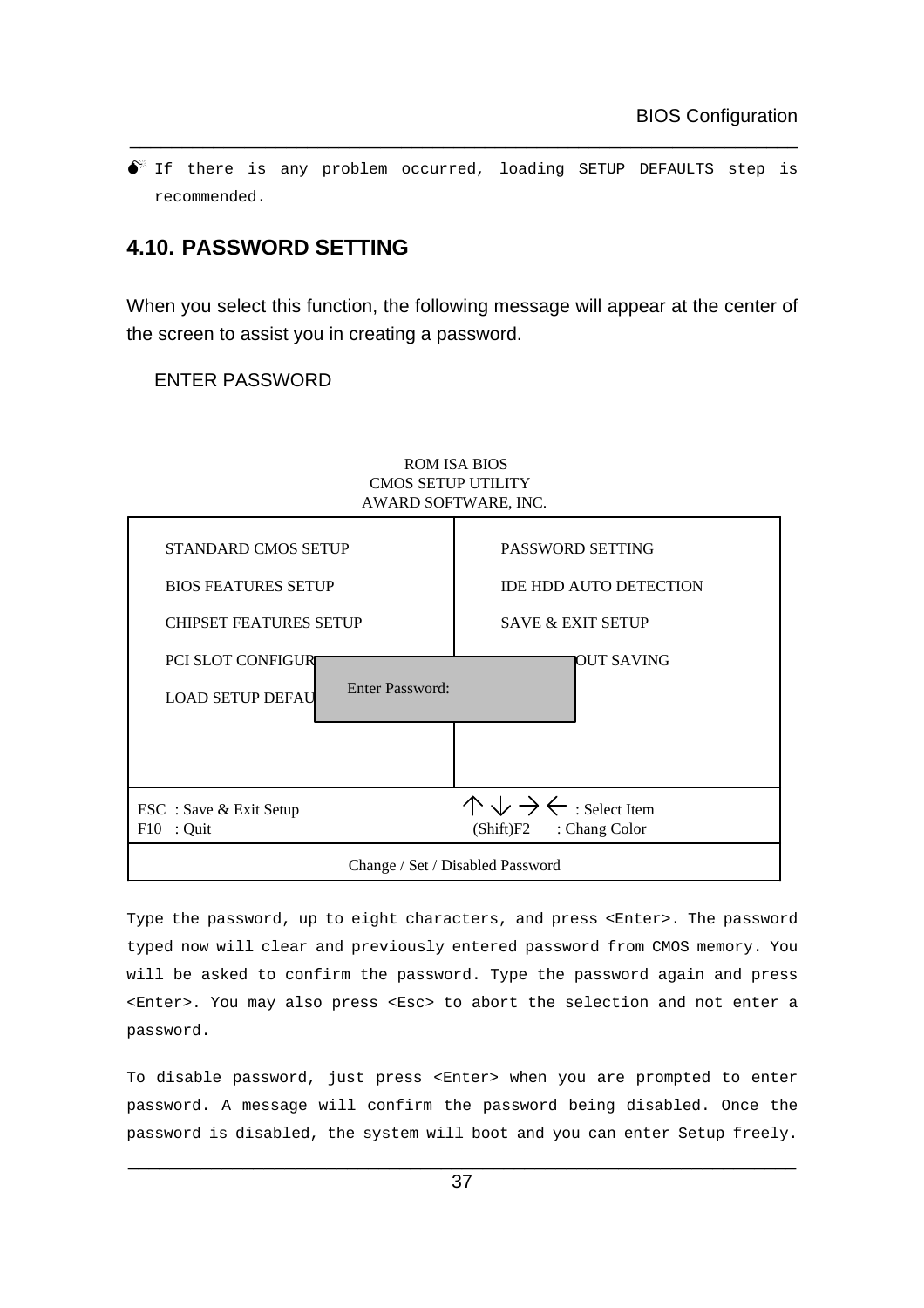#### GA-586IS

#### PASSWORD DISABLED

If you select System at Security Option of BIOS Features Setup Menu, you will be prompted for the password every time the system is rebooted or any time you try to enter Setup. If you select Setup at Security Option of BIOS Features Setup Menu, you will be prompted only when you try to enter Setup.

\_\_\_\_\_\_\_\_\_\_\_\_\_\_\_\_\_\_\_\_\_\_\_\_\_\_\_\_\_\_\_\_\_\_\_\_\_\_\_\_\_\_\_\_\_\_\_\_\_\_\_\_\_\_\_\_\_\_\_\_\_\_\_\_

### **4.11. IDE HDD AUTO DETECTION**



Type "Y" will accept the H.D.D. parameter reported by BIOS. Type "N" will keep the old H.D.D. parameter setup.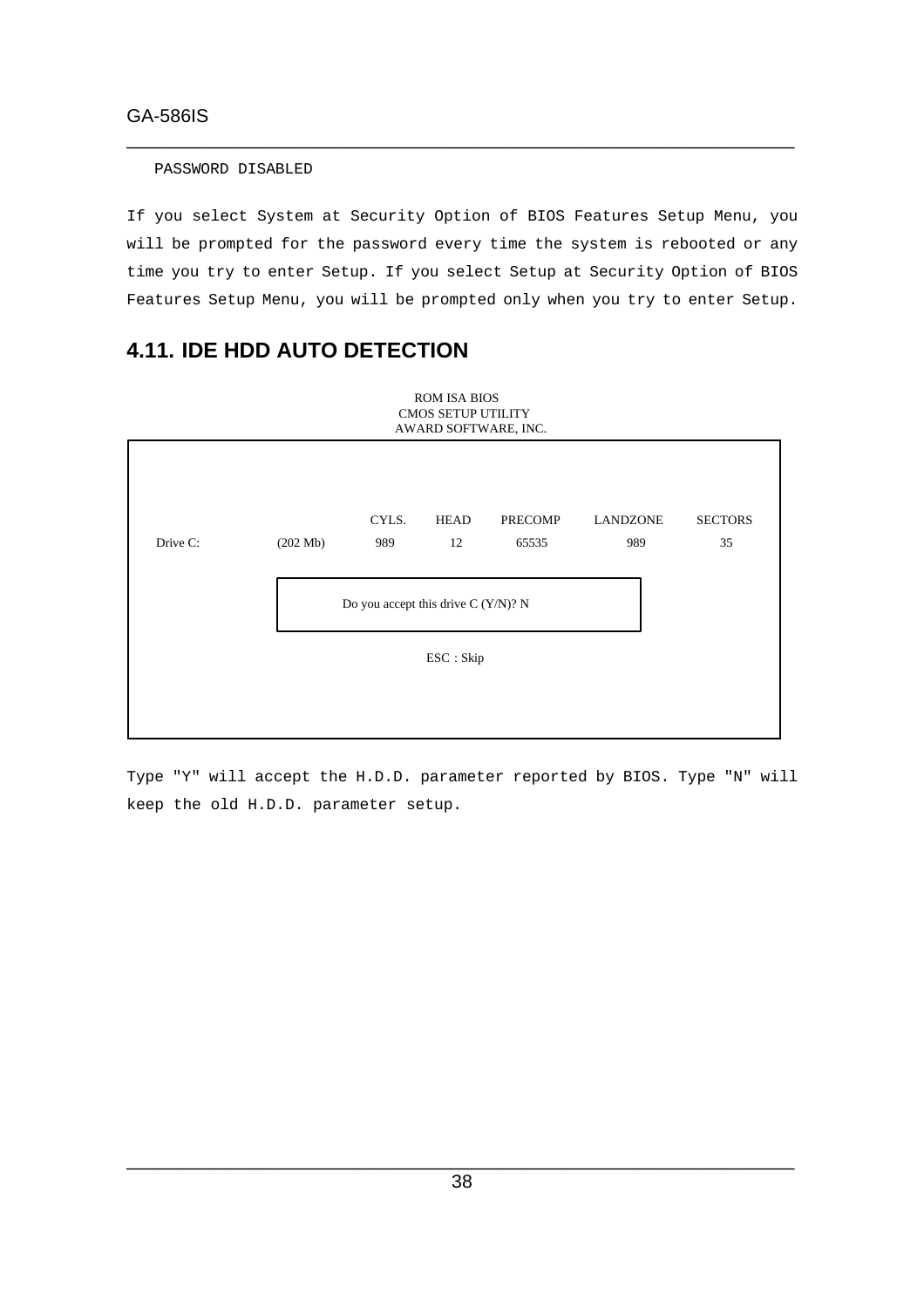# **4.12. SAVE & EXIT SETUP**



\_\_\_\_\_\_\_\_\_\_\_\_\_\_\_\_\_\_\_\_\_\_\_\_\_\_\_\_\_\_\_\_\_\_\_\_\_\_\_\_\_\_\_\_\_\_\_\_\_\_\_\_\_\_\_\_\_\_\_\_\_\_\_\_

Type "Y" will quit the Setup Utility and save the user setup value to RTC CMOS SRAM. Type "N" will return to Setup Utility.

### **4.13. EXIT WITHOUT SAVING**



Type "Y" will quit the Setup Utility without saving to RTC CMOS SRAM. Type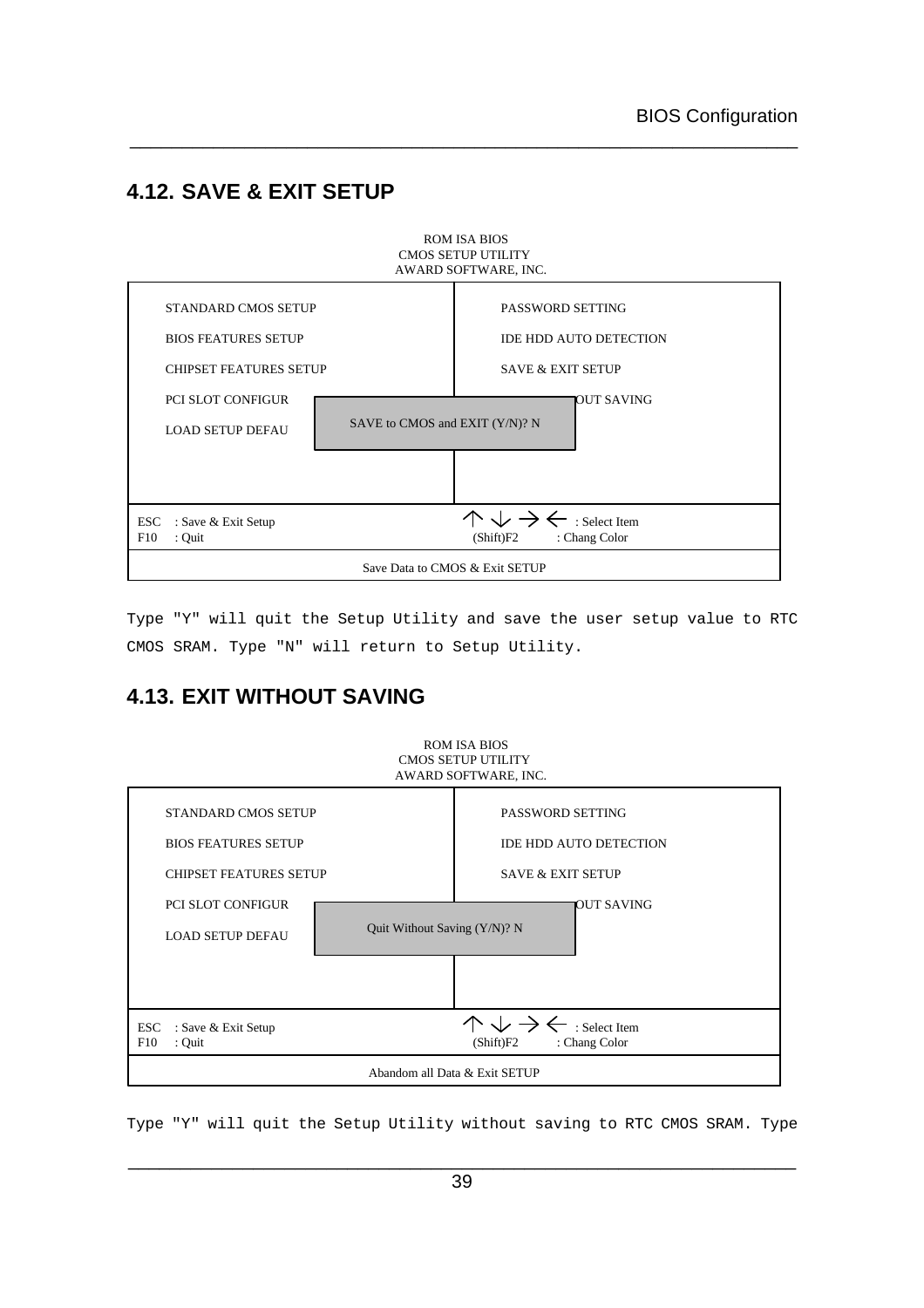"N" will return to Setup Utility.

# **4.14. KEYBOARD SETTING FUNCTION**

After booting the O.S., there are some special functions used by keyboard as follows:

\_\_\_\_\_\_\_\_\_\_\_\_\_\_\_\_\_\_\_\_\_\_\_\_\_\_\_\_\_\_\_\_\_\_\_\_\_\_\_\_\_\_\_\_\_\_\_\_\_\_\_\_\_\_\_\_\_\_\_\_\_\_\_\_

| "CTRL_ALT_DEL"     | - Pressing these keys simultaneously will cause system<br>to Warm Start (Software Reset).                               |
|--------------------|-------------------------------------------------------------------------------------------------------------------------|
| "CTRL_ALT_ $[+]$ " | - Pressing these keys simultaneously will change the<br>system speed to high speed (Turbo, all cache memory<br>enable). |
| "CTRL_ALT_[-]"     | - Pressing these keys simultaneously will change the<br>system speed to low speed (Normal, disable cache<br>memory).    |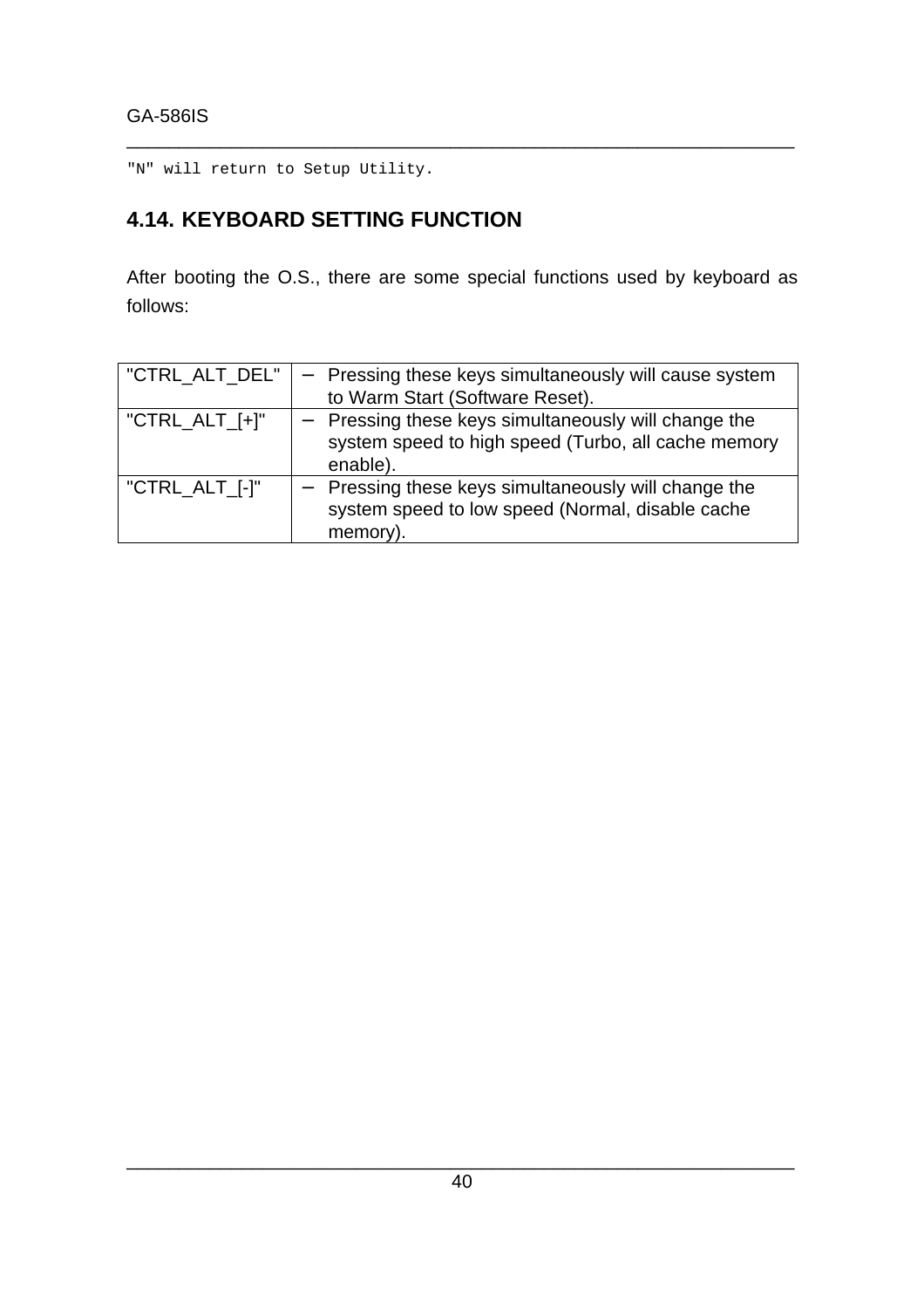# **5. AT TECHNICAL INFORMATION**

\_\_\_\_\_\_\_\_\_\_\_\_\_\_\_\_\_\_\_\_\_\_\_\_\_\_\_\_\_\_\_\_\_\_\_\_\_\_\_\_\_\_\_\_\_\_\_\_\_\_\_\_\_\_\_\_\_\_\_\_\_\_\_\_

# **5.1. I/O BUS CONNECTOR PIN OUT**

# *5.1.1.ISA SLOT PIN OUT*

| GND                  | <b>B01</b>  | A01             | -I/O CH CHK      |
|----------------------|-------------|-----------------|------------------|
| RESET_               | <b>B02</b>  | A02             | SD07             |
| $+5V$ <sub>-</sub>   | <b>B03</b>  | A03             | SD06             |
| IRQ <sub>9</sub>     | <b>B04</b>  | A <sub>04</sub> | SD05             |
| $-5V_{-}$            | B05         | A05             | SD <sub>04</sub> |
| DRQ <sub>2</sub>     | <b>B06</b>  | A06             | SD03             |
| $-12V$ <sub>-</sub>  | <b>B07</b>  | A07             | SD02             |
| 0WS_                 | <b>B08</b>  | A08             | SD01             |
| $+12V$ <sub>-</sub>  | <b>B09</b>  | A09             | SD00             |
| GND_                 | <b>B</b> 10 | A10             | -I/O CH RDY      |
| -SMEMW_              | <b>B11</b>  | A11             | <b>AEN</b>       |
| -SMEMR_              | <b>B12</b>  | A12             | SA19             |
| $-IOW$               | <b>B</b> 13 | A13             | SA18             |
| $-IOR$               | <b>B</b> 14 | A14             | SA17             |
| -DACK3               |             | B15 A15         | SA16             |
| $-DRQ3$              |             | B16 A16         | SA15             |
| -DACK1_              |             | B17 A17         | SA14             |
| $-DRQ1$ <sub>-</sub> | <b>B18</b>  | A18             | SA13             |
| -REFRESH             | <b>B</b> 19 | A19             | SA12             |
| BCLK_                | <b>B20</b>  | A20             | SA11             |
| $IRQ7$ <sub>-</sub>  | <b>B21</b>  | A21             | S <sub>A10</sub> |
| IRQ <sub>6</sub>     | <b>B22</b>  | A22             | SA09             |
| IRQ5                 | <b>B23</b>  | A23             | <b>SA08</b>      |
| IRQ4                 | <b>B24</b>  | A24             | SA07             |
| IRQ3                 | <b>B25</b>  | A25             | SA06             |
| -DACK2               | <b>B26</b>  | A26             | SA05             |
| T/C                  | <b>B27</b>  | A27             | SA04             |
| <b>BALE</b>          | <b>B28</b>  | A28             | SA03             |
| $+5V_{-}$            | <b>B29</b>  | A29             | SA02             |
| OSC.                 | <b>B30</b>  | A30             | SA01             |
| GND_                 | <b>B31</b>  | A31             | SAOO             |
|                      |             |                 |                  |

| -MEMCS16             | D <sub>01</sub> | C <sub>01</sub> | SBHE             |
|----------------------|-----------------|-----------------|------------------|
| $-VOCS16$            | D <sub>02</sub> | CO <sub>2</sub> | LA <sub>23</sub> |
| <b>IRQ10_</b>        | D <sub>03</sub> | CO <sub>3</sub> | LA22             |
| $IRQ11$ <sub>-</sub> | D <sub>04</sub> | CO <sub>4</sub> | LA21             |
| IRQ12_               | D <sub>05</sub> | CO <sub>5</sub> | LA20             |
| IRQ15                | D <sub>06</sub> | C <sub>06</sub> | LA19             |
| $IRQ14$ <sub>-</sub> | D <sub>07</sub> | CO <sub>7</sub> | LA18             |
| -DACK0_              | D <sub>08</sub> | CO8             | LA17             |
| DRQ <sub>0</sub>     | D <sub>09</sub> | CO9             | -MEMR            |
| -DACK5               | D10             | C10             | -MEMW            |
| DRQ5_                | D11             | C11             | $\_SD08$         |
| $-DACK6$             | D <sub>12</sub> | C12             | SD09             |
| DRQ6                 | D <sub>13</sub> | C13             | SD10             |
| $-$ DACK7 $-$        | D14             | C14             | SD11             |
| DRQ7_                | D <sub>15</sub> | C15             | SD12             |
| $+5V$                | D <sub>16</sub> | C16             | SD13             |
| -MASTER_             | D <sub>17</sub> | C17             | SD14             |
| <b>GND</b>           | D <sub>18</sub> | C18             | $\_SD15$         |
|                      |                 |                 |                  |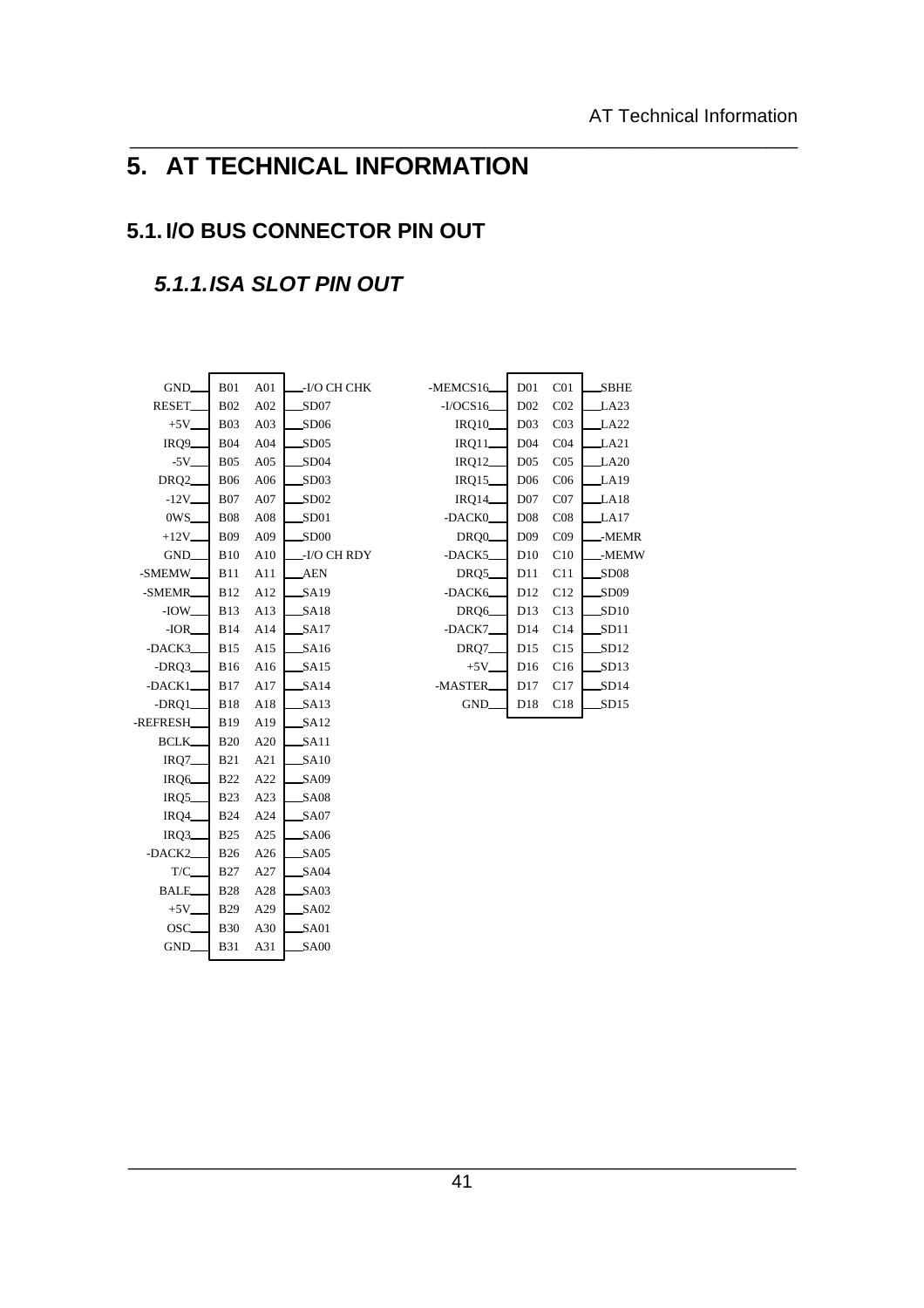# *5.1.2.PCI - BUS SLOT PIN OUT*

\_\_\_\_\_\_\_\_\_\_\_\_\_\_\_\_\_\_\_\_\_\_\_\_\_\_\_\_\_\_\_\_\_\_\_\_\_\_\_\_\_\_\_\_\_\_\_\_\_\_\_\_\_\_\_\_\_\_\_\_\_\_\_\_

| $NC_{-}$<br><b>B02</b><br>A02<br>$+12V$<br><b>B03</b><br>A03<br>NC<br>GND_<br>NC<br><b>B04</b><br>A04<br>NC<br>VCC.<br><b>B05</b><br>VCC.<br>A05<br>VCC<br><b>B06</b><br>INTA#<br>A06<br>INTB#<br><b>B07</b><br>A07<br>INTC#<br>INTD#<br><b>B08</b><br>A08<br>VCC.<br>PST#1<br><b>B09</b><br>A09<br>NC<br>NC.<br>A10<br>VCC.<br><b>B10</b><br><b>PST#2</b><br><b>B11</b><br>A11<br>NC<br>GND_<br><b>B12</b><br>A12<br>GND<br>GND_<br><b>B13</b><br>A13<br>GND<br>NC<br><b>B14</b><br>A14<br>NC<br>GND_<br><b>B15</b><br>A15<br>RST#<br>CLK_<br>A16<br>VCC.<br><b>B16</b><br>GND_<br>B17<br>A17<br>GNT#<br>REQ#<br><b>B18</b><br>A18<br><b>GND</b><br>VCC.<br><b>B19</b><br>A19<br>NC<br>AD_31<br><b>B20</b><br>A20<br>$AD_30$<br>AD_29_<br><b>B21</b><br>A21<br>NC<br>A22<br>AD28<br>GND.<br><b>B22</b><br>AD 27<br>AD26<br><b>B23</b><br>A23<br>AD 25<br><b>B24</b><br>A24<br><b>GND</b><br>NC_<br><b>B25</b><br>A25<br>AD 24<br>CBE#3<br>A26<br><b>IDSEL</b><br><b>B26</b><br>A27<br>AD 23<br><b>B27</b><br>NC<br><b>B28</b><br>A28<br>AD 22<br>GND_<br>$AD_21$<br>$AD_20$<br><b>B29</b><br>A29<br>AD 19<br><b>B30</b><br>A30<br><b>GND</b><br>NC<br>A31<br>$AD_18$<br><b>B31</b><br>AD_17<br><b>B32</b><br>A32<br>$AD_16$<br>A33<br><b>CEB#2</b><br><b>B33</b><br>NC<br>GND_<br><b>B34</b><br>A34<br>FRAME#<br>IRDY#<br>A35<br><b>B35</b><br>GND<br>NC.<br><b>B36</b><br>A36<br>TRDY#<br>DEVSEL#<br>B37<br>A37<br><b>GND</b><br>GND_<br><b>B38</b><br>A38<br>STOP#<br>LOCK#<br><b>B39</b><br>A39<br>NC<br>PERR#<br><b>B40</b><br>A40<br><b>SDONE</b><br>NC<br>B41<br>A41<br>SBO#<br>B42<br>A42<br>GND<br>SERR#<br>NC<br><b>B43</b><br>A43<br>PAR<br>CBE#1<br><b>B44</b><br>A44<br>AD_15<br>$AD_14$<br>A45<br>$_{\rm NC}$<br>B45<br>$AD_13$<br>GND.<br><b>B46</b><br>A46<br>AD_12<br>AD <sub>11</sub><br><b>B47</b><br>A47<br>$AD_10$<br>A48<br><b>B48</b><br>GND<br>GND.<br>B49<br>A49<br>_AD_09<br>$AD_08$<br><b>B52</b><br>A52<br>CBE#0<br>AD_07<br>A53<br><b>B53</b><br>NC<br>NC<br>A54<br><b>B54</b><br>$AD_06$<br>A55<br>$AD$ 04<br>B55<br>AD_05<br>AD 03<br>A56<br><b>B56</b><br><b>GND</b><br>GND.<br><b>B57</b><br>A57<br>AD_02<br>$AD_01$<br><b>B58</b><br>A58<br>$AD_0$<br>VCC.<br>A59<br><b>VCC</b><br><b>B59</b><br>NC.<br>NC<br>A60<br>B60<br>VCC.<br>A61<br>VCC.<br>B61 | $-12V$ | <b>B01</b> | A01 | NC  |
|------------------------------------------------------------------------------------------------------------------------------------------------------------------------------------------------------------------------------------------------------------------------------------------------------------------------------------------------------------------------------------------------------------------------------------------------------------------------------------------------------------------------------------------------------------------------------------------------------------------------------------------------------------------------------------------------------------------------------------------------------------------------------------------------------------------------------------------------------------------------------------------------------------------------------------------------------------------------------------------------------------------------------------------------------------------------------------------------------------------------------------------------------------------------------------------------------------------------------------------------------------------------------------------------------------------------------------------------------------------------------------------------------------------------------------------------------------------------------------------------------------------------------------------------------------------------------------------------------------------------------------------------------------------------------------------------------------------------------------------------------------------------------------------------------------------------------------------------------------------------------------------------------------------------------------------------------------------------------------------------------------------------------------------------------------------------------------------------------------------------------------------------------------------------------------------------------------------------------------------------------------------------------------------|--------|------------|-----|-----|
|                                                                                                                                                                                                                                                                                                                                                                                                                                                                                                                                                                                                                                                                                                                                                                                                                                                                                                                                                                                                                                                                                                                                                                                                                                                                                                                                                                                                                                                                                                                                                                                                                                                                                                                                                                                                                                                                                                                                                                                                                                                                                                                                                                                                                                                                                          |        |            |     |     |
|                                                                                                                                                                                                                                                                                                                                                                                                                                                                                                                                                                                                                                                                                                                                                                                                                                                                                                                                                                                                                                                                                                                                                                                                                                                                                                                                                                                                                                                                                                                                                                                                                                                                                                                                                                                                                                                                                                                                                                                                                                                                                                                                                                                                                                                                                          |        |            |     |     |
|                                                                                                                                                                                                                                                                                                                                                                                                                                                                                                                                                                                                                                                                                                                                                                                                                                                                                                                                                                                                                                                                                                                                                                                                                                                                                                                                                                                                                                                                                                                                                                                                                                                                                                                                                                                                                                                                                                                                                                                                                                                                                                                                                                                                                                                                                          |        |            |     |     |
|                                                                                                                                                                                                                                                                                                                                                                                                                                                                                                                                                                                                                                                                                                                                                                                                                                                                                                                                                                                                                                                                                                                                                                                                                                                                                                                                                                                                                                                                                                                                                                                                                                                                                                                                                                                                                                                                                                                                                                                                                                                                                                                                                                                                                                                                                          |        |            |     |     |
|                                                                                                                                                                                                                                                                                                                                                                                                                                                                                                                                                                                                                                                                                                                                                                                                                                                                                                                                                                                                                                                                                                                                                                                                                                                                                                                                                                                                                                                                                                                                                                                                                                                                                                                                                                                                                                                                                                                                                                                                                                                                                                                                                                                                                                                                                          |        |            |     |     |
|                                                                                                                                                                                                                                                                                                                                                                                                                                                                                                                                                                                                                                                                                                                                                                                                                                                                                                                                                                                                                                                                                                                                                                                                                                                                                                                                                                                                                                                                                                                                                                                                                                                                                                                                                                                                                                                                                                                                                                                                                                                                                                                                                                                                                                                                                          |        |            |     |     |
|                                                                                                                                                                                                                                                                                                                                                                                                                                                                                                                                                                                                                                                                                                                                                                                                                                                                                                                                                                                                                                                                                                                                                                                                                                                                                                                                                                                                                                                                                                                                                                                                                                                                                                                                                                                                                                                                                                                                                                                                                                                                                                                                                                                                                                                                                          |        |            |     |     |
|                                                                                                                                                                                                                                                                                                                                                                                                                                                                                                                                                                                                                                                                                                                                                                                                                                                                                                                                                                                                                                                                                                                                                                                                                                                                                                                                                                                                                                                                                                                                                                                                                                                                                                                                                                                                                                                                                                                                                                                                                                                                                                                                                                                                                                                                                          |        |            |     |     |
|                                                                                                                                                                                                                                                                                                                                                                                                                                                                                                                                                                                                                                                                                                                                                                                                                                                                                                                                                                                                                                                                                                                                                                                                                                                                                                                                                                                                                                                                                                                                                                                                                                                                                                                                                                                                                                                                                                                                                                                                                                                                                                                                                                                                                                                                                          |        |            |     |     |
|                                                                                                                                                                                                                                                                                                                                                                                                                                                                                                                                                                                                                                                                                                                                                                                                                                                                                                                                                                                                                                                                                                                                                                                                                                                                                                                                                                                                                                                                                                                                                                                                                                                                                                                                                                                                                                                                                                                                                                                                                                                                                                                                                                                                                                                                                          |        |            |     |     |
|                                                                                                                                                                                                                                                                                                                                                                                                                                                                                                                                                                                                                                                                                                                                                                                                                                                                                                                                                                                                                                                                                                                                                                                                                                                                                                                                                                                                                                                                                                                                                                                                                                                                                                                                                                                                                                                                                                                                                                                                                                                                                                                                                                                                                                                                                          |        |            |     |     |
|                                                                                                                                                                                                                                                                                                                                                                                                                                                                                                                                                                                                                                                                                                                                                                                                                                                                                                                                                                                                                                                                                                                                                                                                                                                                                                                                                                                                                                                                                                                                                                                                                                                                                                                                                                                                                                                                                                                                                                                                                                                                                                                                                                                                                                                                                          |        |            |     |     |
|                                                                                                                                                                                                                                                                                                                                                                                                                                                                                                                                                                                                                                                                                                                                                                                                                                                                                                                                                                                                                                                                                                                                                                                                                                                                                                                                                                                                                                                                                                                                                                                                                                                                                                                                                                                                                                                                                                                                                                                                                                                                                                                                                                                                                                                                                          |        |            |     |     |
|                                                                                                                                                                                                                                                                                                                                                                                                                                                                                                                                                                                                                                                                                                                                                                                                                                                                                                                                                                                                                                                                                                                                                                                                                                                                                                                                                                                                                                                                                                                                                                                                                                                                                                                                                                                                                                                                                                                                                                                                                                                                                                                                                                                                                                                                                          |        |            |     |     |
|                                                                                                                                                                                                                                                                                                                                                                                                                                                                                                                                                                                                                                                                                                                                                                                                                                                                                                                                                                                                                                                                                                                                                                                                                                                                                                                                                                                                                                                                                                                                                                                                                                                                                                                                                                                                                                                                                                                                                                                                                                                                                                                                                                                                                                                                                          |        |            |     |     |
|                                                                                                                                                                                                                                                                                                                                                                                                                                                                                                                                                                                                                                                                                                                                                                                                                                                                                                                                                                                                                                                                                                                                                                                                                                                                                                                                                                                                                                                                                                                                                                                                                                                                                                                                                                                                                                                                                                                                                                                                                                                                                                                                                                                                                                                                                          |        |            |     |     |
|                                                                                                                                                                                                                                                                                                                                                                                                                                                                                                                                                                                                                                                                                                                                                                                                                                                                                                                                                                                                                                                                                                                                                                                                                                                                                                                                                                                                                                                                                                                                                                                                                                                                                                                                                                                                                                                                                                                                                                                                                                                                                                                                                                                                                                                                                          |        |            |     |     |
|                                                                                                                                                                                                                                                                                                                                                                                                                                                                                                                                                                                                                                                                                                                                                                                                                                                                                                                                                                                                                                                                                                                                                                                                                                                                                                                                                                                                                                                                                                                                                                                                                                                                                                                                                                                                                                                                                                                                                                                                                                                                                                                                                                                                                                                                                          |        |            |     |     |
|                                                                                                                                                                                                                                                                                                                                                                                                                                                                                                                                                                                                                                                                                                                                                                                                                                                                                                                                                                                                                                                                                                                                                                                                                                                                                                                                                                                                                                                                                                                                                                                                                                                                                                                                                                                                                                                                                                                                                                                                                                                                                                                                                                                                                                                                                          |        |            |     |     |
|                                                                                                                                                                                                                                                                                                                                                                                                                                                                                                                                                                                                                                                                                                                                                                                                                                                                                                                                                                                                                                                                                                                                                                                                                                                                                                                                                                                                                                                                                                                                                                                                                                                                                                                                                                                                                                                                                                                                                                                                                                                                                                                                                                                                                                                                                          |        |            |     |     |
|                                                                                                                                                                                                                                                                                                                                                                                                                                                                                                                                                                                                                                                                                                                                                                                                                                                                                                                                                                                                                                                                                                                                                                                                                                                                                                                                                                                                                                                                                                                                                                                                                                                                                                                                                                                                                                                                                                                                                                                                                                                                                                                                                                                                                                                                                          |        |            |     |     |
|                                                                                                                                                                                                                                                                                                                                                                                                                                                                                                                                                                                                                                                                                                                                                                                                                                                                                                                                                                                                                                                                                                                                                                                                                                                                                                                                                                                                                                                                                                                                                                                                                                                                                                                                                                                                                                                                                                                                                                                                                                                                                                                                                                                                                                                                                          |        |            |     |     |
|                                                                                                                                                                                                                                                                                                                                                                                                                                                                                                                                                                                                                                                                                                                                                                                                                                                                                                                                                                                                                                                                                                                                                                                                                                                                                                                                                                                                                                                                                                                                                                                                                                                                                                                                                                                                                                                                                                                                                                                                                                                                                                                                                                                                                                                                                          |        |            |     |     |
|                                                                                                                                                                                                                                                                                                                                                                                                                                                                                                                                                                                                                                                                                                                                                                                                                                                                                                                                                                                                                                                                                                                                                                                                                                                                                                                                                                                                                                                                                                                                                                                                                                                                                                                                                                                                                                                                                                                                                                                                                                                                                                                                                                                                                                                                                          |        |            |     |     |
|                                                                                                                                                                                                                                                                                                                                                                                                                                                                                                                                                                                                                                                                                                                                                                                                                                                                                                                                                                                                                                                                                                                                                                                                                                                                                                                                                                                                                                                                                                                                                                                                                                                                                                                                                                                                                                                                                                                                                                                                                                                                                                                                                                                                                                                                                          |        |            |     |     |
|                                                                                                                                                                                                                                                                                                                                                                                                                                                                                                                                                                                                                                                                                                                                                                                                                                                                                                                                                                                                                                                                                                                                                                                                                                                                                                                                                                                                                                                                                                                                                                                                                                                                                                                                                                                                                                                                                                                                                                                                                                                                                                                                                                                                                                                                                          |        |            |     |     |
|                                                                                                                                                                                                                                                                                                                                                                                                                                                                                                                                                                                                                                                                                                                                                                                                                                                                                                                                                                                                                                                                                                                                                                                                                                                                                                                                                                                                                                                                                                                                                                                                                                                                                                                                                                                                                                                                                                                                                                                                                                                                                                                                                                                                                                                                                          |        |            |     |     |
|                                                                                                                                                                                                                                                                                                                                                                                                                                                                                                                                                                                                                                                                                                                                                                                                                                                                                                                                                                                                                                                                                                                                                                                                                                                                                                                                                                                                                                                                                                                                                                                                                                                                                                                                                                                                                                                                                                                                                                                                                                                                                                                                                                                                                                                                                          |        |            |     |     |
|                                                                                                                                                                                                                                                                                                                                                                                                                                                                                                                                                                                                                                                                                                                                                                                                                                                                                                                                                                                                                                                                                                                                                                                                                                                                                                                                                                                                                                                                                                                                                                                                                                                                                                                                                                                                                                                                                                                                                                                                                                                                                                                                                                                                                                                                                          |        |            |     |     |
|                                                                                                                                                                                                                                                                                                                                                                                                                                                                                                                                                                                                                                                                                                                                                                                                                                                                                                                                                                                                                                                                                                                                                                                                                                                                                                                                                                                                                                                                                                                                                                                                                                                                                                                                                                                                                                                                                                                                                                                                                                                                                                                                                                                                                                                                                          |        |            |     |     |
|                                                                                                                                                                                                                                                                                                                                                                                                                                                                                                                                                                                                                                                                                                                                                                                                                                                                                                                                                                                                                                                                                                                                                                                                                                                                                                                                                                                                                                                                                                                                                                                                                                                                                                                                                                                                                                                                                                                                                                                                                                                                                                                                                                                                                                                                                          |        |            |     |     |
|                                                                                                                                                                                                                                                                                                                                                                                                                                                                                                                                                                                                                                                                                                                                                                                                                                                                                                                                                                                                                                                                                                                                                                                                                                                                                                                                                                                                                                                                                                                                                                                                                                                                                                                                                                                                                                                                                                                                                                                                                                                                                                                                                                                                                                                                                          |        |            |     |     |
|                                                                                                                                                                                                                                                                                                                                                                                                                                                                                                                                                                                                                                                                                                                                                                                                                                                                                                                                                                                                                                                                                                                                                                                                                                                                                                                                                                                                                                                                                                                                                                                                                                                                                                                                                                                                                                                                                                                                                                                                                                                                                                                                                                                                                                                                                          |        |            |     |     |
|                                                                                                                                                                                                                                                                                                                                                                                                                                                                                                                                                                                                                                                                                                                                                                                                                                                                                                                                                                                                                                                                                                                                                                                                                                                                                                                                                                                                                                                                                                                                                                                                                                                                                                                                                                                                                                                                                                                                                                                                                                                                                                                                                                                                                                                                                          |        |            |     |     |
|                                                                                                                                                                                                                                                                                                                                                                                                                                                                                                                                                                                                                                                                                                                                                                                                                                                                                                                                                                                                                                                                                                                                                                                                                                                                                                                                                                                                                                                                                                                                                                                                                                                                                                                                                                                                                                                                                                                                                                                                                                                                                                                                                                                                                                                                                          |        |            |     |     |
|                                                                                                                                                                                                                                                                                                                                                                                                                                                                                                                                                                                                                                                                                                                                                                                                                                                                                                                                                                                                                                                                                                                                                                                                                                                                                                                                                                                                                                                                                                                                                                                                                                                                                                                                                                                                                                                                                                                                                                                                                                                                                                                                                                                                                                                                                          |        |            |     |     |
|                                                                                                                                                                                                                                                                                                                                                                                                                                                                                                                                                                                                                                                                                                                                                                                                                                                                                                                                                                                                                                                                                                                                                                                                                                                                                                                                                                                                                                                                                                                                                                                                                                                                                                                                                                                                                                                                                                                                                                                                                                                                                                                                                                                                                                                                                          |        |            |     |     |
|                                                                                                                                                                                                                                                                                                                                                                                                                                                                                                                                                                                                                                                                                                                                                                                                                                                                                                                                                                                                                                                                                                                                                                                                                                                                                                                                                                                                                                                                                                                                                                                                                                                                                                                                                                                                                                                                                                                                                                                                                                                                                                                                                                                                                                                                                          |        |            |     |     |
|                                                                                                                                                                                                                                                                                                                                                                                                                                                                                                                                                                                                                                                                                                                                                                                                                                                                                                                                                                                                                                                                                                                                                                                                                                                                                                                                                                                                                                                                                                                                                                                                                                                                                                                                                                                                                                                                                                                                                                                                                                                                                                                                                                                                                                                                                          |        |            |     |     |
|                                                                                                                                                                                                                                                                                                                                                                                                                                                                                                                                                                                                                                                                                                                                                                                                                                                                                                                                                                                                                                                                                                                                                                                                                                                                                                                                                                                                                                                                                                                                                                                                                                                                                                                                                                                                                                                                                                                                                                                                                                                                                                                                                                                                                                                                                          |        |            |     |     |
|                                                                                                                                                                                                                                                                                                                                                                                                                                                                                                                                                                                                                                                                                                                                                                                                                                                                                                                                                                                                                                                                                                                                                                                                                                                                                                                                                                                                                                                                                                                                                                                                                                                                                                                                                                                                                                                                                                                                                                                                                                                                                                                                                                                                                                                                                          |        |            |     |     |
|                                                                                                                                                                                                                                                                                                                                                                                                                                                                                                                                                                                                                                                                                                                                                                                                                                                                                                                                                                                                                                                                                                                                                                                                                                                                                                                                                                                                                                                                                                                                                                                                                                                                                                                                                                                                                                                                                                                                                                                                                                                                                                                                                                                                                                                                                          |        |            |     |     |
|                                                                                                                                                                                                                                                                                                                                                                                                                                                                                                                                                                                                                                                                                                                                                                                                                                                                                                                                                                                                                                                                                                                                                                                                                                                                                                                                                                                                                                                                                                                                                                                                                                                                                                                                                                                                                                                                                                                                                                                                                                                                                                                                                                                                                                                                                          |        |            |     |     |
|                                                                                                                                                                                                                                                                                                                                                                                                                                                                                                                                                                                                                                                                                                                                                                                                                                                                                                                                                                                                                                                                                                                                                                                                                                                                                                                                                                                                                                                                                                                                                                                                                                                                                                                                                                                                                                                                                                                                                                                                                                                                                                                                                                                                                                                                                          |        |            |     |     |
|                                                                                                                                                                                                                                                                                                                                                                                                                                                                                                                                                                                                                                                                                                                                                                                                                                                                                                                                                                                                                                                                                                                                                                                                                                                                                                                                                                                                                                                                                                                                                                                                                                                                                                                                                                                                                                                                                                                                                                                                                                                                                                                                                                                                                                                                                          |        |            |     |     |
|                                                                                                                                                                                                                                                                                                                                                                                                                                                                                                                                                                                                                                                                                                                                                                                                                                                                                                                                                                                                                                                                                                                                                                                                                                                                                                                                                                                                                                                                                                                                                                                                                                                                                                                                                                                                                                                                                                                                                                                                                                                                                                                                                                                                                                                                                          |        |            |     |     |
|                                                                                                                                                                                                                                                                                                                                                                                                                                                                                                                                                                                                                                                                                                                                                                                                                                                                                                                                                                                                                                                                                                                                                                                                                                                                                                                                                                                                                                                                                                                                                                                                                                                                                                                                                                                                                                                                                                                                                                                                                                                                                                                                                                                                                                                                                          |        |            |     |     |
|                                                                                                                                                                                                                                                                                                                                                                                                                                                                                                                                                                                                                                                                                                                                                                                                                                                                                                                                                                                                                                                                                                                                                                                                                                                                                                                                                                                                                                                                                                                                                                                                                                                                                                                                                                                                                                                                                                                                                                                                                                                                                                                                                                                                                                                                                          |        |            |     |     |
|                                                                                                                                                                                                                                                                                                                                                                                                                                                                                                                                                                                                                                                                                                                                                                                                                                                                                                                                                                                                                                                                                                                                                                                                                                                                                                                                                                                                                                                                                                                                                                                                                                                                                                                                                                                                                                                                                                                                                                                                                                                                                                                                                                                                                                                                                          |        |            |     |     |
|                                                                                                                                                                                                                                                                                                                                                                                                                                                                                                                                                                                                                                                                                                                                                                                                                                                                                                                                                                                                                                                                                                                                                                                                                                                                                                                                                                                                                                                                                                                                                                                                                                                                                                                                                                                                                                                                                                                                                                                                                                                                                                                                                                                                                                                                                          |        |            |     |     |
|                                                                                                                                                                                                                                                                                                                                                                                                                                                                                                                                                                                                                                                                                                                                                                                                                                                                                                                                                                                                                                                                                                                                                                                                                                                                                                                                                                                                                                                                                                                                                                                                                                                                                                                                                                                                                                                                                                                                                                                                                                                                                                                                                                                                                                                                                          |        |            |     |     |
|                                                                                                                                                                                                                                                                                                                                                                                                                                                                                                                                                                                                                                                                                                                                                                                                                                                                                                                                                                                                                                                                                                                                                                                                                                                                                                                                                                                                                                                                                                                                                                                                                                                                                                                                                                                                                                                                                                                                                                                                                                                                                                                                                                                                                                                                                          |        |            |     |     |
|                                                                                                                                                                                                                                                                                                                                                                                                                                                                                                                                                                                                                                                                                                                                                                                                                                                                                                                                                                                                                                                                                                                                                                                                                                                                                                                                                                                                                                                                                                                                                                                                                                                                                                                                                                                                                                                                                                                                                                                                                                                                                                                                                                                                                                                                                          |        |            |     |     |
|                                                                                                                                                                                                                                                                                                                                                                                                                                                                                                                                                                                                                                                                                                                                                                                                                                                                                                                                                                                                                                                                                                                                                                                                                                                                                                                                                                                                                                                                                                                                                                                                                                                                                                                                                                                                                                                                                                                                                                                                                                                                                                                                                                                                                                                                                          |        |            |     |     |
|                                                                                                                                                                                                                                                                                                                                                                                                                                                                                                                                                                                                                                                                                                                                                                                                                                                                                                                                                                                                                                                                                                                                                                                                                                                                                                                                                                                                                                                                                                                                                                                                                                                                                                                                                                                                                                                                                                                                                                                                                                                                                                                                                                                                                                                                                          |        |            |     |     |
|                                                                                                                                                                                                                                                                                                                                                                                                                                                                                                                                                                                                                                                                                                                                                                                                                                                                                                                                                                                                                                                                                                                                                                                                                                                                                                                                                                                                                                                                                                                                                                                                                                                                                                                                                                                                                                                                                                                                                                                                                                                                                                                                                                                                                                                                                          |        |            |     |     |
|                                                                                                                                                                                                                                                                                                                                                                                                                                                                                                                                                                                                                                                                                                                                                                                                                                                                                                                                                                                                                                                                                                                                                                                                                                                                                                                                                                                                                                                                                                                                                                                                                                                                                                                                                                                                                                                                                                                                                                                                                                                                                                                                                                                                                                                                                          |        |            |     |     |
|                                                                                                                                                                                                                                                                                                                                                                                                                                                                                                                                                                                                                                                                                                                                                                                                                                                                                                                                                                                                                                                                                                                                                                                                                                                                                                                                                                                                                                                                                                                                                                                                                                                                                                                                                                                                                                                                                                                                                                                                                                                                                                                                                                                                                                                                                          |        |            |     |     |
|                                                                                                                                                                                                                                                                                                                                                                                                                                                                                                                                                                                                                                                                                                                                                                                                                                                                                                                                                                                                                                                                                                                                                                                                                                                                                                                                                                                                                                                                                                                                                                                                                                                                                                                                                                                                                                                                                                                                                                                                                                                                                                                                                                                                                                                                                          |        |            |     |     |
|                                                                                                                                                                                                                                                                                                                                                                                                                                                                                                                                                                                                                                                                                                                                                                                                                                                                                                                                                                                                                                                                                                                                                                                                                                                                                                                                                                                                                                                                                                                                                                                                                                                                                                                                                                                                                                                                                                                                                                                                                                                                                                                                                                                                                                                                                          | VCC.   | <b>B62</b> | A62 | VCC |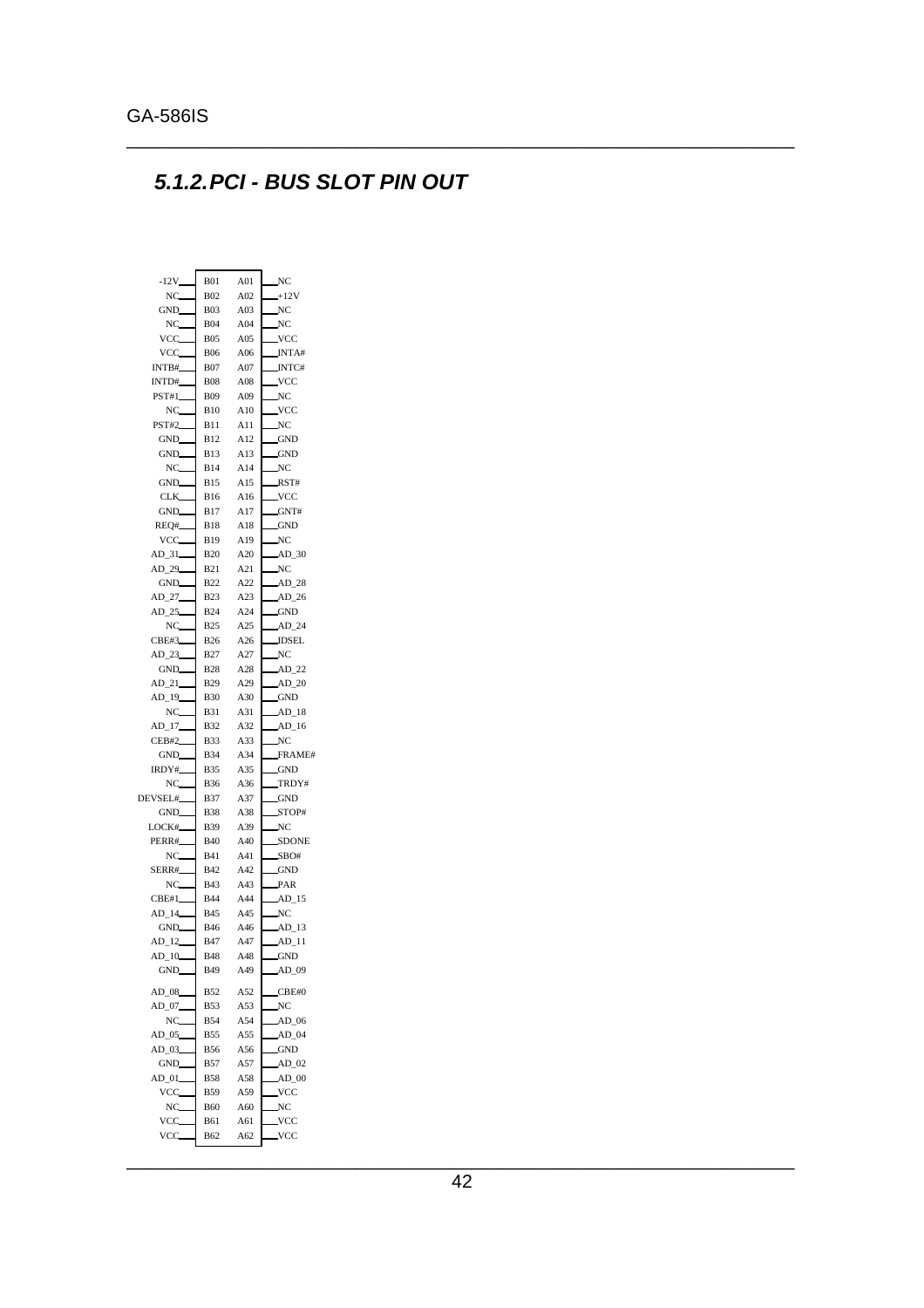# **5.2. I/O & MEMORY MAP**

| <b>MEMORY MAP:</b> | [0000000-009FFFF] | System memory used by DOS and application program. |
|--------------------|-------------------|----------------------------------------------------|
|                    | [00A0000-00BFFFF] | Display buffer memory for VGA/EGA/CGA/MONOCHROME   |
|                    |                   | adapter.                                           |
|                    | [00C0000-00DFFFF] | Reserved<br>for I/O device BIOS ROM or RAM buffer. |
|                    | [00E0000-00EFFFF] | Reserved for PCI device ROM.                       |
|                    | [00F0000-00FFFFF] | System BIOS ROM.                                   |
|                    | [0100000-BFFFFFF] | System extension memory.                           |
| $I/O$ MAP:         | $[000-01]$        | DMA controller. (Master)                           |
|                    | $[020-021]$       | INTERRUPT controller. (Master)                     |
|                    | $[022-023]$       | CHIPSET control registers I/O ports.               |
|                    | [040-05F]         | TIMER control registers.                           |
|                    | $[060-06F]$       | KEYBOARD interface controller.(8042)               |
|                    | [070-07F]         | RTC ports & CMOS I/O ports.                        |
|                    | [080-09F]         | DMA register.                                      |
|                    | $[0A0-0BF]$       | INTERRUPT controller.(Slave)                       |
|                    | $[0C0-0DF]$       | DMA controller. (Slave)                            |
|                    | $[0F0-0FF]$       | <b>MATH COPROCESSOR</b>                            |
|                    | $[1F0-1F8]$       | <b>HARD DISK controller.</b>                       |
|                    | $[278-27F]$       | PARALLEL port-2.                                   |
|                    | $[2B0-2DF]$       | GRAPHICS adapter controller.                       |
|                    | $[2F8-2FF]$       | SERIAL port-2.                                     |
|                    | $[360-36F]$       | NETWORK ports.                                     |
|                    | [378-37F]         | PARALLEL port-1                                    |
|                    | $[3B0-3BF]$       | MONOCHROME & PRINTER adapter.                      |
|                    | $[3C0-3CF]$       | EGA adapter.                                       |
|                    | [3D0-3DF]         | CGA adapter.                                       |
|                    | $[3F0-3F7]$       | FLOPPY DISK controller.                            |
|                    | [3F8-3FF]         | SERIAL port-1.                                     |

\_\_\_\_\_\_\_\_\_\_\_\_\_\_\_\_\_\_\_\_\_\_\_\_\_\_\_\_\_\_\_\_\_\_\_\_\_\_\_\_\_\_\_\_\_\_\_\_\_\_\_\_\_\_\_\_\_\_\_\_\_\_\_\_

# **5.3.TIMER & DMA CHANNELS MAP**

| <b>TIMER MAP:</b> | TIMER Channel-0 System timer interrupt<br>TIMER Channel-1 DRAM REFRESH request<br>TIMER Channel-2 SPEAKER tone generator                                                                                                                         |
|-------------------|--------------------------------------------------------------------------------------------------------------------------------------------------------------------------------------------------------------------------------------------------|
| DMA CHANNELS:     | DMA Channel-0 Available<br>DMA Channel-1 IBM SDLC<br>DMA Channel-2 FLOPPY DISK adapter<br>DMA Channel-3 Available<br>DMA Channel-4 Cascade for DMA controller 1<br>DMA Channel-5 Available<br>DMA Channel-6 Available<br>DMA Channel-7 Available |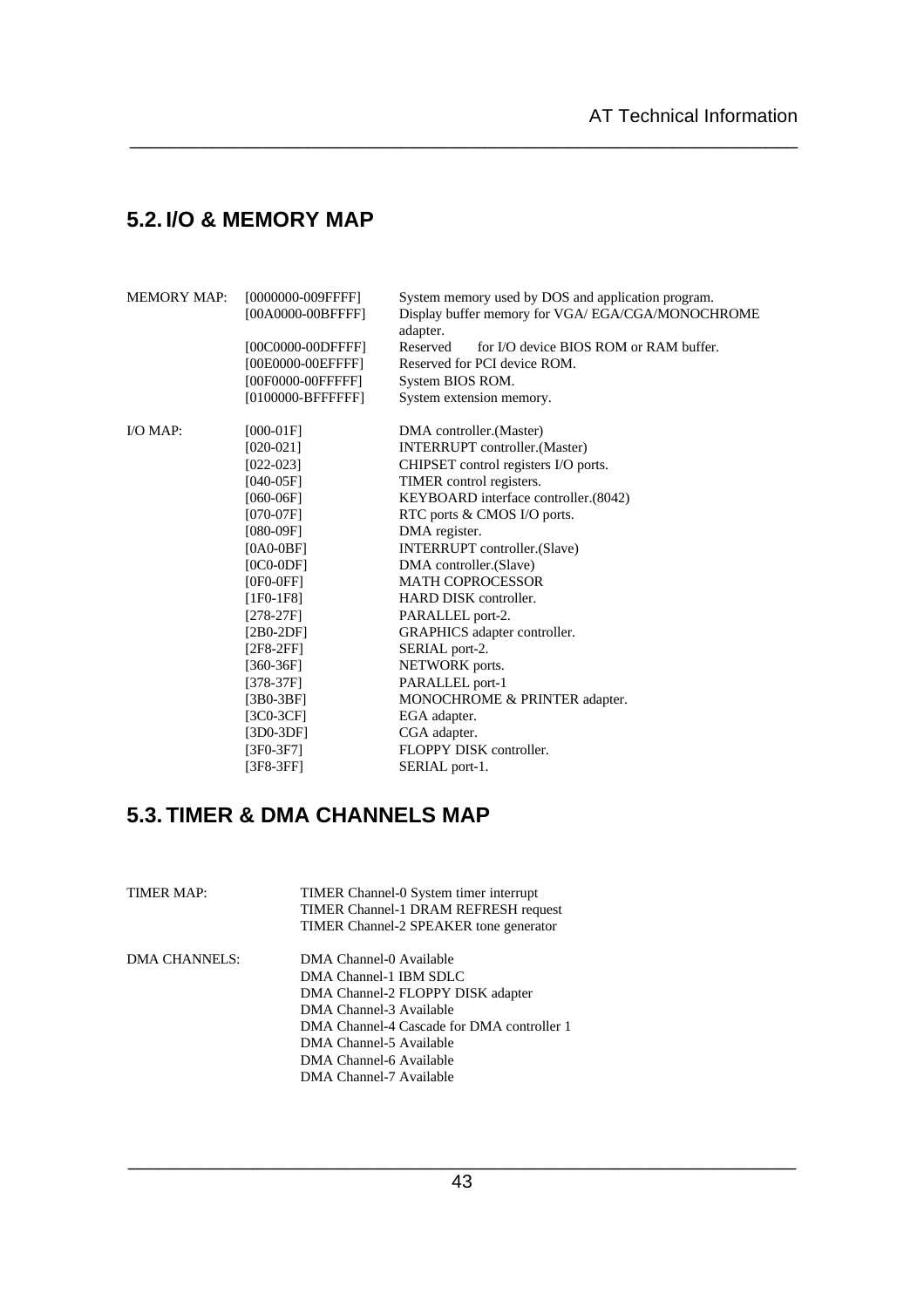# **5.4. INTERRUPT MAP**

- NMI: Parity check error
- IRQ (H/W): 0 System TIMER interrupt from TIMER-0 1 KEYBOARD output buffer full 2 Cascade for IRQ 8-15 3 SERIAL port 2 4 SERIAL port 1 5 PARALLEL port 2 6 FLOPPY DISK adapter 7 PARALLEL port 1 8 RTC clock 9 Available 10 Available 11 Available 12 Available 13 MATH coprocessor 14 HARD DISK adapter 15 Available

\_\_\_\_\_\_\_\_\_\_\_\_\_\_\_\_\_\_\_\_\_\_\_\_\_\_\_\_\_\_\_\_\_\_\_\_\_\_\_\_\_\_\_\_\_\_\_\_\_\_\_\_\_\_\_\_\_\_\_\_\_\_\_\_

# **5.5. RTC & CMOS RAM MAP**

| RTC & CMOS: | 00             | Seconds                                |
|-------------|----------------|----------------------------------------|
|             | 01             | Second alarm                           |
|             | 02             | <b>Minutes</b>                         |
|             | 03             | Minutes alarm                          |
|             | 04             | Hours                                  |
|             | 05             | Hours alarm                            |
|             | 06             | Day of week                            |
|             | 07             | Day of month                           |
|             | 08             | Month                                  |
|             | 09             | Year                                   |
|             | 0A             | Status register A                      |
|             | 0B             | Status register B                      |
|             | 0 <sup>C</sup> | Status register C                      |
|             | 0 <sub>D</sub> | Status register D                      |
|             | 0E             | Diagnostic status byte                 |
|             | 0F             | Shutdown byte                          |
|             | 10             | FLOPPY DISK drive type byte            |
|             | 11             | Reserve                                |
|             | 12             | HARD DISK type byte                    |
|             | 13             | Reserve                                |
|             | 14             | Equipment byte                         |
|             | 15             | Base memory low byte                   |
|             | 16             | Base memory high byte                  |
|             | 17             | Extension memory low byte              |
|             | 18             | Extension memory high byte             |
|             | $19-2d$        |                                        |
|             | $2E-2F$        |                                        |
|             | 30             | Reserved for extension memory low byte |
|             |                |                                        |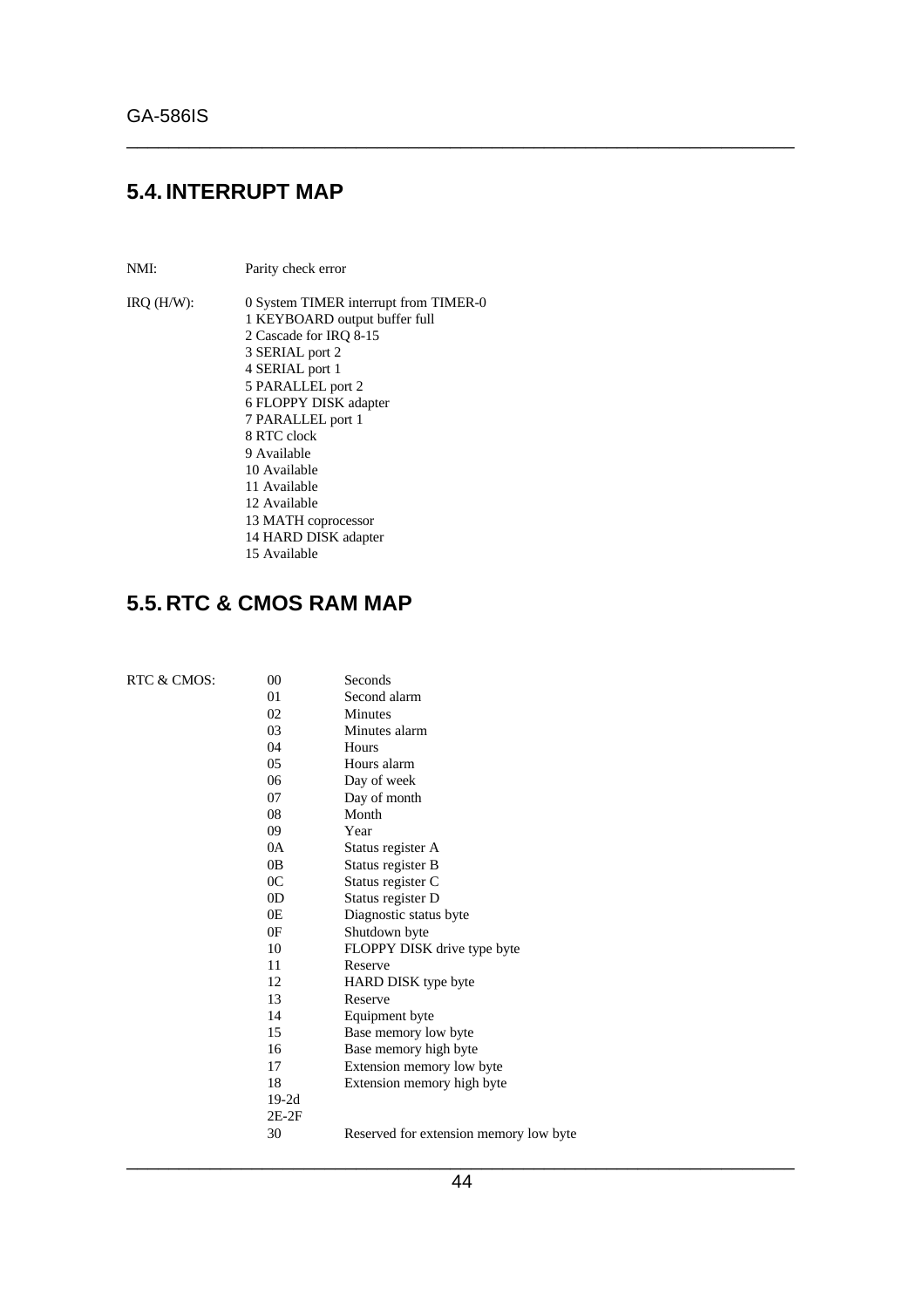| Reserved for extension memory high byte |
|-----------------------------------------|
| DATE CENTURY byte                       |

33 INFORMATION FLAG<br>34-3F Reserve

Reserve

40-7f Reserved for CHIPSET SETTING DATA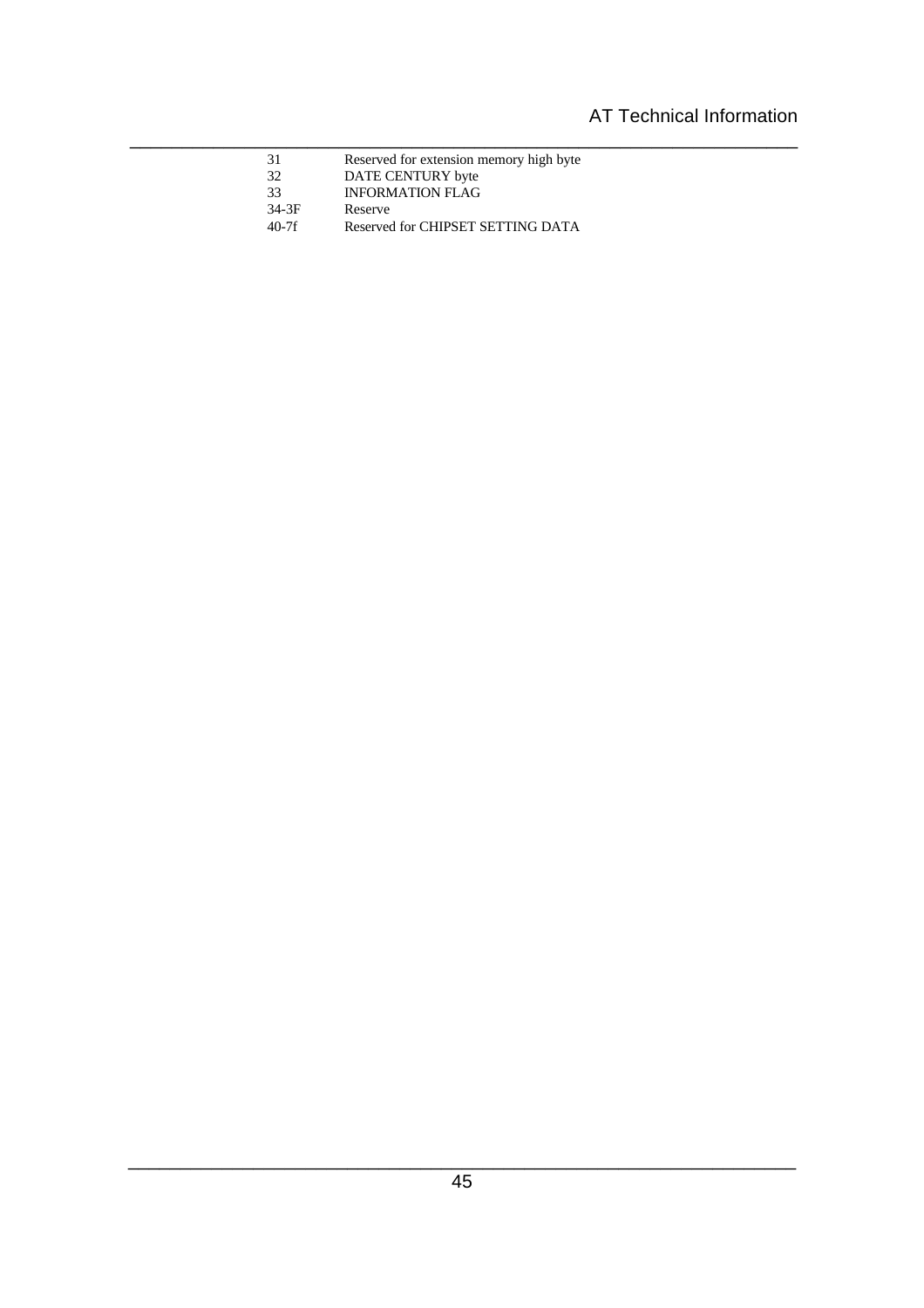# **APPENDIX A: POST MESSAGE**

When the BIOS encounters an error that requires the user to correct something, either a beep code will sound or a message will be displayed in a box in the middle of the screen and the message PRESS F1 TO CONTINUE, CTRL-ALT-ESC OR DEL TO ENTER SETUP will be shown in the information box at the bottom.

\_\_\_\_\_\_\_\_\_\_\_\_\_\_\_\_\_\_\_\_\_\_\_\_\_\_\_\_\_\_\_\_\_\_\_\_\_\_\_\_\_\_\_\_\_\_\_\_\_\_\_\_\_\_\_\_\_\_\_\_\_\_\_\_

#### **• POST BEEP**

Currently there is only one beep code in BIOS. This code indicates that a video error has occurred and the BIOS cannot initialize the video screen to display any additional information. This beep code consists of a single long beep followed by two short beeps.

#### l ERROR MESSAGE

Once or more of the following messages may be displayed if the BIOS detects an error during the POST. This list includes message for both the ISA and the EISA BIOS.

#### $\overline{\infty}$  CMOS BATTERY HAS FAILED

CMOS battery is no longer functional. It should be replaced.

#### $\boxtimes$  CMOS CHECKSUM ERROR

Checksum of CMOS is incorrect. This can indicate that CMOS has become corrupt. This error may have been caused by a weak battery. Check the battery and replace if necessary.

#### ÷ DISK BOOT FAILURE, INSERT SYSTEM DISK AND PRESS ENTER

No boot device was found. Insert a system disk into Drive A: and press <Enter>. If you assumed the system would boot from the hard drive, make sure the controller is inserted correctly and all cables are properly attached. Also be sure the disk is formatted as a boot device. Then reboot the system.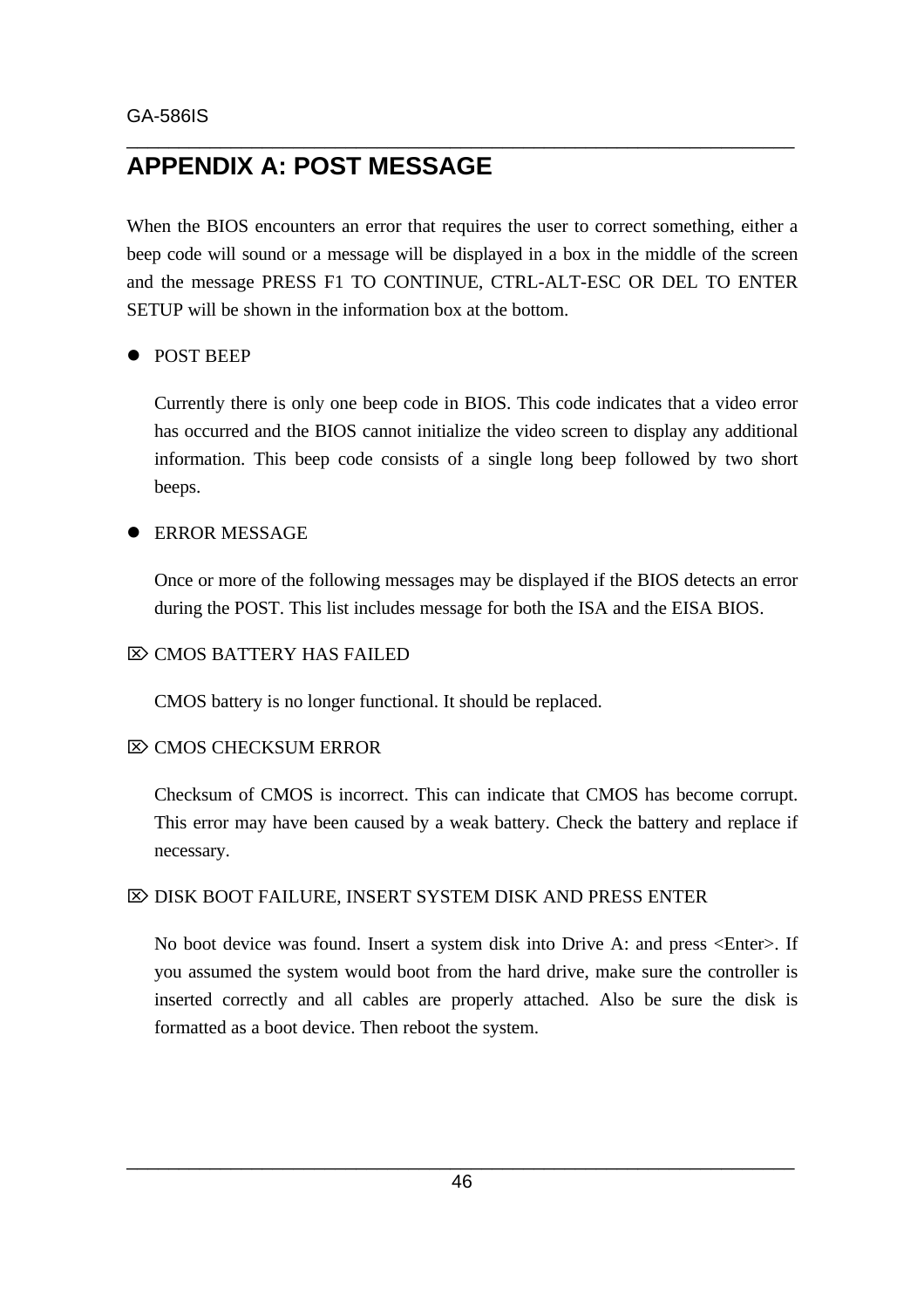#### $\mathbb{Z}$  DISKETTE DRIVES OR TYPES MISMATCH ERROR - RUN SETUP

Type of diskette drive installed in the system is different from the CMOS definition. Run Setup to re-configure the drive type correctly.

\_\_\_\_\_\_\_\_\_\_\_\_\_\_\_\_\_\_\_\_\_\_\_\_\_\_\_\_\_\_\_\_\_\_\_\_\_\_\_\_\_\_\_\_\_\_\_\_\_\_\_\_\_\_\_\_\_\_\_\_\_\_\_\_

#### **EX DISPLAY SWITCH IS SET INCORRECTLY**

Display switch on the motherboard can be set to either monochrome or color. This indicates the switch is set to a different setting than indicated in Setup. Determine which setting is correct, and then either turn off the system and change the jumper, or enter Setup and change the VIDEO selection.

#### $\boxtimes$  DISPLAY TYPE HAS CHANGED SINCE LAST BOOT

Since last powering off the system, the display adapter has been changed. You must configure the system for the new display type.

#### ■ EISAConfigurationChecksumError PLEASE RUN EISA CONFIGURATION UTILITY

The EISA non-volatile RAM checksum is incorrect or cannot correctly read the EISA slot. This can indicate either the EISA non-volatile memory has become corrupt or the

slot has configured incorrectly. Also be sure the card is installed firmly in the slot.

#### ■ EISAConfigurationIsNotComplete PLEASE RUN EISA CONFIGURATION UTILITY

The slot configuration information stored in the EISA non-volatile memory is incomplete.

F When either of these errors appear, the system will boot in ISA mode, which allows you to run the EISA Configuration Utility.

#### $\overline{\infty}$  ERROR ENCOUNTERED INITIALIZING HARD DRIVE

Hard drive cannot be initialized. Be sure the adapter is installed correctly and all cables are correctly and firmly attached. Also be sure the correct hard drive type is selected in Setup.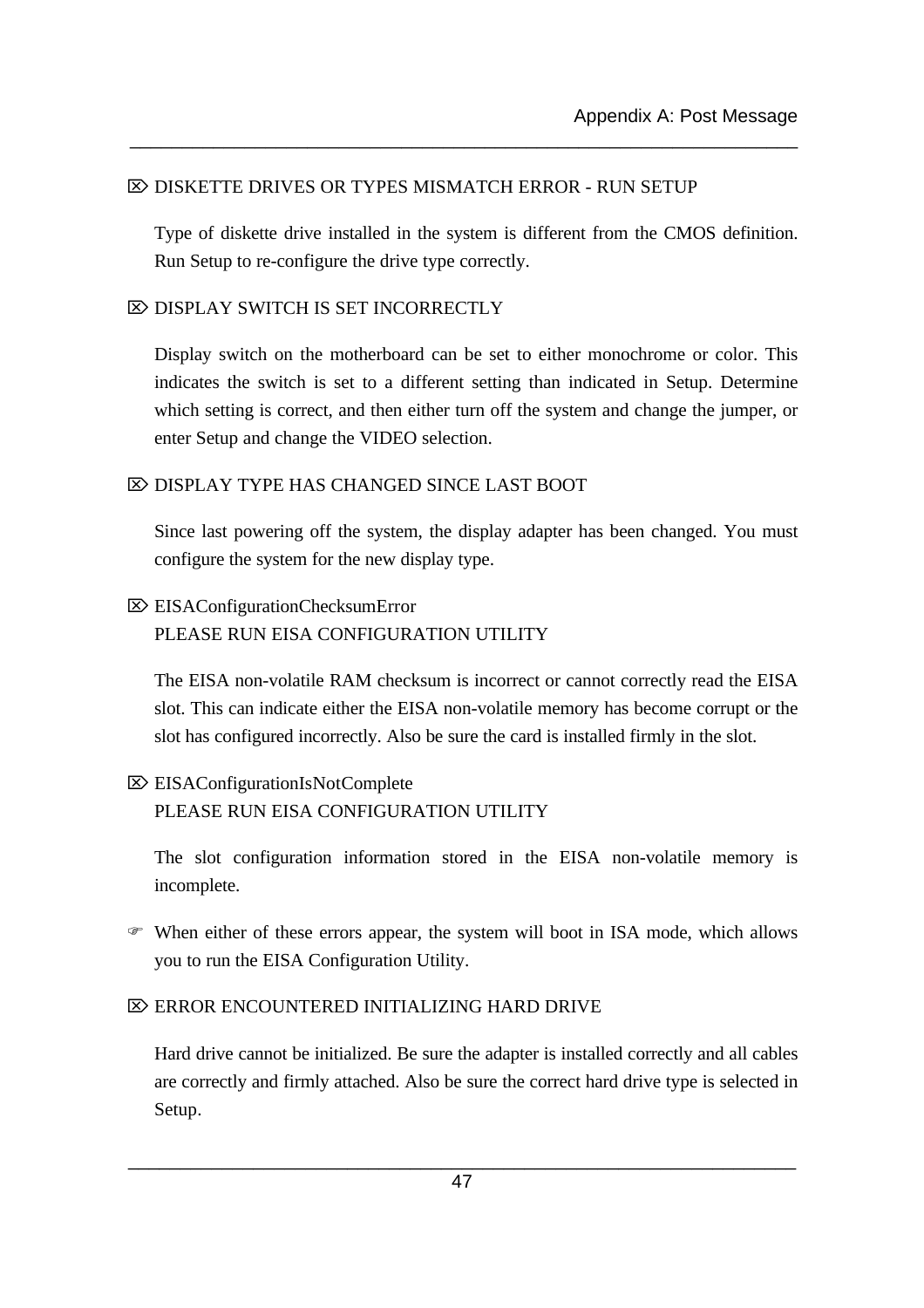#### $\mathbb{Z}$  ERROR INITIALIZING HARD DISK CONTROLLER

Cannot initialize controller. Make sure the cord is correctly and firmly installed in the bus. Be sure the correct hard drive type is selected in Setup. Also check to see if any jumper needs to be set correctly in the hard drive.

\_\_\_\_\_\_\_\_\_\_\_\_\_\_\_\_\_\_\_\_\_\_\_\_\_\_\_\_\_\_\_\_\_\_\_\_\_\_\_\_\_\_\_\_\_\_\_\_\_\_\_\_\_\_\_\_\_\_\_\_\_\_\_\_

#### $\boxtimes$  FLOPPY DISK CNTRLR ERROR OR NO CNTRLR PRESENT

Cannot find or initialize the floppy drive controller. Make sure the controller is installed correctly and firmly. If there are no floppy drives installed, be sure the Diskette Drive selection in Setup is set to NONE.

 $\triangleright$  InvalidEISAConfiguration PLEASE RUN EISA CONFIGURATION UTILITY

The non-volatile memory containing EISA configuration information was programmed incorrectly or has become corrupt. Re-run EISA configuration utility to correctly program the memory.

F When this error appears, the system will boot in ISA mode, which allows you to run the EISA Configuration Utility.

#### **E> KEYBOARD ERROR OR NO KEYBOARD PRESENT**

Cannot initialize the keyboard. Make sure the keyboard is attached correctly and no keys are being pressed during the boot.

If you are purposely configuring the system without a keyboard, set the error halt condition in Setup to HALT ON ALL, BUT KEYBOARD. This will cause the BIOS to ignore the missing keyboard and continue the boot.

 $\boxtimes$  Memory Address Error at ...

Indicates a memory address error at a specific location. You can use this location along with the memory map for your system to find and replace the bad memory chips.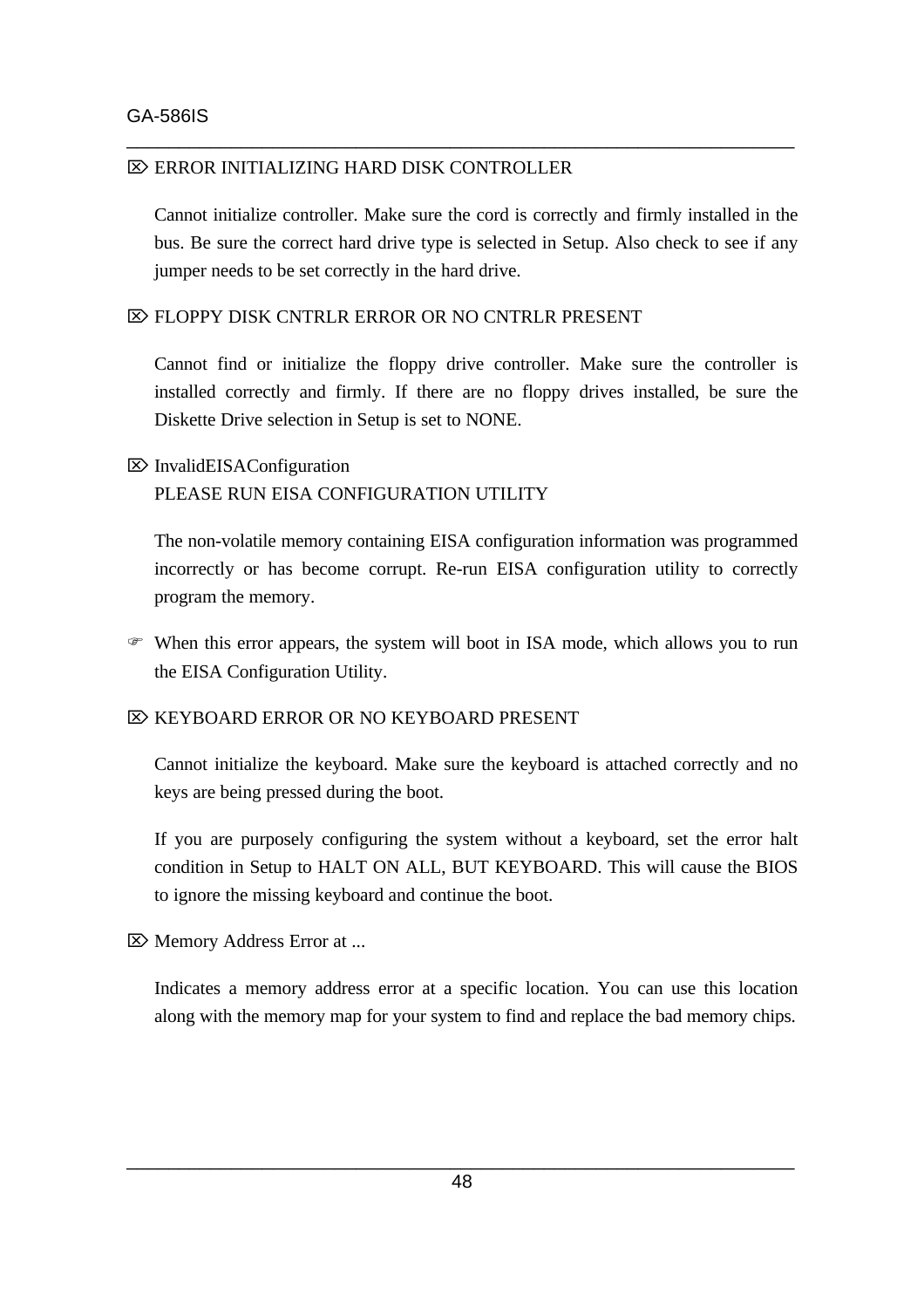#### $\boxtimes$  Memory parity Error at ...

Indicates a memory parity error at a specific location. You can use this location along with the memory map for your system to find and replace the bad memory chips.

\_\_\_\_\_\_\_\_\_\_\_\_\_\_\_\_\_\_\_\_\_\_\_\_\_\_\_\_\_\_\_\_\_\_\_\_\_\_\_\_\_\_\_\_\_\_\_\_\_\_\_\_\_\_\_\_\_\_\_\_\_\_\_\_

#### $\gg$  MEMORY SIZE HAS CHANGED SINCE LAST BOOT

Memory has been added or removed since the last boot. In EISA mode use Configuration Utility to re-configure the memory configuration. In ISA mode enter Setup and enter the new memory size in the memory fields.

#### $⊠$  Memory Verify Error at ...

Indicates an error verifying a value already written to memory. Use the location along with your system's memory map to locate the bad chip.

#### **EX OFFENDING ADDRESS NOT FOUND**

This message is used in conjunction with the I/O CHANNEL CHECK and RAM PARITY ERROR messages when the segment that has caused the problem cannot be isolated.

#### $\mathbb{Z}$  OFFENDING SEGMENT:

This message is used in conjunction with the I/O CHANNEL CHECK and RAM PARITY ERROR messages when the segment that has caused the problem has been isolated.

#### $\otimes$  PRESS A KEY TO REBOOT

This will be displayed at the bottom screen when an error occurs that requires you to reboot. Press any key and the system will reboot.

#### **EX PRESS F1 TO DISABLE NMI, F2 TO REBOOT**

When BIOS detects a Non-maskable Interrupt condition during boot, this will allow you to disable the NMI and continue to boot, or you can reboot the system will the NMI enabled.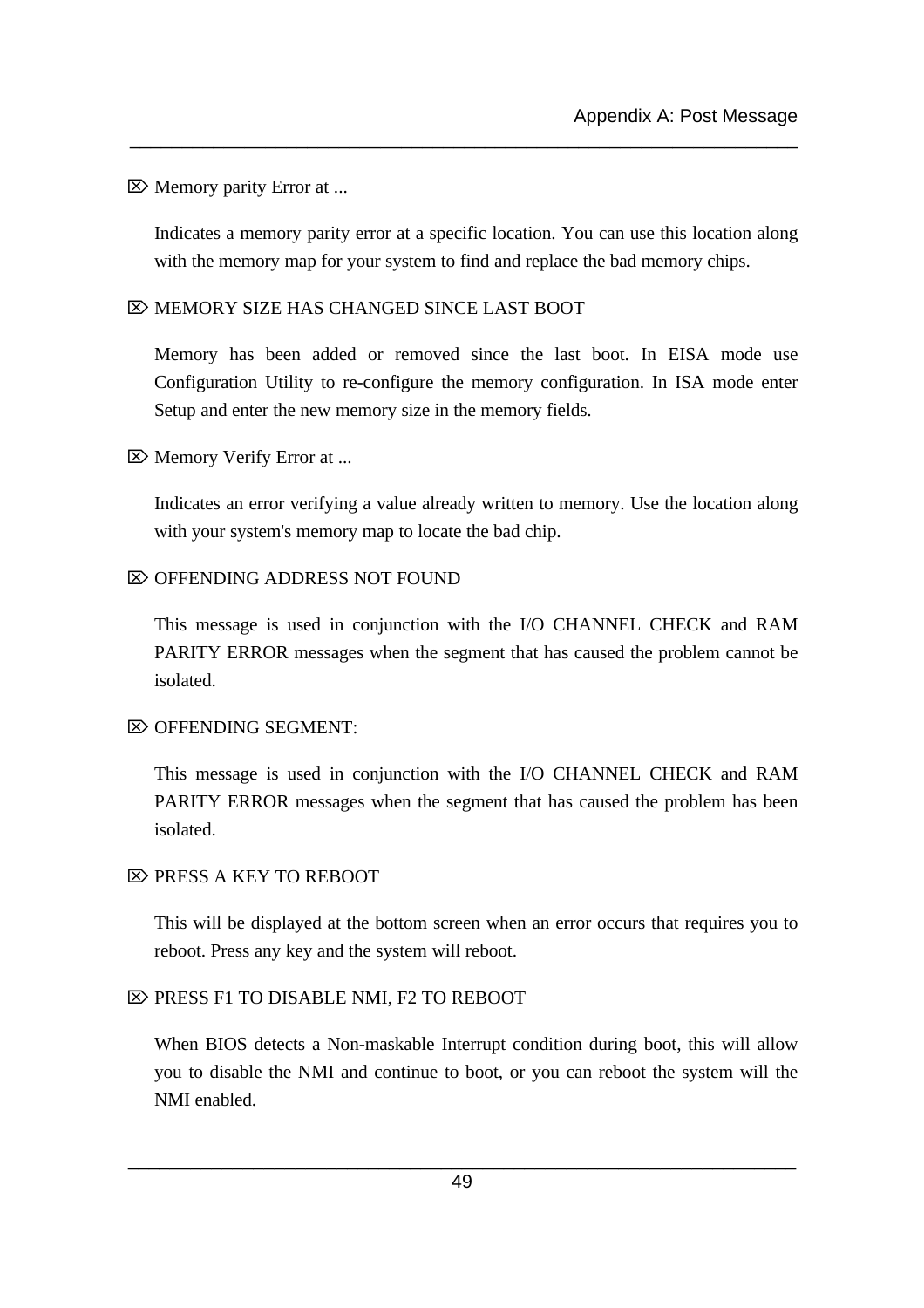#### $\overline{\infty}$  RAM PARITY ERROR - CHECKING FOR SEGMENT ...

Indicates a parity error in Random Access Memory.

### $\boxtimes$  ShouldBeEmptyButEISABoardFound PLEASE RUN EISA CONFIGURATION UTILITY

A valid board ID was found in a slot that was configured as having no board ID.

\_\_\_\_\_\_\_\_\_\_\_\_\_\_\_\_\_\_\_\_\_\_\_\_\_\_\_\_\_\_\_\_\_\_\_\_\_\_\_\_\_\_\_\_\_\_\_\_\_\_\_\_\_\_\_\_\_\_\_\_\_\_\_\_

F When this error appears, the system will boot in ISA mode, which allows you to run the EISA Configuration Utility.

### $\boxtimes$  ShouldHaveEISABoardButNotFound PLEASE RUN EISA CONFIGURATION UTILITY

The board installed is not responding to the ID request, or no board ID has been found in the indicated slot.

F When this error appears, the system will boot in ISA mode, which allows you to run the EISA Configuration Utility.

 $\boxtimes$  Slot Not Empty

Indicates that a slot designated as empty by the EISA Configuration Utility actually contains a board.

- F When this error appears, the system will boot in ISA mode, which allows you to run the EISA Configuration Utility.
- ÷ SYSTEM HALTED, (CTRL-ALT-DEL) TO REBOOT ...

Indicates the present boot attempt has been aborted and the system must be rebooted. Press and hold down the CTRL and ALT keys and press DEL.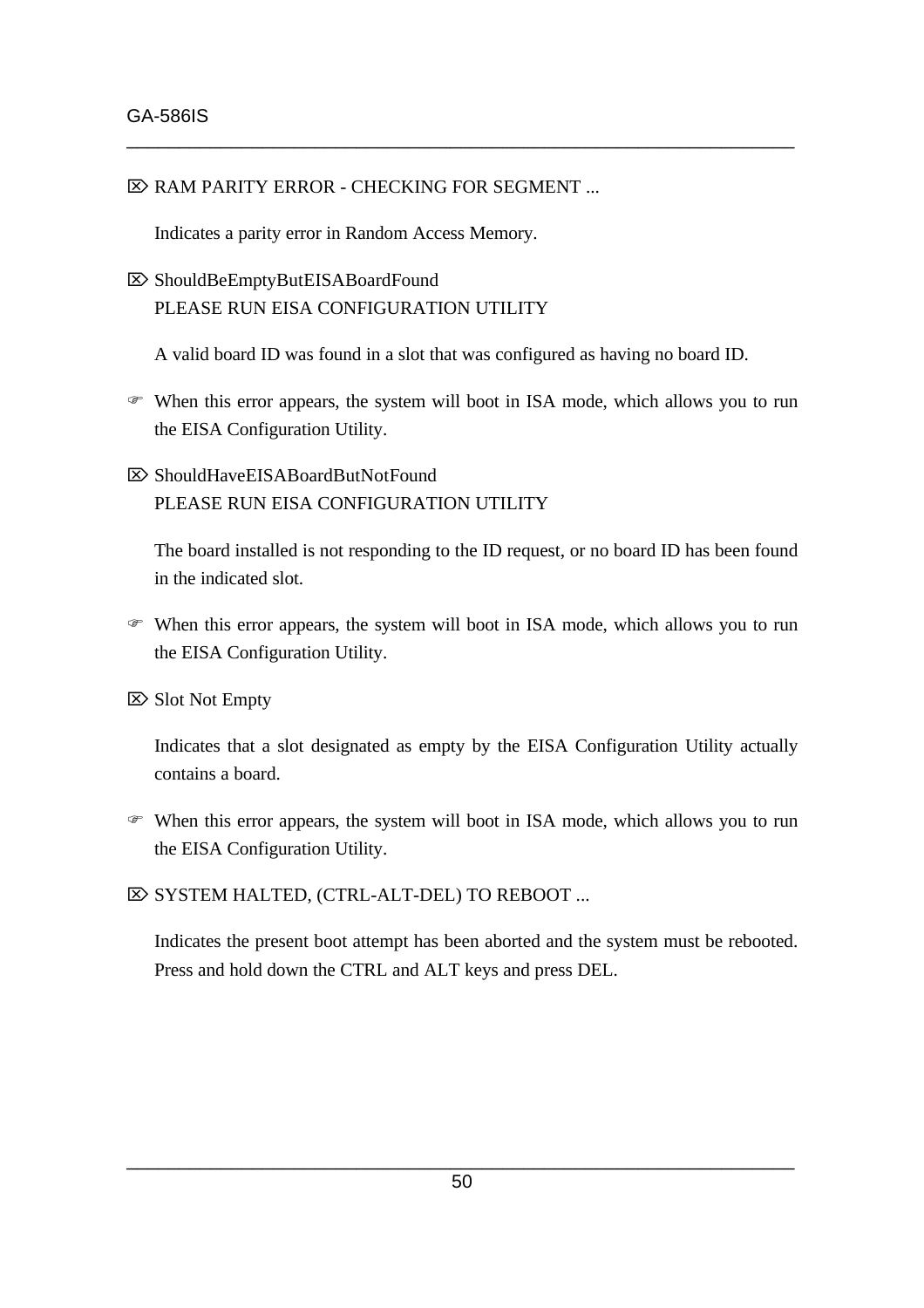### $\boxtimes$ WrongBoardInSlot PLEASE RUN EISA CONFIGURATION UTILITY

The board ID does not match the ID stored in the EISA non-volatile memory.

F When this error appears, the system will boot in ISA mode, which allows you to run the EISA Configuration Utility.

\_\_\_\_\_\_\_\_\_\_\_\_\_\_\_\_\_\_\_\_\_\_\_\_\_\_\_\_\_\_\_\_\_\_\_\_\_\_\_\_\_\_\_\_\_\_\_\_\_\_\_\_\_\_\_\_\_\_\_\_\_\_\_\_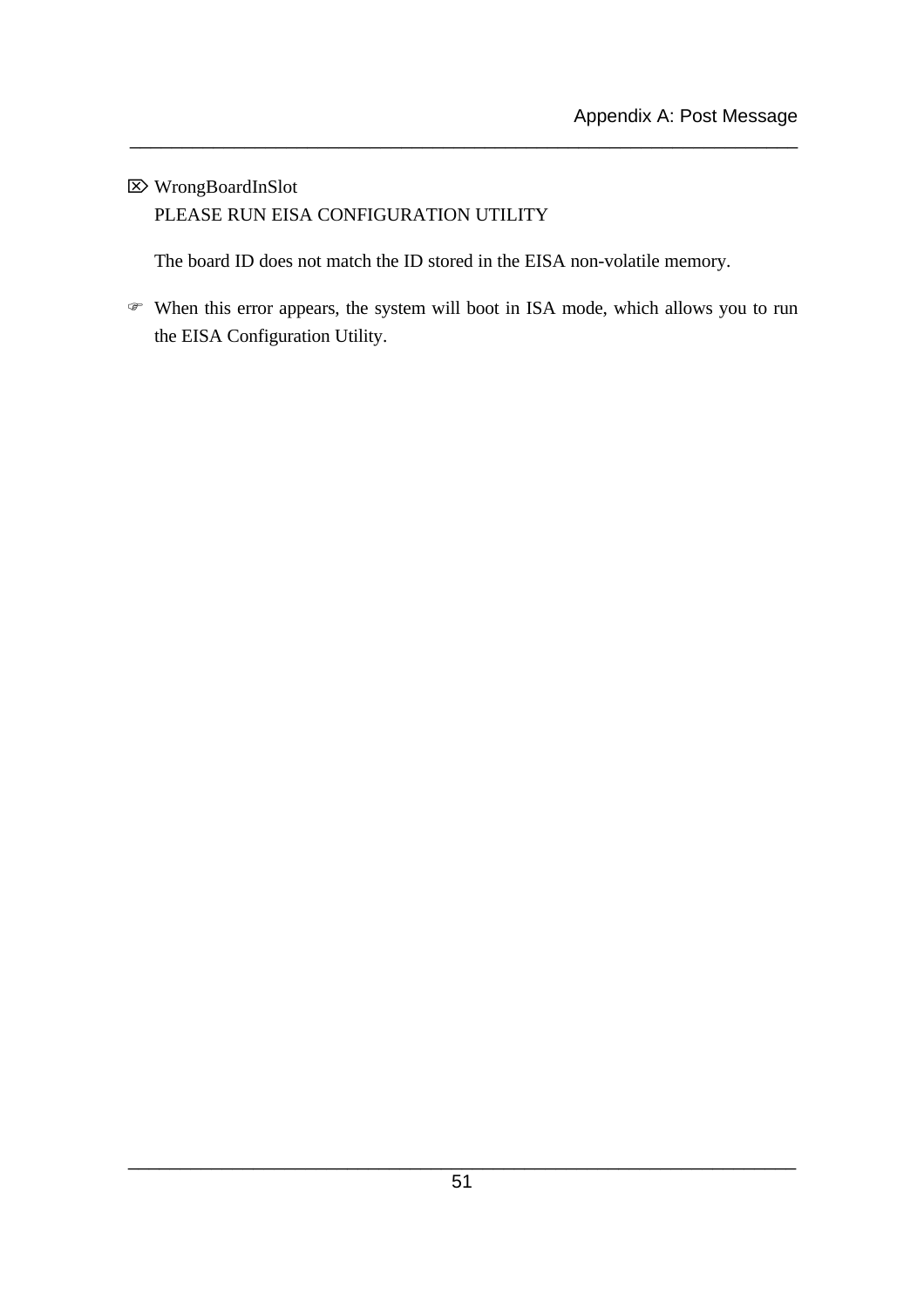# **APPENDIX B: POST CODES**

F EISA POST codes are typically output to port address 300h. ISA POST codes are typically output to port address 80h.

\_\_\_\_\_\_\_\_\_\_\_\_\_\_\_\_\_\_\_\_\_\_\_\_\_\_\_\_\_\_\_\_\_\_\_\_\_\_\_\_\_\_\_\_\_\_\_\_\_\_\_\_\_\_\_\_\_\_\_\_\_\_\_\_

| <b>POST</b>         | Name                                             | Description                                                                     |
|---------------------|--------------------------------------------------|---------------------------------------------------------------------------------|
| C <sub>0</sub>      | Turn Off Chipset Cache                           | OEM Specific-Cache control.                                                     |
| $\mathbf{1}$        | Processor Test 1                                 | Processor Status (1 FLAGS) Verification.                                        |
|                     |                                                  | Test the following processor status flags                                       |
|                     |                                                  | carry, zero, sign, overflow,                                                    |
|                     |                                                  | The BIOS will set each of these flags, verify they are set, then turn each flag |
|                     |                                                  | off and verify it is off.                                                       |
| 2                   | Processor Test 2                                 | Read/Write/Verify all CPU registers except SS, SP, and BP with data             |
|                     |                                                  | pattern FF and 00.                                                              |
| 3                   | <b>Initialize Chips</b>                          | Disable NMI, PIE, AIE, UEI, SQWV.                                               |
|                     |                                                  | Disable video, parity checking, DMA.                                            |
|                     |                                                  | Reset math coprocessor.                                                         |
|                     |                                                  | Clear all page registers, CMOS shutdown byte.                                   |
|                     |                                                  | Initialize timer 0, 1, and 2, including set EISA timer to a known state.        |
|                     |                                                  | Initialize DMA controllers 0 and 1.                                             |
|                     |                                                  | Initialize interrupt controllers 0 and 1.                                       |
|                     |                                                  | Initialize EISA extended registers.                                             |
| 4                   | Test Memory Refresh                              | RAM must be periodically refreshed in order to keep the memory from             |
|                     | Toggle                                           | decaying. This function assures that the memory refresh function is working     |
|                     |                                                  | properly.                                                                       |
| 5                   | Blank video, Initialize                          | Keyboard controller initialization.                                             |
|                     | keyboard                                         |                                                                                 |
| 6<br>$\overline{7}$ | Reserved                                         |                                                                                 |
|                     | Test CMOS Interface and<br><b>Battery Status</b> | Verifies CMOS is working correctly, detects bad battery.                        |
| BE                  | <b>Chipset Default</b>                           | Program chipset registers with power on BIOS defaults.                          |
|                     | Initialization                                   |                                                                                 |
| C1                  | Memory presence test                             | OEM Specific-Test to size on-board memory.                                      |
| C <sub>5</sub>      | Early Shadow                                     | OEM Specific-Early Shadow enable for fast boot.                                 |
| C <sub>6</sub>      | Cache presence test                              | External cache size detection.                                                  |
| 8                   | Setup low memory                                 | Early chip set initialization.                                                  |
|                     |                                                  | Memory presence test.                                                           |
|                     |                                                  | OEM chip set routines.                                                          |
|                     |                                                  | Clear low 64 K of memory.                                                       |
|                     |                                                  | Test first 64 K memory.                                                         |
| 9                   | Early Cache Initialization                       | Cyrix CPU initialization.                                                       |
|                     |                                                  | Cache initialization.                                                           |
| A                   | Setup Interrupt Vector                           | Initialize first 120 interrupt vectors with SPURIOUS_INT-HDLR and               |
|                     | Table                                            | initialize INT 00h-1Fh according to INT_TBL.                                    |
| B                   | <b>Test CMOS RAM</b>                             | Test CMOS RAM Checksum, if bad, or insert key pressed, load defaults.           |
|                     | Checksum                                         |                                                                                 |
| $\mathsf{C}$        | Initialize keyboard                              | Detect type of keyboard controller (optional).                                  |
|                     |                                                  | Set NUM_LOCK status.                                                            |
| D                   | Initialize Video Interface                       | Detect CPU clock.                                                               |
|                     |                                                  | Read CMOS location 14h to find out type of video in use.                        |
|                     |                                                  | Detect and Initialize Video Adapter.                                            |
| E                   | <b>Test Video Memory</b>                         | Test video memory, write sign-on message to screen.                             |
|                     |                                                  | Setup shadow RAM - Enable shadow according to Setup.                            |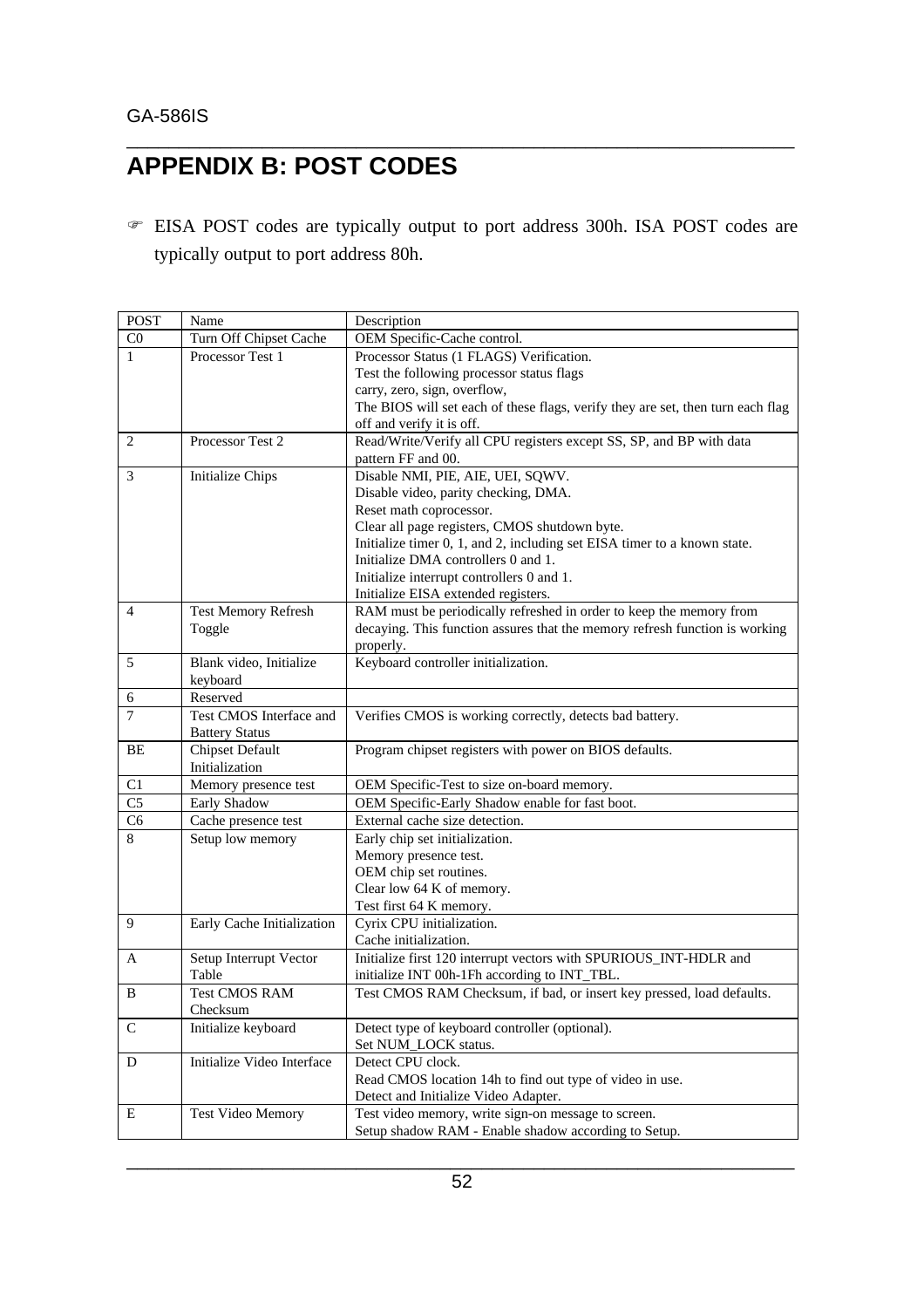| $\mathbf{F}$  | Test DMA Controller 0              | BIOS checksum test.                                                                            |  |  |  |  |
|---------------|------------------------------------|------------------------------------------------------------------------------------------------|--|--|--|--|
|               |                                    | Keyboard detect and initialization.                                                            |  |  |  |  |
| 10            | Test DMA Controller 1              |                                                                                                |  |  |  |  |
| 11            | Test DMA Page registers            | Test DMA Page Registers.                                                                       |  |  |  |  |
| $12-13$       | Reserved                           |                                                                                                |  |  |  |  |
| 14            | <b>Test Timer Counter 2</b>        | Test 8254 Timer 0 Counter 2.                                                                   |  |  |  |  |
| 15            | Test 8259-1 Mask Bits              | Verify 8259 Channel 1 masked interrupts by alternately turning off and on                      |  |  |  |  |
|               |                                    | the interrupt lines.                                                                           |  |  |  |  |
| 16            | Test 8259-2 Mask Bits              | Verify 8259 Channel 2 masked interrupts by alternately turning off and on                      |  |  |  |  |
|               |                                    | the interrupt lines.                                                                           |  |  |  |  |
| 17            | Test Stuck 8259's                  | Turn off interrupts then verify no interrupt mask register is on.                              |  |  |  |  |
|               | <b>Interrupt Bits</b>              |                                                                                                |  |  |  |  |
| 18            | Test 8259 Interrupt                | Force an interrupt and verify the interrupt occurred.                                          |  |  |  |  |
|               | Functionality                      |                                                                                                |  |  |  |  |
| 19            | <b>Test Stuck NMI Bits</b>         | Verify NMI can be cleared.                                                                     |  |  |  |  |
|               | (Parity/IO Check)                  |                                                                                                |  |  |  |  |
| 1A            |                                    | Display CPU clock.                                                                             |  |  |  |  |
| $1B-1E$       | Reserved                           |                                                                                                |  |  |  |  |
| 1F            | Set EISA Mode                      | If EISA non-volatile memory checksum is good, execute EISA initialization.                     |  |  |  |  |
|               |                                    | If not, execute ISA tests an clear EISA mode flag.                                             |  |  |  |  |
|               |                                    | Test EISA Configuration Memory Integrity (checksum & communication                             |  |  |  |  |
|               |                                    | interface).                                                                                    |  |  |  |  |
| 20<br>$21-2F$ | Enable Slot 0<br>Enable Slots 1-15 | Initialize slot 0 (System Board).                                                              |  |  |  |  |
|               | Size Base and Extended             | Initialize slot 1 through 15.                                                                  |  |  |  |  |
| 30            |                                    | Size base memory from 256 K to 640 K extended memory above 1 MB.                               |  |  |  |  |
|               | Memory<br>Test Base and Extended   |                                                                                                |  |  |  |  |
| 31            | Memory                             | Test base memory from 256 K to 640 K and extended memory above 1 MB<br>using various patterns. |  |  |  |  |
|               |                                    | ☞<br>This will be skipped in EISA mode and can be "skipped" with ESC key                       |  |  |  |  |
|               |                                    | in ISA mode.                                                                                   |  |  |  |  |
| 32            | <b>Test EISA Extended</b>          | If EISA Mode flag is set then test EISA memory found in slots initialization.                  |  |  |  |  |
|               | Memory                             | ☞<br>This will be skipped in ISA mode and can be "skipped" with ESC key                        |  |  |  |  |
|               |                                    | in EISA mode.                                                                                  |  |  |  |  |
| $33-3B$       | Reserved                           |                                                                                                |  |  |  |  |
| 3C            | Setup Enabled                      |                                                                                                |  |  |  |  |
| 3D            | Initialize & Install Mouse         | Detect if mouse is present, initialize mouse, install interrupt vectors.                       |  |  |  |  |
| 3E            | Setup Cache Controller             | Initialize cache controller.                                                                   |  |  |  |  |
| 3F            | Reserved                           |                                                                                                |  |  |  |  |
| BF            | <b>Chipset Initialization</b>      | Program chipset registers with Setup values.                                                   |  |  |  |  |
| 40            |                                    | Display virus protest disable or enable.                                                       |  |  |  |  |
| 41            | Initialize Floppy Drive &          | Initialize floppy disk drive controller and any drives.                                        |  |  |  |  |
|               | Controller                         |                                                                                                |  |  |  |  |
| 42            | Initialize Hard Drive &            | Initialize hard drive controller and any drives.                                               |  |  |  |  |
|               | Controller                         |                                                                                                |  |  |  |  |
| 43            | Detect & Initialize                | Initialize any serial and parallel ports (also game port).                                     |  |  |  |  |
|               | Serial/Parallel Ports              |                                                                                                |  |  |  |  |
| 44            | Reserved                           |                                                                                                |  |  |  |  |
| 45            | Detect & Initialize Math           | Initialize math coprocessor.                                                                   |  |  |  |  |
|               | Coprocessor                        |                                                                                                |  |  |  |  |
| 46            | Reserved                           |                                                                                                |  |  |  |  |
| 47            | Reserved                           |                                                                                                |  |  |  |  |
| 48-4D         | Reserved                           |                                                                                                |  |  |  |  |
| 4Е            | Manufacturing POST                 | Reboot if Manufacturing POST Loop pin is set. Otherwise display any                            |  |  |  |  |
|               | Loop or Display                    | messages (i.e., any non-fatal errors that were detected during POST) and                       |  |  |  |  |
|               | Messages                           | enter Setup.                                                                                   |  |  |  |  |
| 4F            | Security Check                     | Ask password security (optional).                                                              |  |  |  |  |
| 50            | Write CMOS                         | Write all CMOS values back to RAM and clear screen.                                            |  |  |  |  |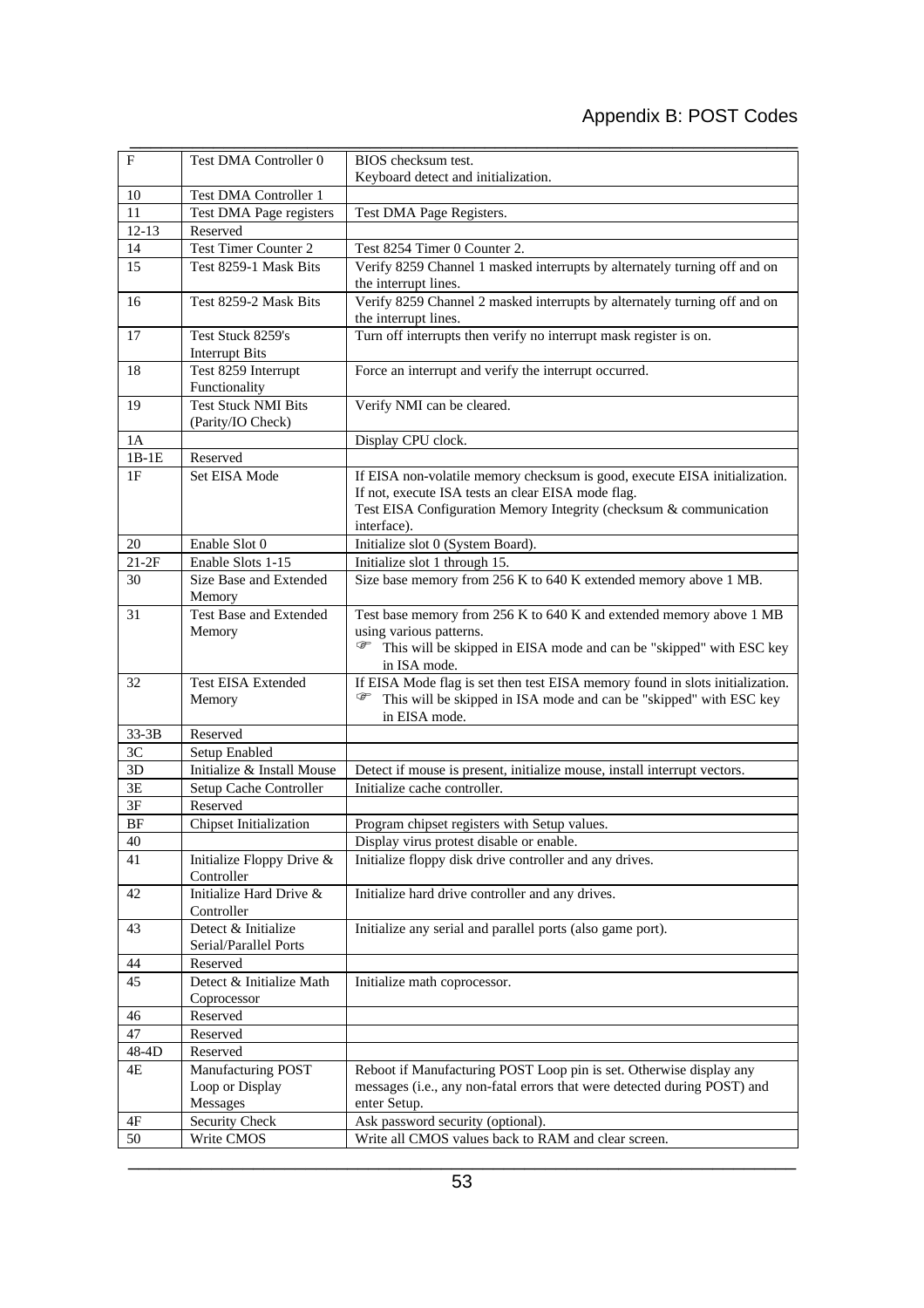# GA-586IS

| 51             | Pre-boot Enable<br>Enable parity checker. |                                                                   |  |  |  |  |
|----------------|-------------------------------------------|-------------------------------------------------------------------|--|--|--|--|
|                |                                           | Enable NMI, Enable cache before boot.                             |  |  |  |  |
| 52             | Initialize Option ROMs                    | Initialize any option ROMs present from C8000h to EFFFFh.         |  |  |  |  |
|                |                                           | When FSCAN option is enabled, will initialize from C8000h to<br>☞ |  |  |  |  |
|                |                                           | F7FFFh.                                                           |  |  |  |  |
| 53             | Initialize Time Value                     | Initialize time value in 40h: BIOS area.                          |  |  |  |  |
| 60             | Setup Virus Protect                       | Setup virus protect according to Setup                            |  |  |  |  |
| 61             | Set Boot Speed                            | Set system speed for boot                                         |  |  |  |  |
| 62             | Setup NumLock                             | Setup NumLock status according to Setup                           |  |  |  |  |
| 63             | <b>Boot Attempt</b>                       | Set low stack.                                                    |  |  |  |  |
|                |                                           | Boot via INT 19h.                                                 |  |  |  |  |
| B <sub>0</sub> | <b>Spurious</b>                           | If interrupt occurs in protected mode.                            |  |  |  |  |
| B1             | <b>Unclaimed NMI</b>                      | If unmasked NMI occurs, display                                   |  |  |  |  |
|                |                                           | Press F1 to disable NMI, F2 reboot.                               |  |  |  |  |
| $E1-EF$        | <b>Setup Pages</b>                        | E1 - Page 1, E2 - Page 2, etc.                                    |  |  |  |  |
| FF             | <b>Boot</b>                               |                                                                   |  |  |  |  |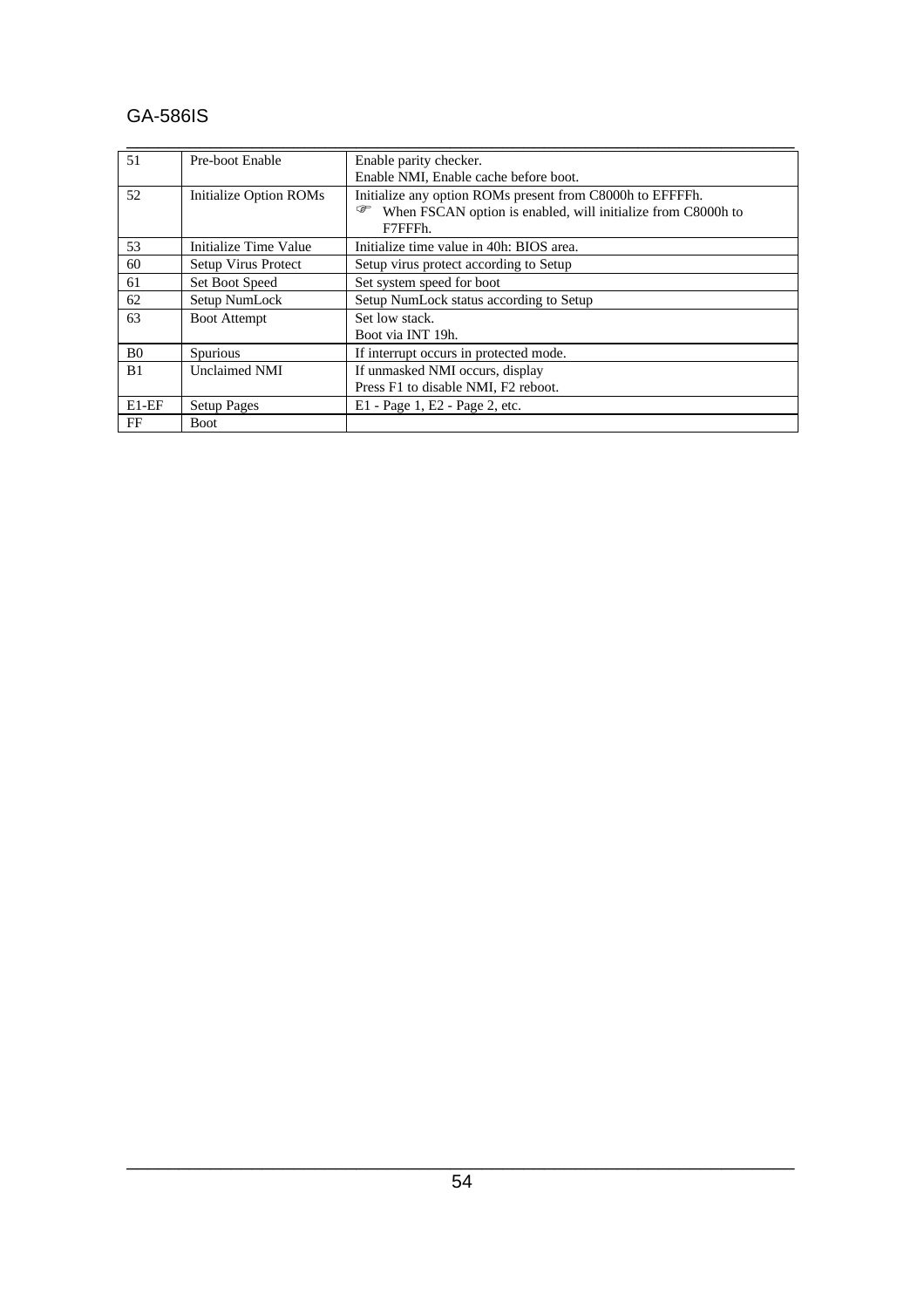# **APPENDIX C: BIOS DEFAULT DRIVE TABLE**

\_\_\_\_\_\_\_\_\_\_\_\_\_\_\_\_\_\_\_\_\_\_\_\_\_\_\_\_\_\_\_\_\_\_\_\_\_\_\_\_\_\_\_\_\_\_\_\_\_\_\_\_\_\_\_\_\_\_\_\_\_\_\_\_

| Type            | Size (MB)         | Cylinders | Heads            | Sectors | Write /        | Land | Example Model                           |
|-----------------|-------------------|-----------|------------------|---------|----------------|------|-----------------------------------------|
|                 |                   |           |                  |         | Precomp        | Zone |                                         |
| $\mathbf{1}$    | 10 MB             | 306       | $\overline{4}$   | 17      | 128            | 305  | TEAC SD510<br>MMI 112, 5412             |
| 2               | 20 MB             | 615       | $\overline{4}$   | 17      | 300            | 615  | Seagate ST225, ST4026                   |
| 3               | 31 MB             | 615       | 6                | 17      | 300            | 615  |                                         |
| $\overline{4}$  | 62 MB             | 940       | 8                | 17      | 512            | 940  |                                         |
| $\sqrt{5}$      | 47 MB             | 940       | 6                | 17      | 512            | 940  |                                         |
| 6               | 20 MB             | 615       | $\overline{4}$   | 17      | 65535          | 615  | Seagate ST125<br>Tandon TM262           |
| $\overline{7}$  | 31 MB             | 462       | 8                | 17      | 256            | 511  |                                         |
| $\,8\,$         | 30 MB             | 733       | 5                | 17      | 65535          | 733  | Tandon TM703                            |
| 9               | 112 MB            | 900       | 15               | 17      | 65535          | 901  |                                         |
| $10\,$          | $20\ \mathrm{MB}$ | 820       | 3                | 17      | 65535          | 820  |                                         |
| $11\,$          | 35 MB             | 855       | 5                | 17      | 65535          | 855  |                                         |
| 12              | 50 MB             | 855       | 7                | 17      | 65535          | 855  |                                         |
| 13              | 20 MB             | 306       | 8                | 17      | 128            | 319  | Disctron526,                            |
|                 |                   |           |                  |         |                |      | <b>MMI M125</b>                         |
| 14              | 43 MB             | 733       | $\tau$           | 17      | 65535          | 733  |                                         |
| 16              | 20 MB             | 612       | $\overline{4}$   | 17      | $\overline{0}$ | 663  | Microscience HH725<br>Syquest3250, 3425 |
| 17              | 41 MB             | 977       | 5                | 17      | 300            | 977  |                                         |
| 18              | 57 MB             | 977       | $\overline{7}$   | 17      | 65535          | 977  |                                         |
| 19              | $60\ \mathrm{MB}$ | 1024      | 7                | 17      | 512            | 1023 |                                         |
| 20              | 30 MB             | 733       | 5                | 17      | 300            | 732  |                                         |
| 21              | 43 MB             | 733       | 7                | 17      | 300            | 732  |                                         |
| 22              | 30 MB             | 733       | 5                | 17      | 300            | 733  | Seagate ST4038                          |
| 23              | 10 MB             | 306       | $\overline{4}$   | 17      | $\overline{0}$ | 336  |                                         |
| 24              | 54 MB             | 925       | 7                | 17      | $\overline{0}$ | 925  | Seagate ST4051                          |
| $25\,$          | 69 MB             | 925       | 9                | 17      | 65535          | 925  | Seagate ST4096                          |
| 26              | 44 MB             | 754       | $\overline{7}$   | 17      | 754            | 754  | Maxtor2085                              |
| 27              | 69 MB             | 754       | 11               | 17      | 65535          | 754  | Maxtor2140,                             |
|                 |                   |           |                  |         |                |      | Priam S14                               |
| 28              | 41 MB             | 699       | $\overline{7}$   | 17      | 256            | 699  | Maxtor2190,                             |
|                 |                   |           |                  |         |                |      | Priam S19                               |
| 29              | 68 MB             | 823       | 10               | 17      | 65535          | 823  | Maxtor1085                              |
|                 |                   |           |                  |         |                |      | Micropolis1325                          |
| $30\,$          | 53 MB             | 918       | $\boldsymbol{7}$ | 17      | 918            | 918  | Maxtor1105, 1120, 4780                  |
| 31              | 94 MB             | 1024      | 11               | $17\,$  | 65535          | 1024 | Maxtor1170                              |
| $\overline{32}$ | 128 MB            | 1024      | 15               | 17      | 65535          | 1024 | CDC9415                                 |
| 33              | 43 MB             | 1024      | 5                | 17      | 1024           | 1024 |                                         |
| 34              | 10 MB             | 612       | $\mathfrak{2}$   | 17      | 128            | 612  |                                         |
| 35              | 77 MB             | 1024      | 9                | 17      | 65535          | 1024 |                                         |
| 36              | 68 MB             | 1024      | $\,8\,$          | 17      | 512            | 1024 |                                         |
| 37              | 41 MB             | 615       | $\,8\,$          | 17      | 128            | 615  |                                         |
| 38              | 25 MB             | 987       | $\mathfrak{Z}$   | 17      | 987            | 987  |                                         |
| 39              | 57 MB             | 987       | $\boldsymbol{7}$ | 17      | 987            | 987  | Maxtor1140, 4380                        |
| 40              | 41 MB             | 820       | 6                | 17      | 820            | 820  | Seagate ST251                           |
| 41              | 41 MB             | 977       | 5                | 17      | 977            | 977  | Seagate ST4053<br>Miniscribe3053/6053   |
| 42              | 41 MB             | 981       | 5                | 17      | 981            | 981  | Miniscribe3053/6053 RLL                 |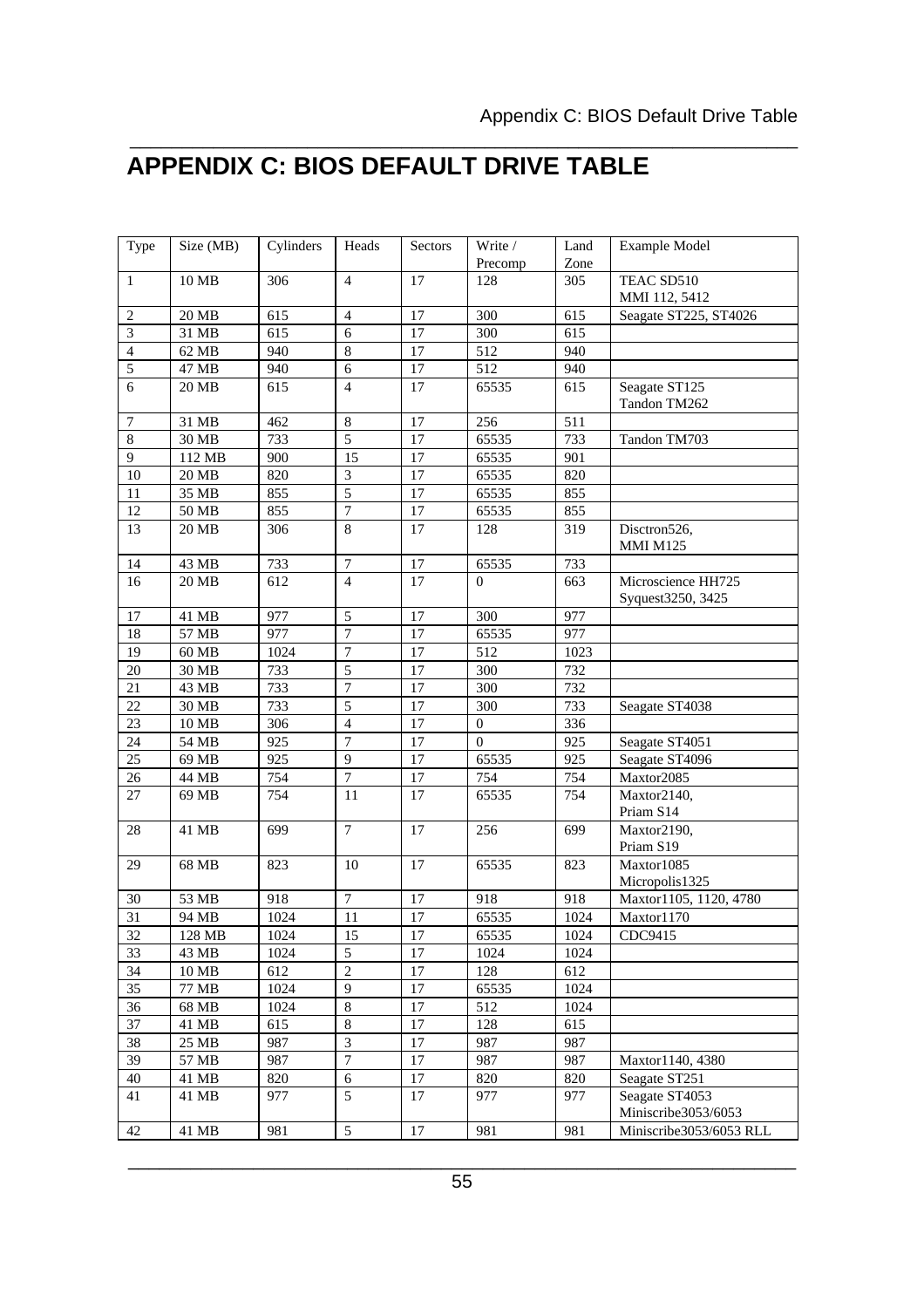### GA-586IS

| 43   | 48 MB  | 830  |    | 512   | 830  | Miniscribe 3650     |
|------|--------|------|----|-------|------|---------------------|
| 44   | 69 MB  | 830  | 10 | 65535 | 830  | Miniscribe 3650 RLL |
| 45   | 114 MB | 917  |    | 65535 | 918  | Conner CP3104       |
| 46   | 152 MB | 1224 |    | 65535 | 1223 | Conner CP3204       |
| User |        |      |    |       |      |                     |